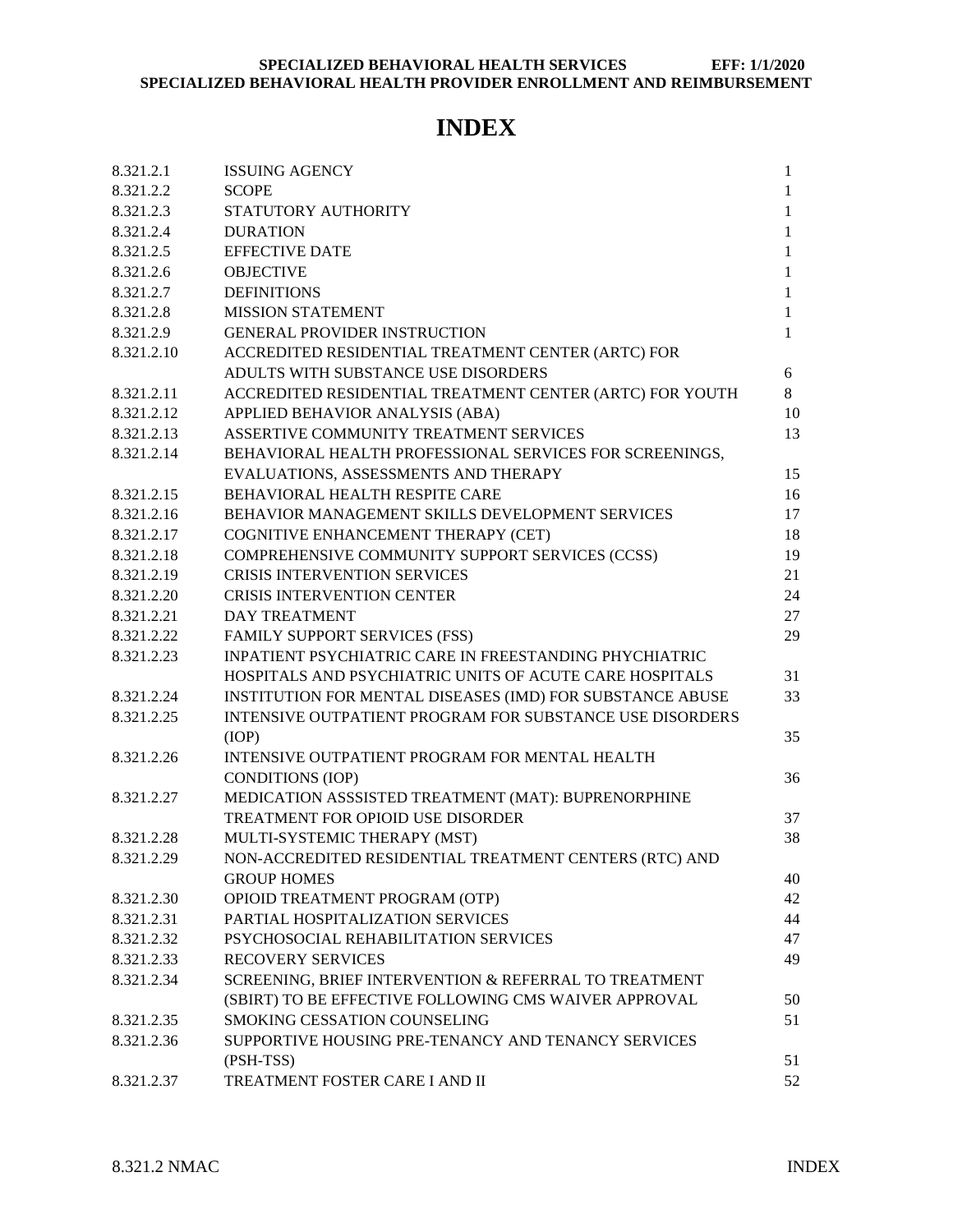#### **TITLE 8 SOCIAL SERVICES CHAPTER 321 SPECIALIZED BEHAVIORAL HEALTH SERVICES PART 2 SPECIALIZED BEHAVIORAL HEALTH PROVIDER ENROLLMENT AND REIMBURSEMENT**

<span id="page-1-0"></span>**8.321.2.1 ISSUING AGENCY:** New Mexico Human Services Department (HSD). [8.321.2.1 NMAC - Rp, 8.321.2.1 NMAC, 1/1/2020]

<span id="page-1-1"></span>**8.321.2.2 SCOPE:** The rule applies to the general public. [8.321.2.2 NMAC - Rp, 8.321.2.2 NMAC, 1/1/2020]

<span id="page-1-2"></span>**8.321.2.3 STATUTORY AUTHORITY:** The New Mexico medicaid program and other health care programs are administered pursuant to regulations promulgated by the federal department of health and human services under Title XIX of the Social Security Act as amended or by state statute. See Section 27-2-12 et seq., NMSA 1978.

[8.321.2.3 NMAC - Rp, 8.321.2.3 NMAC, 1/1/2020]

<span id="page-1-3"></span>**8.321.2.4 DURATION:** Permanent.

[8.321.2.4 NMAC - Rp, 8.321.2.4 NMAC, 1/1/2020]

<span id="page-1-4"></span>**8.321.2.5 EFFECTIVE DATE:** January 1, 2020, unless a later date is cited at the end of a section. [8.321.2.5 NMAC - Rp, 8.321.2.5 NMAC, 1/1/2020]

<span id="page-1-5"></span>**8.321.2.6 OBJECTIVE:** The objective of these rules is to provide instruction for the service portion of the New Mexico medical assistance programs (MAP). [8.321.2.6 NMAC - Rp, 8.321.2.6 NMAC, 1/1/2020]

#### <span id="page-1-6"></span>**8.321.2.7 DEFINITIONS:** [**RESERVED**]

<span id="page-1-7"></span>**8.321.2.8 MISSION STATEMENT:** To transform lives. Working with our partners, we design and deliver innovative, high quality health and human services that improve the security and promote independence for New Mexicans in their communities.

[8.321.2.8 NMAC - Rp, 8.321.2.8 NMAC, 1/1/2020]

#### <span id="page-1-8"></span>**8.321.2.9 GENERAL PROVIDER INSTRUCTION:**

**A.** Health care to New Mexico eligible recipients is furnished by a variety of providers and provider groups. The reimbursement for these services is administered by the HSD medical assistance division (MAD). Upon approval of a New Mexico MAD provider participation agreement (PPA) a licensed practitioner, a facility or other providers of services that meet applicable requirements are eligible to be reimbursed for furnishing MAD covered services to an eligible recipient. A provider must be approved before submitting a claim for payment to the MAD claims processing contractors. Information necessary to participate in health care programs administered by HSD or its authorized agents, including New Mexico administrative code (NMAC) program rules, program policy manuals, billing instructions, supplements, utilization review (UR) instructions, and other pertinent materials is available on the HSD website, on other program specific websites or in hard copy format. When approved, a provider receives instructions on how to access these documents. It is the provider's responsibility to access these instructions, to understand the information provided and to comply with the requirements. The provider must contact HSD or its authorized agents to obtain answers to questions related to the material or not covered by the material. To be eligible for reimbursement, providers and practitioners must adhere to the provisions of his or her MAD PPA and all applicable statutes, regulations, rules, and executive orders. MAD or its selected claims processing contractor issues payment to a provider using the electronic funds transfer (EFT) only. Providers must supply necessary information as outlined in the PPA for payment to be made.

**B.** Services must be provided within the licensure for each facility and scope of practice for each provider and supervising or rendering practitioner. Services must be in compliance with the statutes, rules and regulations of the applicable practice act. Providers must be eligible for reimbursement as described in 8.310.2 NMAC and 8.310.3 NMAC.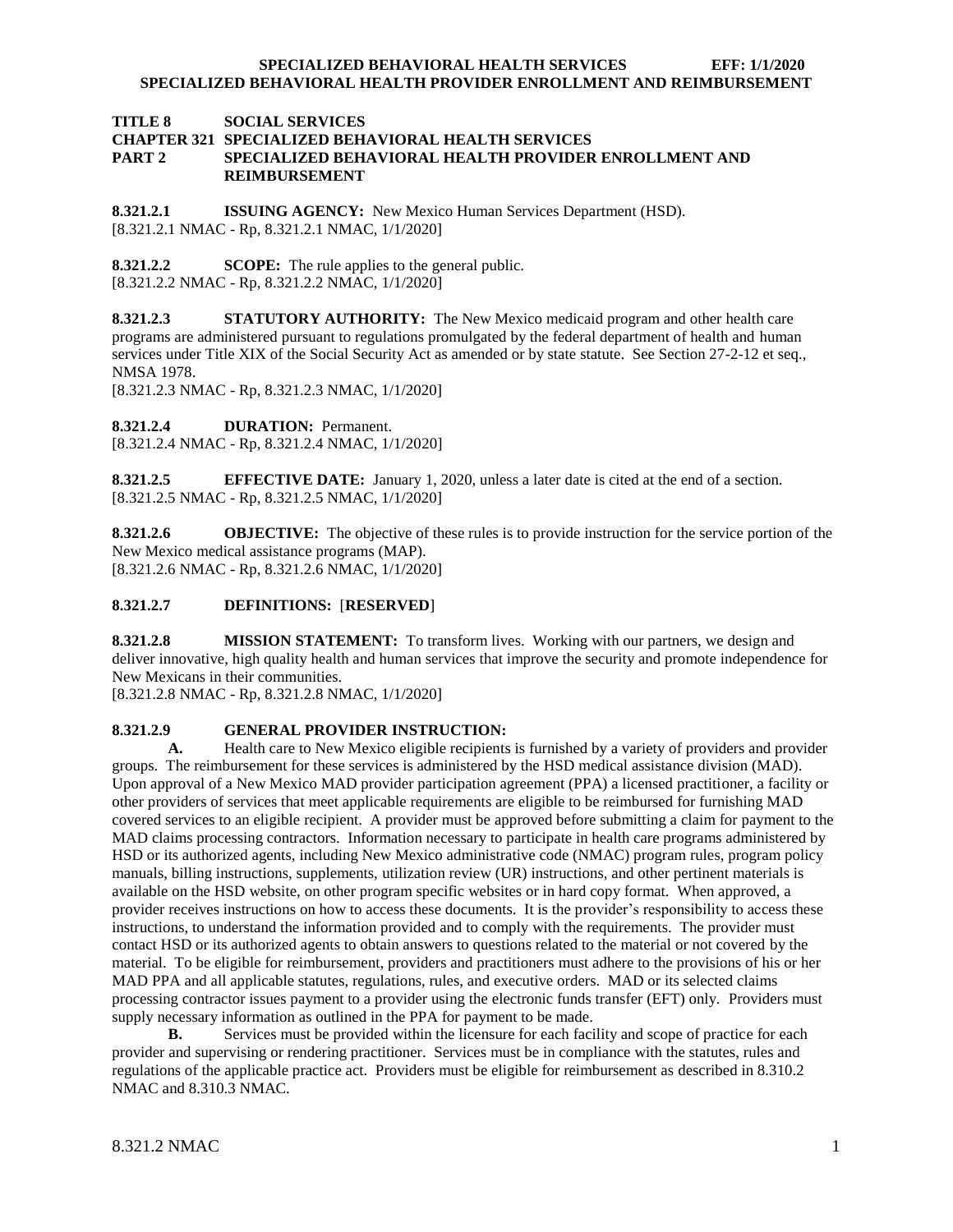**C.** The following independent providers with active licenses (not provisional or temporary) are eligible to be reimbursed directly for providing MAD behavioral health professional services unless otherwise restricted or limited by NMAC rules:

**(1)** a physician licensed by the board of medical examiners or board of osteopathy who is board eligible or board certified in psychiatry, to include the groups they form;

**(2)** a psychologist (Ph.D., Psy.D. or Ed.D.) licensed as a clinical psychologist by the New Mexico regulation and licensing department's (RLD) board of psychologist examiners, to include the groups they form;

**(3)** a licensed independent social worker (LISW) or a licensed clinical social worker (LCSW) licensed by RLD's board of social work examiners, to include the groups they form;

**(4)** a licensed professional clinical counselor (LPCC) licensed by RLD's counseling and therapy practice board, to include the groups they form;

**(5)** a licensed marriage and family therapist (LMFT) licensed by RLD's counseling and therapy practice board, to include the groups they form;

**(6)** a licensed alcohol and drug abuse counselor (LADAC) licensed by RLD's counseling and therapy practice board or a certified alcohol and drug abuse counselor (CADC) certified by the New Mexico credentialing board for behavioral health professionals (CBBHP). Independent practice is for alcohol and drug abuse diagnoses only. The LADAC or CADC may provide therapeutic services that may include treatment of clients with co-occurring disorders or dual diagnoses in an integrated behavioral health setting in which an interdisciplinary team has developed an interdisciplinary treatment plan that is co-authorized by an independently licensed counselor or therapist. The treatment of a mental health disorder must be supervised by an independently licensed counselor or therapist; or

**(7)** a clinical nurse specialist (CNS) or a certified nurse practitioner (CNP) licensed by the New Mexico board of nursing and certified in psychiatric nursing by a national nursing organization, to include the groups they form, who can furnish services to adults or children as his or her certification permits.

**(8)** an out-of-state provider rendering a service from out-of-state must meet his or her state's licensing and certification requirements which are acceptable when deemed by MAD to be substantially equivalent to the license and certification requirements of New Mexico.

**D.** The following agencies are eligible to be reimbursed for providing behavioral health professional services when all conditions for providing services are met:

- **(1)** a community mental health center (CMHC);
- **(2)** a federally qualified health center (FQHC);
- **(3)** an Indian health service (IHS) hospital, clinic or FQHC;
- **(4)** a PL 93-638 tribally operated hospital, clinic or FQHC;
- **(5)** a children, youth and families department (CYFD) facility;
- **(6)** a hospital and its outpatient facility;
- **(7)** a core service agency (CSA);
- **(8)** a CareLink NM health home (CLNM HH);
- **(9)** a crisis triage center licensed by the department of health (DOH);
- **(10)** a behavioral health agency (BHA);
- **(11)** an opioid treatment program in a methadone clinic;
- **(12)** a political subdivision of the state of New Mexico; and
- **(13)** a crisis services community provider as a BHA.
- **E.** A behavioral health service rendered by a licensed practitioner listed in Paragraph (2) of

Subsection E of 8.321.2.9 NMAC whose scope of licensure does not allow him or her to practice independently or a non-licensed practitioner listed in Paragraph (3) of Subsection E of 8.321.2.9 NMAC is covered to the same extent as if rendered by a practitioner licensed for independent practice, when the supervisory requirements are met consistent with the practitioner's licensing board within his or her scope of practice and the service is provided through and billed by one of the provider's agencies listed in numbers one through nine of Subsection D of 8.321.2.9 NMAC and numbers 10 through 13 of Subsection D of 8.321.2.9 NMAC when the agency has a behavioral health services division (BHSD) supervisory certificate. All services must be delivered according to the medicaid regulation and current version of the behavioral health policy and billing manual. If the service is an evaluation, assessment, or therapy service rendered by the practitioner and supervised by an independently licensed practitioner, the independently licensed practitioner's practice board must specifically allow him or her to supervise the non-independent practitioner.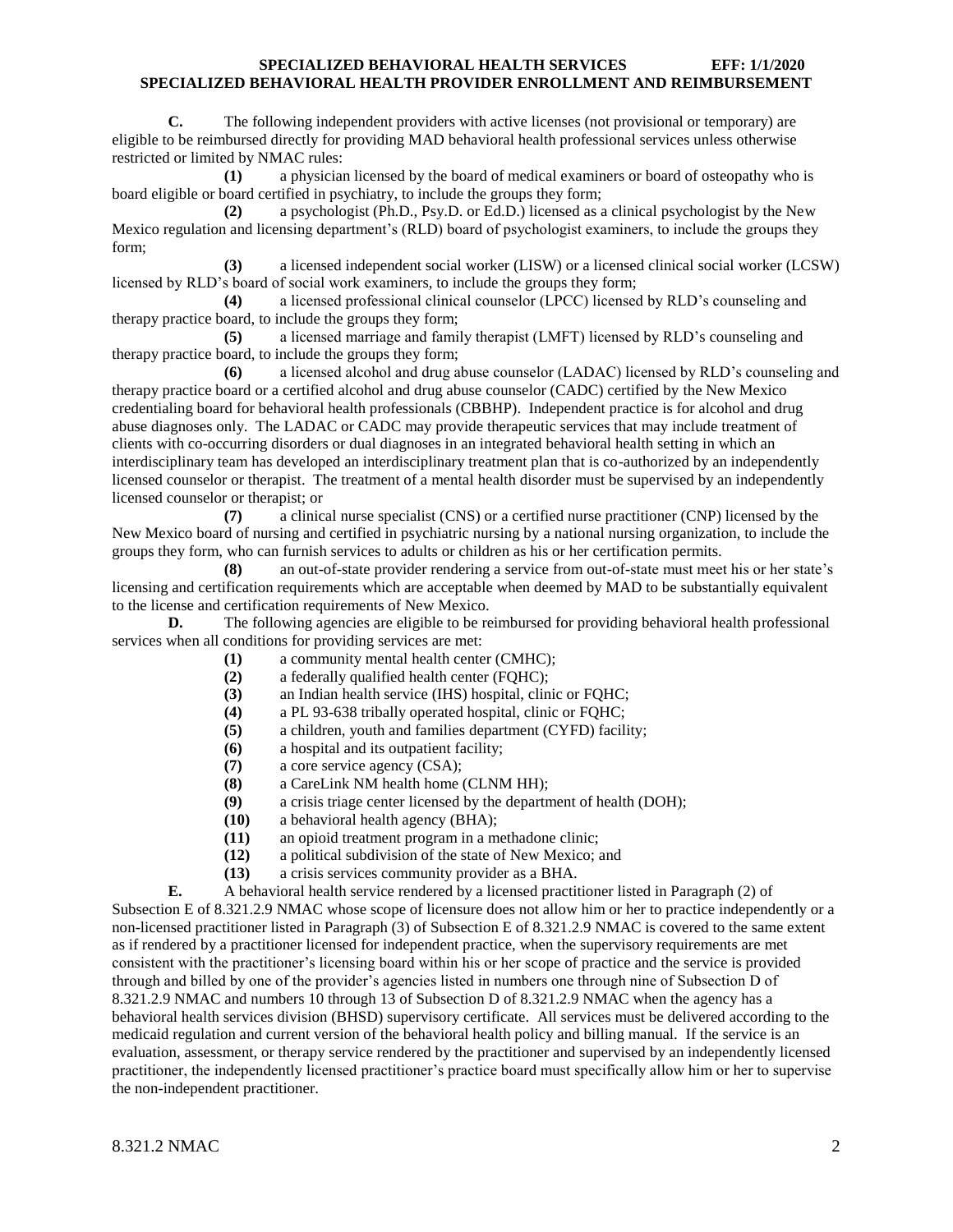|                                                  | (1) |               | Specialized behavioral health services, other than evaluation, assessment, or therapy<br>services, may have specific rendering practitioner requirements which are detailed in each behavioral health services |
|--------------------------------------------------|-----|---------------|----------------------------------------------------------------------------------------------------------------------------------------------------------------------------------------------------------------|
| section of 8.321.2.9 NMAC.                       |     |               |                                                                                                                                                                                                                |
|                                                  | (2) |               | The non-independently licensed rendering practitioner with an active license which is not                                                                                                                      |
|                                                  |     |               | provisional or temporary must be one of the following:                                                                                                                                                         |
|                                                  |     | (a)           | a licensed master of social work (LMSW) licensed by RLD's board of social                                                                                                                                      |
| work examiners;                                  |     |               |                                                                                                                                                                                                                |
|                                                  |     | (b)           | a licensed mental health counselor (LMHC) licensed by RLD's counseling and                                                                                                                                     |
| therapy practice board;                          |     |               |                                                                                                                                                                                                                |
|                                                  |     | (c)           | a licensed professional mental health counselor (LPC) licensed by RLD's                                                                                                                                        |
| examiner board;                                  |     |               |                                                                                                                                                                                                                |
|                                                  |     | (d)           | a licensed associate marriage and family therapist (LAMFT) licensed by RLD's                                                                                                                                   |
| examiner board;                                  |     |               |                                                                                                                                                                                                                |
|                                                  |     | (e)<br>(f)    | a psychologist associate licensed by the RLD's psychologist examiners board;<br>a licensed substance abuse associate (LSAA) licensed by RLD's counseling and                                                   |
|                                                  |     |               | therapy practice board will be eligible for reimbursement aligned with each tier level of designated scope of practice                                                                                         |
| determined by the board;                         |     |               |                                                                                                                                                                                                                |
|                                                  |     | (g)           | a registered nurse (RN) licensed by the New Mexico board of nursing under the                                                                                                                                  |
|                                                  |     |               | supervision of a certified nurse practitioner, clinical nurse specialist or physician; or                                                                                                                      |
|                                                  |     | (h)           | a licensed physician assistant certified by the state of New Mexico if supervised                                                                                                                              |
|                                                  |     |               | by a behavioral health physician or DO licensed by RLD's examiner board.                                                                                                                                       |
|                                                  | (3) |               | Non-licensed practitioners must be one of the following:                                                                                                                                                       |
|                                                  |     | (a)           | a master's level behavioral health intern;                                                                                                                                                                     |
|                                                  |     | (b)           | a psychology intern including psychology practicum students, pre-doctoral                                                                                                                                      |
| internship;                                      |     |               |                                                                                                                                                                                                                |
|                                                  |     | (c)           | a pre-licensure psychology post doctorate student;                                                                                                                                                             |
|                                                  |     | (d)           | a certified peer support worker;                                                                                                                                                                               |
|                                                  |     | (e)           | a certified family peer support worker; or                                                                                                                                                                     |
|                                                  |     | (f)           | a provisional or temporarily licensed masters level behavioral health                                                                                                                                          |
| professional.                                    |     |               |                                                                                                                                                                                                                |
|                                                  | (4) |               | An independently licensed professional art therapist (LPAT) licensed by RLD's licensing                                                                                                                        |
|                                                  |     |               | and therapy practice board is not paid directly, but through an agency listed under Subsection D of 8.321.2.9                                                                                                  |
| NMAC. A supervisory certificate is not required. |     |               | The rendering practitioner must be enrolled as a MAD provider.                                                                                                                                                 |
| F.                                               | (5) |               | An eligible recipient under 21 years of age may be identified through a tot to teen health check,                                                                                                              |
|                                                  |     |               | self-referral, referral from an agency (such as a public school, child care provider or other practitioner) when he or                                                                                         |
| she is experiencing behavioral health concerns.  |     |               |                                                                                                                                                                                                                |
| G.                                               |     |               | Either as a separate service or a component of a treatment plan or a bundled service, the following                                                                                                            |
| services are not MAD covered benefits:           |     |               |                                                                                                                                                                                                                |
|                                                  | (1) | hypnotherapy; |                                                                                                                                                                                                                |
|                                                  | (2) | biofeedback;  |                                                                                                                                                                                                                |
|                                                  | (3) |               | conditions that do not meet the standard of medical necessity as defined in NMAC MAD                                                                                                                           |
| rules;                                           |     |               |                                                                                                                                                                                                                |
|                                                  | (4) |               | educational or vocational services related to traditional academic subjects or vocational                                                                                                                      |
| training;                                        |     |               |                                                                                                                                                                                                                |
|                                                  | (5) |               | experimental or investigational procedures, technologies or non-drug therapies and                                                                                                                             |
| related services;                                |     |               |                                                                                                                                                                                                                |
|                                                  | (6) |               | activity therapy, group activities and other services which are primarily recreational or                                                                                                                      |
| diversional in nature;                           |     |               |                                                                                                                                                                                                                |
|                                                  | (7) |               | electroconvulsive therapy;                                                                                                                                                                                     |

**(8)** services provided by a behavioral health practitioner who is not in compliance with the statutes, regulations, rules or renders services outside his or her scope of practice;

- **(9)** treatment of intellectual disabilities alone;
- **(10)** services not considered medically necessary for the condition of the eligible recipient;
- **(11)** services for which prior authorization is required but was not obtained; and
- **(12)** milieu therapy.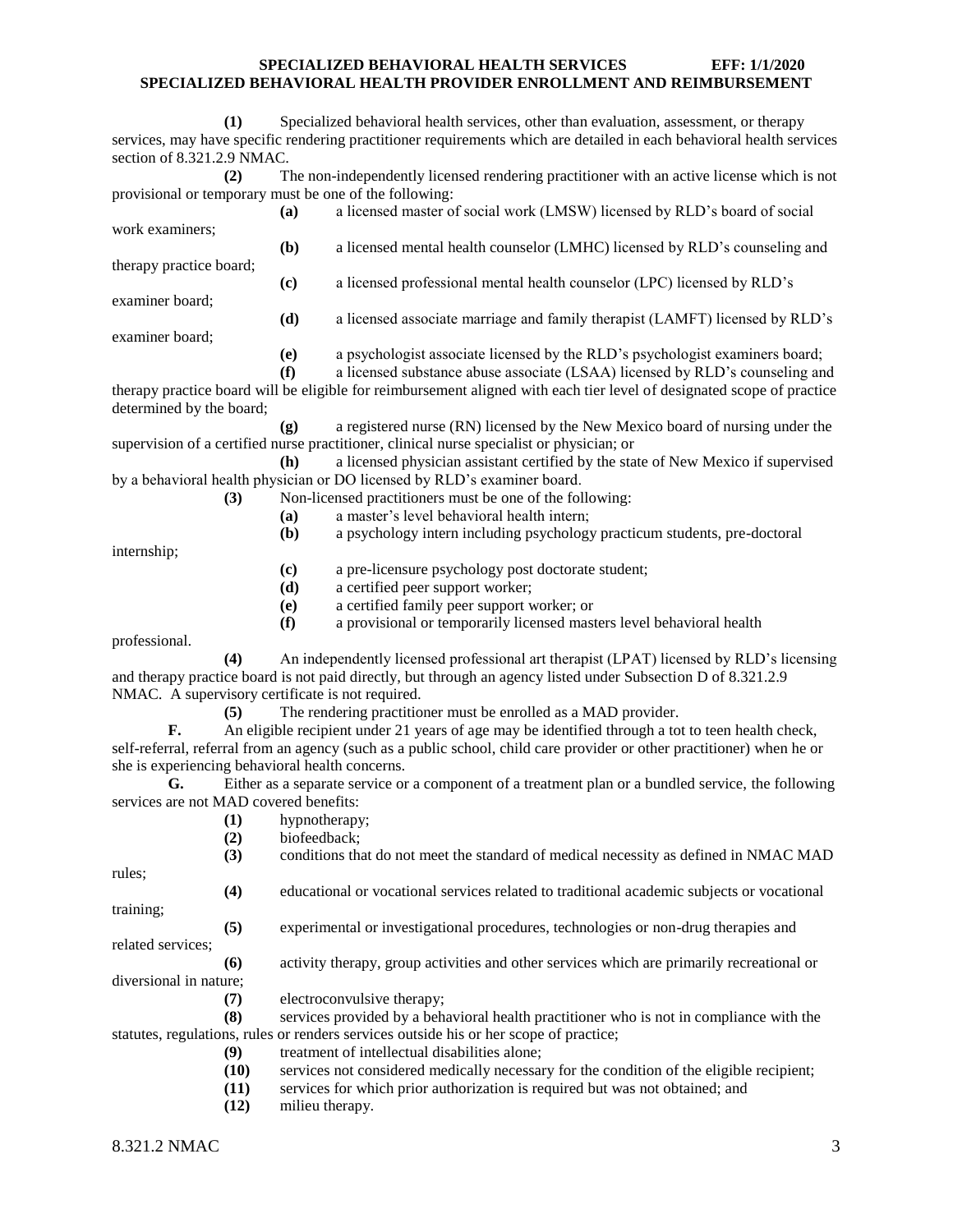**H.** All behavioral health services must meet with the current MAD definition of medical necessity found in 8.302.1 NMAC. Performance of a MAD behavioral health service cannot be delegated to a provider or practitioner not licensed for independent practice except as specified within this rule, within his or her practice board's scope and practice and in accordance with applicable federal, state, and local statutes, laws and rules. When a service is performed by a supervised practitioner, the supervision of the service cannot be billed separately or additionally. Other than agencies as allowed in Subsections D and E of 8.321.2.9 NMAC, a behavioral health provider cannot himself or herself as a rendering provider bill for a service for which he or she was providing supervision and the service was in part or wholly performed by a different individual. Behavioral health services are reimbursed as follows, except when otherwise described within a particular specialized service's reimbursement section.

**(1)** Once enrolled, a provider receives instructions on how to access documentation, billing, and claims processing information. Reimbursement is made to a provider for covered services at the lesser of the following:

**(a)** the MAD fee schedule for the specific service or procedure; or

**(b)** the provider's billed charge. The provider's billed charge must be its usual and customary charge for services ("usual and customary charge" refers to the amount that the individual provider charges the general public in the majority of cases for a specific procedure or service).

**(2)** Reimbursement is made for an Indian health service (IHS) agency, a PL 93-638 tribal health facility, a federally qualified health center (FQHC), rural health clinic, or hospital-based rural health clinic by following its federal guidelines and special provisions as detailed in 8.310.4 and 8.310.12 NMAC.

**I.** All behavioral health services are subject to utilization review for medical necessity and program compliance. Reviews can be performed before services are furnished, after service is furnished but before a payment is made, or after the payment is made; see 8.310.2 NMAC. The provider must contact HSD or its authorized agents to request UR instructions. It is the provider's and practitioner's responsibility to access these instructions or ask for paper copies to be provided, to understand the information provided, to comply with the requirements, and to obtain answers to questions not covered by these materials. When services are billed to and paid by a coordinated services contractor authorized by HSD, the provider must follow that contractor's instructions for authorization of services. A specialized behavioral health service may have additional prior authorization requirements listed in that service's prior authorization subsection. All prior authorization procedures must follow federal parity law.

**J.** For an eligible recipient to access behavioral health services, a practitioner must complete a diagnostic evaluation, progress and treatment notes and teaming notes, if indicated. Exceptions to this whereby a treatment or set of treatments may be performed before a diagnostic evaluation has been done, utilizing a provisional diagnosis based on screening results are outlined in 8.321.2.14, 8.321.2.18 and 8.321.2.34 NMAC and in the behavioral health (BH) policy and billing manual. For a limited set of treatments, (i.e. four or less), no treatment plan is required. All documentation must be signed, dated and placed in the eligible recipient's file. All documentation must be made available for review by HSD or its designees in the eligible recipient's file (see the BH policy and billing manual for specific instructions).

**K.** For recipients meeting the NM state definition of serious mental illness (SMI) for adults or severe emotional disturbances (SED) for recipients under 18 years of age or a substance use disorder (SUD) for any age, a comprehensive assessment or diagnostic evaluation and service plan must be completed (see the BH policy and billing manual for specific instructions).

**(1)** Comprehensive assessment and service plan can only be billed by the agencies listed in Subsection D of 8.321.2.9 NMAC.

**(2)** Behavioral health service plans can be developed by individuals employed by the agency who have Health Insurance Portability and Accountability Act (HIPAA) training and are working under the supervision of the rendering provider who must be a NM independently licensed clinician.

**(3)** A comprehensive assessment and service plan cannot be billed if care coordination is being billed through bundled service packages such as case rates, value based purchasing agreements, high fidelity wraparound or CareLink NM (CLNM) health homes.

**L**. For out-patient, non-residential recipients meeting the NM state definition of serious mental illness (SMI) for adults or severe emotional disturbance (SED) for recipients under 18 years of age or a moderate to severe substance use disorder (SUD) for any age, where multiple provider disciplines are required and engaged either for co-occurring conditions, or other social determinants of health, an update to the service plan may be made using interdisciplinary teaming. MAD covers service plan updates through the participation of interdisciplinary teams.

**(1)** Coverage, purpose and frequency of interdisciplinary team meetings: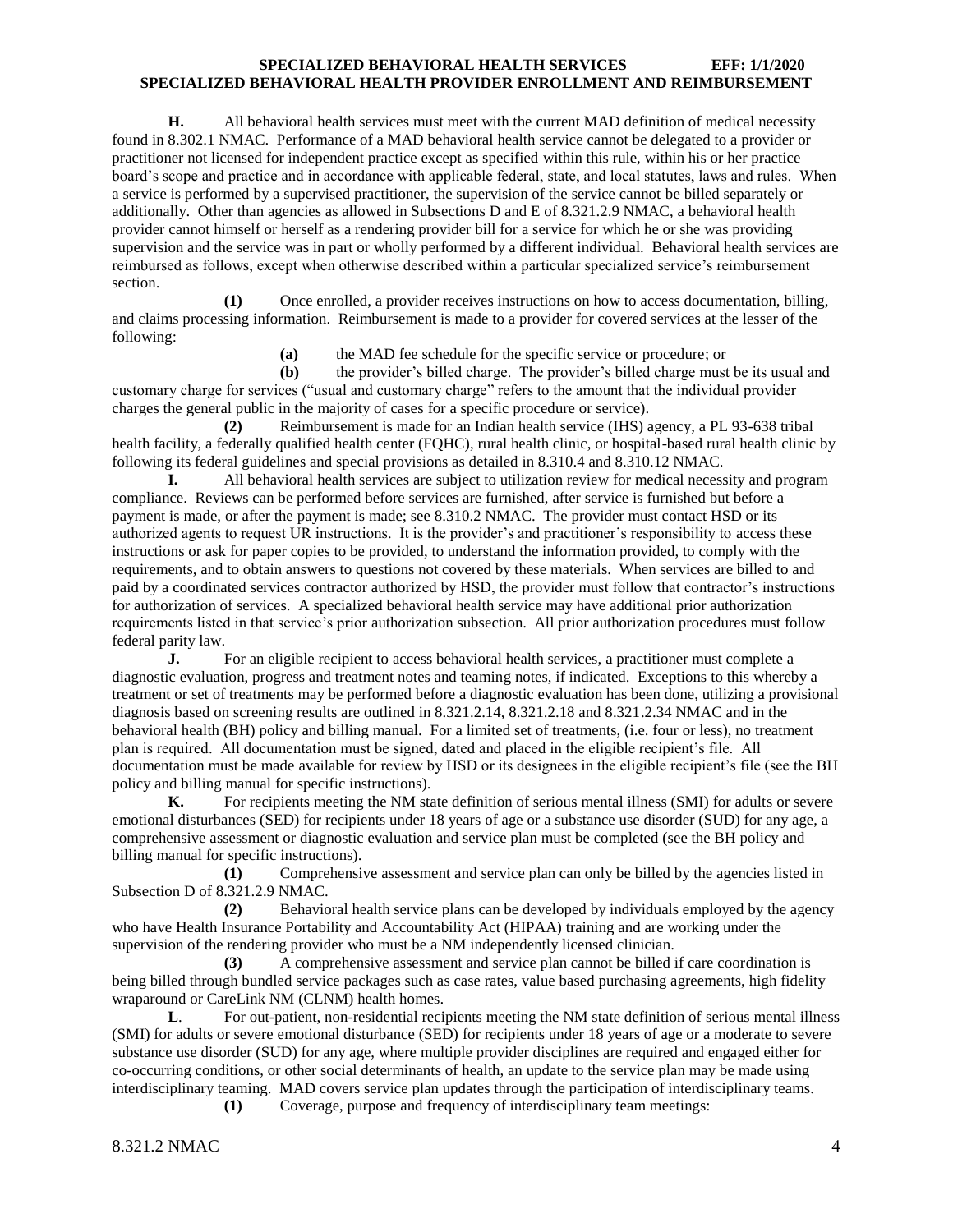**(a)** provides the central learning, decision-making, and service integrating elements that weave practice functions together into a coherent effort for helping a recipient meet needs and achieve life goals; and

**(b)** covered team meetings resulting in service plan changes or updates are limited to an annual review, when recipient conditions change, or at critical decision points in the recipient's progress to recovery.

**(2)** The team consists of:

**(a)** a lead agency, which must be one of the agencies listed in Subsection D of 8.321.2.9 NMAC. This agency has a designated and qualified team lead who prepares team members, convenes and organizes meetings, facilitates the team decision-making process, and follows up on commitments made;

**(b)** a participating provider that is a MAD enrolled provider that is either already treating the recipient or is new to the case and has the expertise pertinent to the needs of the individual. This provider may practice within the same agency but in a differing discipline, or outside of the lead agency;

**(c)** other participating providers not enrolled with MAD, other subject matter experts, and relevant family and natural supports may be part of the team, but are not reimbursed through MAD; and

**(d)** the recipient, who is the subject of this service plan update, must be a participating member of every teaming meeting.

**(3)** Reimbursement:

**(a)** only the team lead and two other MAD enrolled participating providers or agencies may bill for the interdisciplinary team update. When more than three MAD enrolled providers are engaged within the session, the team decides who will bill based on the level of effort or change within their own discipline.

**(b)** when the team lead and only one other provider meet to update the service plan, the definition of teaming is not met and the service plan update may not be billed using the interdisciplinary teaming codes.

**(c)** the six elements of teaming may be performed by using a variety of media (with the person's knowledge and consent) e.g., texting members to update them on an emergent event; using email communications to ask or answer questions; sharing assessments, plans and reports; conducting conference calls via telephone; using telehealth platforms conferences; and, conducting face-to-face meetings with the person present when key decisions are made. Only the last element, that is, conducting the final face-to-face meeting with the recipient present when key decisions that result in the updates to the service plan, is a billable event.

**(d)** when the service plan updates to the original plan, that was developed within the comprehensive assessment, are developed using the interdisciplinary teaming model described in the BH policy and billing manual, service codes specific for interdisciplinary teaming may be billed. If the teaming model is not used, only the standard codes for updating the service plan can be billed. An update to the service plan using a teaming method approach and an update to the service plan not using the teaming method approach, cannot both be billed.

**(e)** billing instructions are found in the BH policy and billing manual. **M.** For recipients with behavioral health diagnoses and other co-occurring conditions, or other social determinants of health meeting medical necessity, and for whom multiple provider disciplines are engaged, MAD covers service plan development and one subsequent update per year for an interdisciplinary team.

**(1)** The team consists of:

**(a)** a lead MAD enrolled provider that has primary responsibility for coordinating the interdisciplinary team, convenes and organizes meetings, facilitates the team decision-making process, and follows up on commitments made;

**(b)** a participating MAD enrolled provider from a different discipline;

**(c)** other participating providers not enrolled with MAD, other subject matter experts, and relevant family and natural supports may be part of the team, but are not reimbursed through MAD; and

**(d)** the recipient, who is the subject of this service plan development and update, must be a participating member of each team meeting.

**(2)** Reimbursement:

**(a)** only the team lead and one other MAD enrolled participating provider may bill for a single session. When more than two MAD enrolled providers are engaged with the session, the team decides who will bill based on the level of effort or change within their own discipline;

**(b)** this service plan development and subsequent update to the original plan can only be billed twice within one year; and

**(c)** billing instructions are found in the BH policy and billing manual. [8.321.2.9 NMAC - Rp, 8.321.2.9 NMAC, 1/1/2020]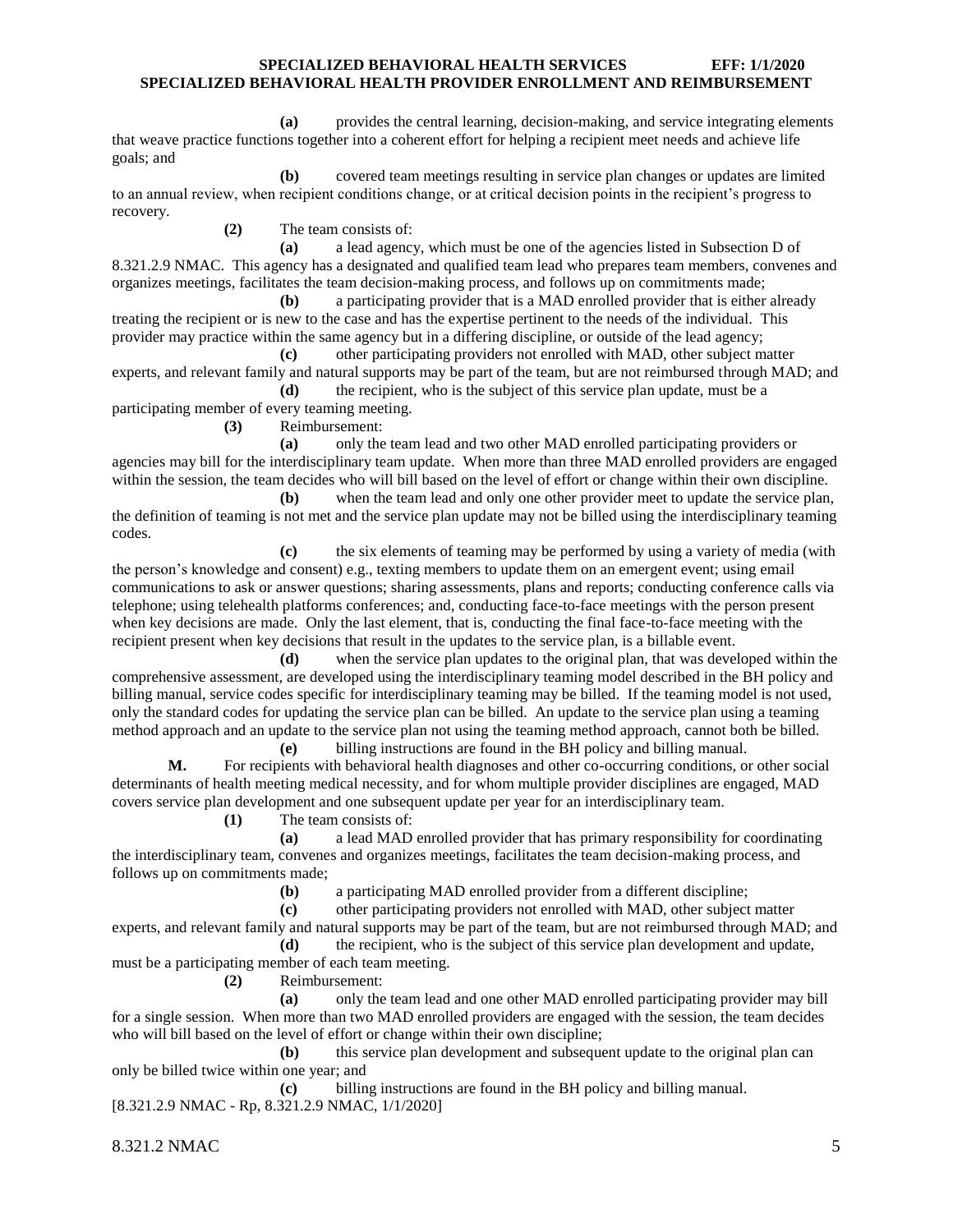#### <span id="page-6-0"></span>**8.321.2.10 ACCREDITED RESIDENTIAL TREATMENT CENTER (ARTC) FOR ADULTS WITH**

**SUBSTANCE USE DISORDERS:** To help an eligible recipient 18 years of age and older, who has been diagnosed as having a substance use disorder (SUD), and the need for ARTC has been identified in the eligible recipient's diagnostic evaluation as meeting criteria of the American society of addiction medicine (ASAM) level of care three for whom a less restrictive setting is not appropriate, MAD pays for services furnished to him or her by an ARTC accredited by the joint commission (JC), the commission on accreditation of rehabilitation facilities (CARF) or the council on accreditation (COA). The effective date will be January 1, 2019, or as otherwise approved by the centers for medicare and medicaid services (CMS).

**A. Eligible facilities:**

**(1)** To be eligible to be reimbursed for providing ARTC services to an eligible recipient, an ARTC facility:

**(a)** must be accredited by JC, COA, or CARF as an adult (18 and older) residential

treatment facility;

**(b)** must have written policies and procedures specifying ASAM level of care three criteria as the basis for accepting eligible recipients into the sub-level treatment program;

**(c)** must meet ASAM treatment service requirements for the ASAM level of care three recipients it admits into each sub-level of care;

> **(d)** must provide medication assisted treatment (MAT) for SUD, as indicated; and **(e)** all practitioners shall be trained in ASAM principles and levels of care.

**(2)** An out-of-state or MAD border ARTC must have JC, CARF or COA accreditation, use ASAM level three criteria for accepting recipients, and be licensed in its own state as an ARTC residential treatment facility.

#### **B. Coverage criteria:**

**(1)** Treatment must be provided under the direction of an independently licensed clinician/practitioner as defined by ASAM criteria level three for the sub-level of treatment being rendered.

**(2)** Treatment shall be based on the eligible recipient's individualized treatment plans rendered by the ARTC facility's practitioners, within the scope and practice of their professions as defined by state law, rule or regulation. See Subsection B of 8.321.2.9 NMAC for general behavioral health professional requirements.

**(3)** The following services shall be performed by the ARTC agency to receive reimbursement from MAD:

**(a)** diagnostic evaluation, necessary psychological testing, and development of the eligible recipient's treatment plan, while ensuring that evaluations already performed are not repeated;

**(b)** provision of regularly scheduled counseling and therapy sessions in an individual, family or group setting following the eligible recipient's treatment plan, and according to ASAM guidelines for level three, residential care, and the specific sub-level of care for which that client meets admission criteria;

**(c)** facilitation of age-appropriate life skills development;

**(d)** assistance to the eligible recipient in his or her self-administration of medication in compliance with state statute, regulation and rules;

**(e)** maintain appropriate staff available on a 24-hour basis to respond to crisis situations, determine the severity of the situation, stabilize the eligible recipient, make referrals as necessary, and provide follow-up to the eligible recipient; and

**(f)** consultation with other professionals or allied caregivers regarding the needs of the eligible recipient, as applicable.

**(4)** Admission and treatment criteria based on the sub-levels of ASAM level three criteria must be met. The differing sub-levels of ASAM three are based on the intensity of clinical services, particularly as demonstrated by the degree of involvement of medical and nursing professionals. The defining characteristic of level three ASAM criteria is that they serve recipients who need safe and stable living environments to develop their recovery skills. They are transferred to lower levels of care when they have established sufficient skills to safely continue treatment without the immediate risk of relapse, continued use, or other continued problems, and are no longer in imminent danger of harm to themselves or others.

#### **(5) Levels of care without withdrawal management:**

**(a)** clinically managed low-intensity residential services as specified in ASAM level of care 3.1 are covered for recipients whose condition meets the criteria for ASAM 3.1: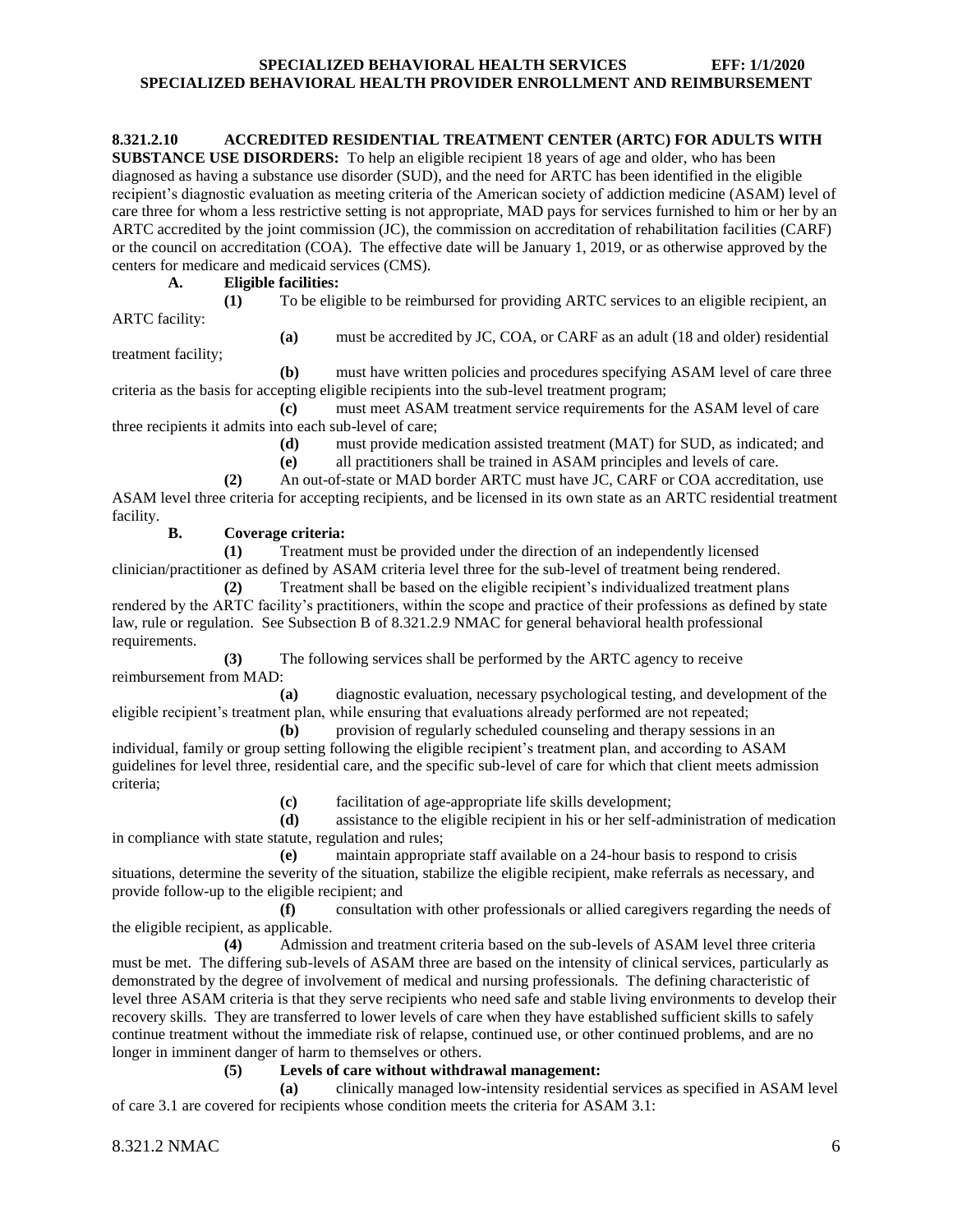**(i)** is often a step down from a higher level of care and prepares the recipient for transition to the community and outpatient services; and **(ii)** requires a minimum of five hours per week of recovery skills

development.

**(b)** clinically managed population-specific high-intensity residential services as specified in ASAM levels of care 3.3 and 3.5 are covered for recipients whose condition meets the criteria of ASAM level 3.3 or 3.5:

**(i)** level 3.3 meets the needs of recipients with cognitive difficulties needing more specialized individualized services. The cognitive impairments can be due to aging, traumatic brain injury, acute but lasting injury, or illness. These recipients need a slower pace and lower intensity of services. **(ii)** level 3.5 offers a higher intensity of service not requiring medical

monitoring.

**(c)** medically monitored intensive inpatient services as specified in ASAM level of care 3.7 are covered for recipients whose condition meets the criteria for ASAM level 3.7:

**(i)** 3.7 level is an organized service delivered by medical and nursing professionals which provides 24-hour evaluation and monitoring services under the direction of a physician or clinical nurse practitioner who is available by phone 24-hours a day.

**(ii)** nursing staff is on-site 24-hours a day.

**(iii)** other interdisciplinary staff of trained clinicians may include counselors, social workers, and psychologists available to assess and treat the recipient and to obtain and interpret information regarding recipient needs.

#### **(6) Withdrawal management (WM) levels of care:**

**(a)** clinically managed residential withdrawal management services as specified in ASAM level of care 3.2WM for recipients whose condition meets the criteria for ASAM 3.2WM:

**(i)** managed by behavioral health professionals, with protocols in place should a patient's condition deteriorate and appear to need medical or nursing interventions;

**(ii)** ability to arrange for appropriate laboratory and toxicology tests;

**(iii)** a range of cognitive, behavioral, medical, mental health and other

therapies administered on an individual or group basis to enhance the recipient's understanding of addiction, the completion of the withdrawal management process, and referral to an appropriate level of care for continuing treatment;

**(iv)** the recipient remains in a level 3.2WM program until withdrawal signs and symptoms are sufficiently resolved that he or she can be safely managed at a less intensive level of care; or the recipient's signs and symptoms of withdrawal have failed to respond to treatment and have intensified such that transfer to a more intensive level of withdrawal management services is indicated; and

**(v)** 3.2WM typically lasts for no more than 30 days.

**(b)** medically monitored residential withdrawal management services as specified in ASAM level of care 3.7WM for recipients whose condition meets the criteria for ASAM 3.7WM:

**(i)** services are provided by an interdisciplinary staff of nurses, counselors, social workers, addiction specialists, peer support workers or other health and technical personnel under the direction of a licensed physician;

**(ii)** monitored by medical or nursing professionals, with 24-hour nursing care and physician visits as needed, with protocols in place should a patient's condition deteriorate and appear to need intensive inpatient withdrawal management interventions;

**(iii)** ability to arrange for appropriate laboratory and toxicology tests;

**(iv)** a range of cognitive, behavioral, medical, mental health and other therapies administered on an individual or group basis to enhance the recipient's understanding of addiction, the completion of the withdrawal management process, and referral to an appropriate level of care for continuing treatment; and

**(v)** the recipient remains in a level 3.7WM program until withdrawal signs and symptoms are sufficiently resolved that he or she can be safely managed at a less intensive level of care; or the recipient's signs and symptoms of withdrawal have failed to respond to treatment and have intensified such that transfer to a more intensive level of withdrawal management service is indicated.

**(vi)** 3.7WM typically last for no more than seven days.

# **C. Covered services:**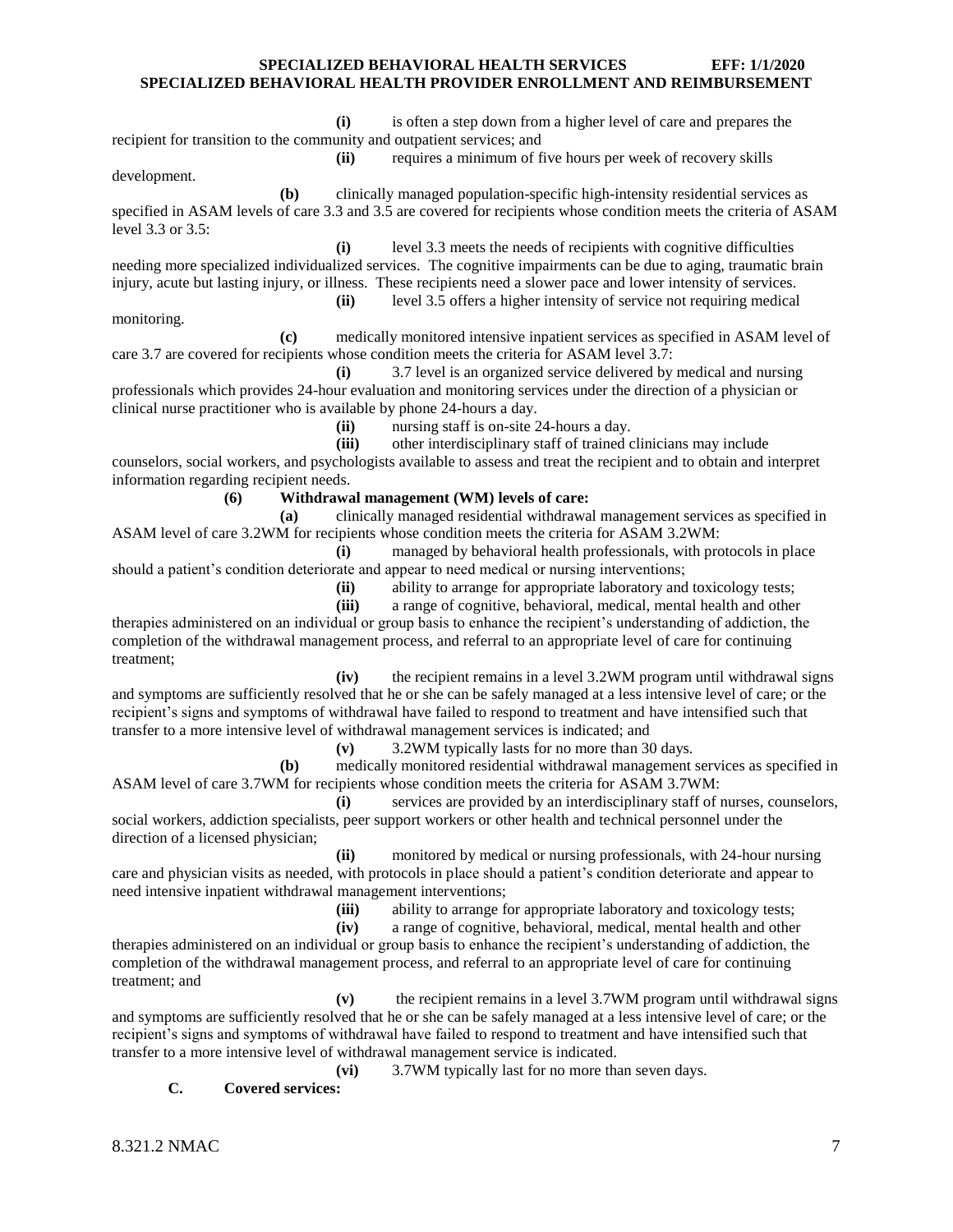**(1)** ARTCs treating all recipients meeting ASAM level three criteria. MAD covers residential treatment services which are medically necessary for the diagnosis and treatment of an eligible recipient's condition. A clinically-managed ARTC facility must provide 24-hour care with trained staff.

**(2)** Referrals from an independent practitioner are required.

**D. Non-covered services:** ARTC services are subject to the limitations and coverage restrictions that exist for other MAD services. See Subsection G of 8.321.2.9 NMAC for general MAD behavioral health noncovered services or activities. MAD does not cover the following specific services billed in conjunction with ARTC services to an eligible recipient:

**(1)** comprehensive community support services (CCSS), except when provided by a CCSS agency in discharge planning for the eligible recipient from the facility;

- **(2)** services for which prior approval was not requested and approved;
	- **(3)** services furnished to ineligible individuals;

**(4)** formal educational and vocational services which relate to traditional academic subjects or vocational training; and

**(5)** activity therapy, group activities, and other services primarily recreational or diversional in nature.

**E. Treatment plan:** The treatment plan must be developed by a team of professionals in consultation with the eligible recipient and in accordance with ASAM and accreditation standards. The interdisciplinary team must review the treatment plan at least every 15 days.

**F. Prior authorization:** Prior authorization is not required for up to five days for eligible recipients meeting ASAM level three criteria to facilitate immediate admission and treatment to the appropriate level of care. Within that five day period, the provider must furnish notification of the admission and if the provider believes that continued care beyond the initial five days is medically necessary, prior authorization must be obtained from MAD or its designee. For out-of-state ARTCs prior authorization is required prior to admission. Services for which prior authorization was obtained remain subject to utilization review at any point in the payment process. All MAD services are subject to utilization review for medical necessity, inspection of care, and program compliance. Follow up auditing is done by the accrediting agency per their standards.

**G. Reimbursement:** An ARTC agency must submit claims for reimbursement on the UB-04 form or its successor. See Subsection H of 8.321.2.9 NMAC for MAD general reimbursement requirements and see 8.302.2 NMAC. Once enrolled, the agency receives instructions on how to access documentation, billing, and claims processing information.

**(1)** MAD reimbursement covers services considered routine in the residential setting. Routine services include, but are not limited to, counseling, therapy, activities of daily living, medical management, crisis intervention, professional consultation, transportation, rehabilitative services and administration.

**(2)** Services which are not covered in routine services include other MAD services that an eligible recipient might require that are not furnished by the facility, such as pharmacy services, primary care visits, laboratory or radiology services. These services are billed directly by the applicable providers and are governed by the applicable sections of NMAC rules.

**(3)** MAD does not cover room and board.

**(4)** Detailed billing instructions can be accessed in the BH policy and billing manual. [8.321.2.10 NMAC - N, 1/1/2020]

#### <span id="page-8-0"></span>**8.321.2.11 ACCREDITED RESIDENTIAL TREATMENT CENTER (ARTC) FOR YOUTH:** To help an eligible recipient under 21 years of age when the need for ARTC has been identified in the eligible recipient's tot to teen health check screen (EPSDT) program (42 CFR section 441.57) or other diagnostic evaluation, and for whom a less restrictive setting is not appropriate, MAD pays for services furnished to him or her by an ARTC accredited by the joint commission (JC), the commission on accreditation of rehabilitation facilities (CARF) or the council on accreditation (COA).

# **A. Eligible facilities:**

**(1)** In addition to the requirements of Subsections A and B of 8.321.2.9 NMAC, in order to be eligible to be reimbursed for providing ARTC services to an eligible recipient, an ARTC facility:

**(a)** must provide a copy of its JC, COA, or CARF accreditation as a children's residential treatment facility;

**(b)** must provide a copy of its CYFD ARTC facility license and certification; and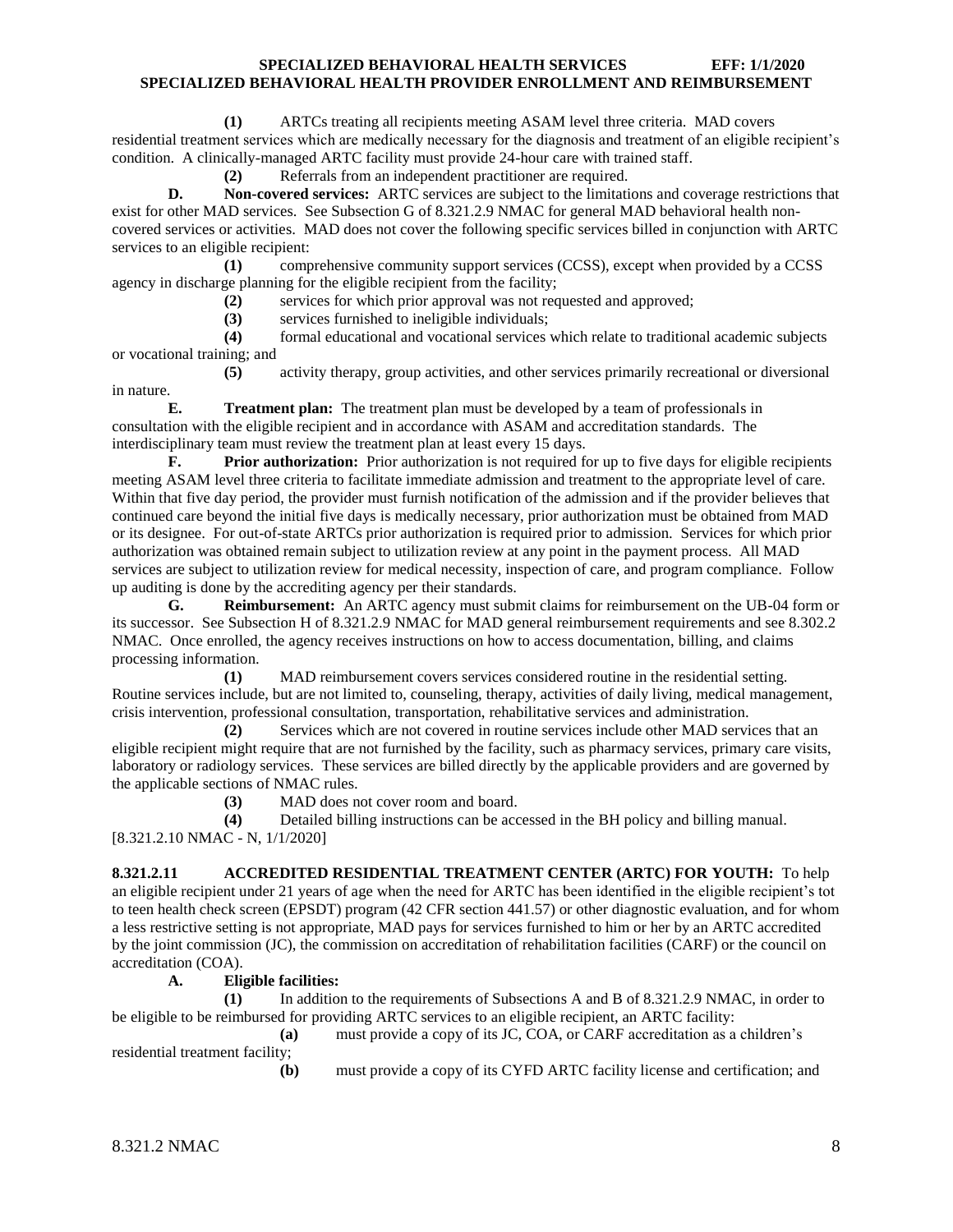**(c)** must have written utilization review (UR) plans in effect which provide for review of the eligible recipient's need for the ARTC that meet federal requirements; see 42 CFR Section 456.201 through 456.245;

**(2)** If the ARTC is operated by IHS or by a federally recognized tribal government, the youth based facility must meet CYFD ARTC licensing requirements, but is not required to be licensed or certified by CYFD. In lieu of receiving a license and certification, CYFD will provide MAD copies of its facility findings and recommendations. MAD will work with the facility to address recommendations. Details related to findings and recommendations for an IHS or federally recognized tribal government's ARTC are detailed in the BH policy and billing manual; and

**(3)** In lieu of New Mexico CYFD licensure, an out-of-state or MAD border ARTC facility must have JC, COA or CARF accreditation and be licensed in its own state as an ARTC residential treatment facility.

**B. Covered services:** MAD covers accommodation and residential treatment services which are medically necessary for the diagnosis and treatment of an eligible recipient's condition. An ARTC facility must provide an interdisciplinary psychotherapeutic treatment program on a 24-hour basis to the eligible recipient. The ARTC will coordinate with the educational program of the recipient, if applicable.

**(1)** Treatment must be furnished under the direction of a MAD board eligible or certified psychiatrist.

**(2)** Treatment must be based on the eligible recipient's individualized treatment plans rendered by the ARTC facility's practitioners, within the scope and practice of their professions as defined by state law, rule or regulation. See Subsection B of 8.321.2.9 NMAC for general behavioral health professional requirements.

**(3)** Treatment must be reasonably expected to improve the eligible recipient's condition. The treatment must be designed to reduce or control symptoms or maintain levels of functioning and avoid hospitalization or further deterioration is acceptable expectations of improvement.

**(4)** The following services must be performed by the ARTC agency to receive reimbursement from MAD:

**(a)** performance of necessary evaluations, psychological testing and development of the eligible recipient's treatment plans, while ensuring that evaluations already performed are not repeated;

**(b)** provide regularly scheduled counseling and therapy sessions in an individual, family or group setting following the eligible recipient's treatment plan;

**(c)** facilitation of age-appropriate skills development in the areas of household management, nutrition, personal care, physical and emotional health, basic life skills, time management, school attendance and money management to the eligible recipient;

**(d)** assistance to the eligible recipient in his or her self-administration of medication in compliance with state statute, regulation and rules;

**(e)** maintain appropriate staff available on a 24-hour basis to respond to crisis situations, determine the severity of the situation, stabilize the eligible recipient, make referrals, as necessary, and provide follow-up to the eligible recipient;

**(f)** consultation with other professionals or allied caregivers regarding the needs of the eligible recipient, as applicable;

**(g)** non-medical transportation services needed to accomplish the eligible recipient's treatment objective; and

**(h)** therapeutic services to meet the physical, social, cultural, recreational, health maintenance and rehabilitation needs of the eligible recipients.

**C. Non-covered services:** ARTC services are subject to the limitations and coverage restrictions that exist for other MAD services. See Subsection G of 8.321.2.9 NMAC for general MAD behavioral health noncovered services or activities. MAD does not cover the following specific services billed in conjunction with ARTC services to an eligible recipient:

**(1)** CCSS, except when provided by a CCSS agency in discharge planning for the eligible recipient from the facility;

**(2)** services for which prior approval was not requested and approved;

**(3)** services furnished to ineligible individuals; ARTC and group services are covered only for eligible recipients under 21 years of age;

**(4)** formal educational and vocational services which relate to traditional academic subjects or vocation training; and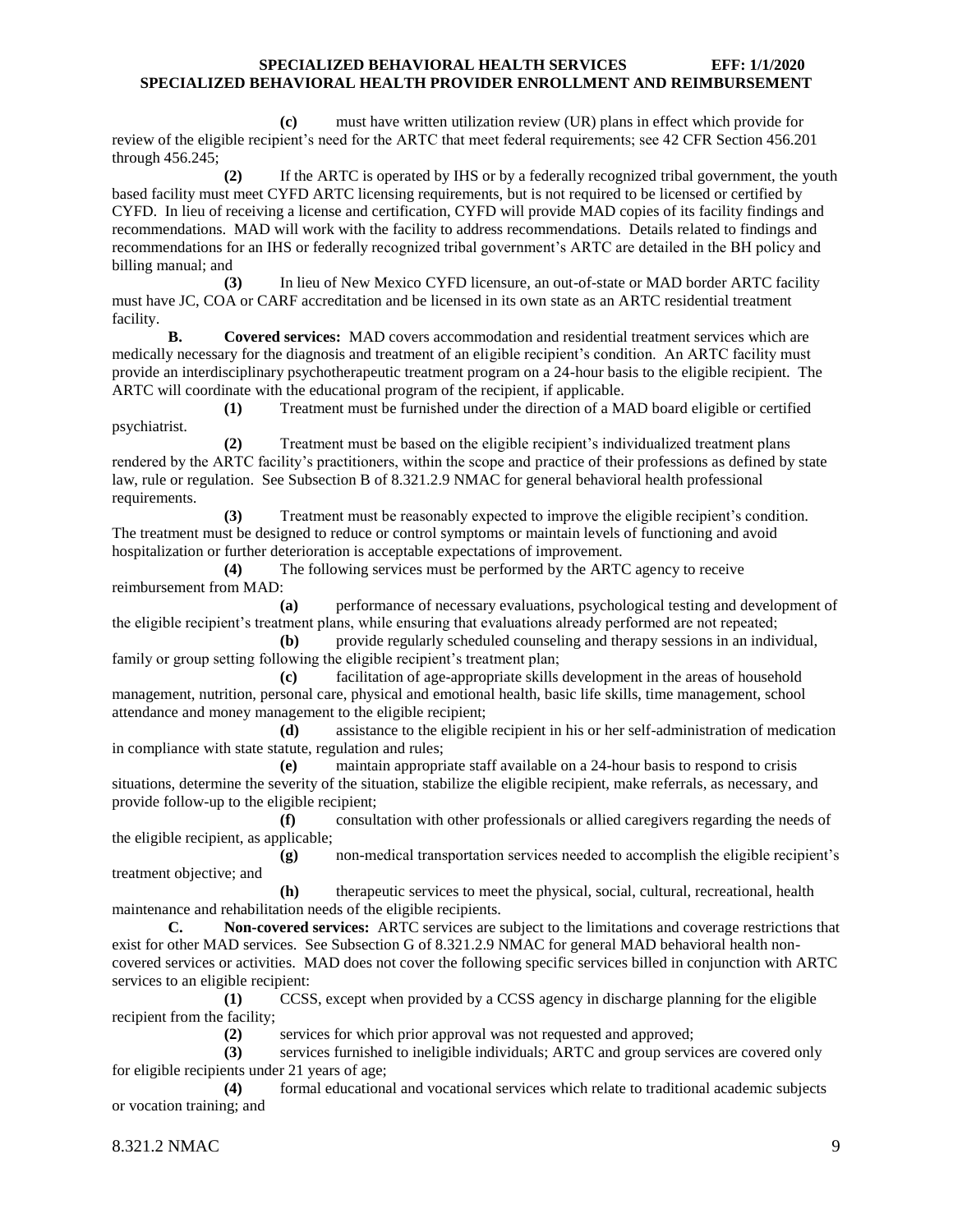in nature.

**(5)** activity therapy, group activities, and other services primarily recreational or diversional

**D. Treatment plan:** The treatment plan must be developed by a team of professionals in consultation with the eligible recipient, his or her parent, legal guardian and others in whose care he or she will be released after discharge. The plan must be developed within 14 calendar days of the eligible recipient's admission to an ARTC facility. The interdisciplinary team must review the treatment plan at least every 30 calendar days. In addition to the requirements of Subsection K of 8.321.2.9 NMAC, all supporting documentation must be available for review in the eligible recipient's file. The treatment plan must also include a statement of the eligible recipient's cultural needs and provision for access to cultural practices.

**E. Prior authorization:** Before any ARTC services are furnished to an eligible recipient, prior authorization is required from MAD or its designee. Services for which prior authorization was obtained remain subject to utilization review at any point in the payment process.

**F. Reimbursement:** An ARTC agency must submit claims for reimbursement on the UB-04 form or its successor. See Subsection H of 8.321.2.9 NMAC for MAD general reimbursement requirements and see 8.302.2 NMAC. Once enrolled, the agency receives instructions on how to access documentation, billing, and claims processing information.

**(1)** The MAD fee schedule is based on actual cost data submitted by the ARTC agency. Cost data is grouped into various cost categories for purposes of analysis and rate setting. These include direct service, direct service supervision, therapy, admission and discharge planning, clinical support, non-personnel operating, administration and consultation.

**(a)** The MAD fee schedule reimbursement covers those services considered routine in the residential setting. Routine services include, but are not limited to: counseling, therapy, activities of daily living, medical management, crisis intervention, professional consultation, transportation, rehabilitative services and administration.

**(b)** Services which are not covered in routine services include other MAD services that an eligible recipient might require that are not furnished by the facility, such as pharmacy services, primary care visits, laboratory or radiology services, are billed directly by the applicable providers and are governed by applicable sections of NMAC rules.

**(c)** Services which are not covered in the routine rate and are not a MAD covered service include services not related to medical necessity, clinical treatment, and patient care.

**(2)** A vacancy factor of 24 days annually for each eligible recipient is built in for therapeutic leave and trial community placement. Since the vacancy factor is built into the rate, an ARTC agency cannot bill nor be reimbursed for days when the eligible recipient is absent from the facility.

**(3)** An ARTC agency must submit annual cost reports in a form prescribed by MAD. Cost reports are due 90 calendar days after the close of the agency's fiscal year end.

**(a)** If an agency cannot meet this due date, it can request a 30 calendar day extension for submission. This request must be made in writing and received by MAD prior to the original due date. **(b)** Failure to submit a cost report by the due date or the extended due date, when

applicable, will result in suspension of all MAD payments until the cost report is received. **(4)** Reimbursement rates for an ARTC out-of-state provider located more than 100 miles

from the New Mexico border (Mexico excluded) are at the fee schedule unless a separate rate is negotiated. [8.321.2.11 NMAC - Rp, 8.321.2.11 NMAC, 1/1/2020]

<span id="page-10-0"></span>**8.321.2.12 APPLIED BEHAVIOR ANALYSIS (ABA):** MAD pays for medically necessary, empirically supported, applied behavior analysis (ABA) services for eligible recipients who have a well-documented medical diagnosis of autism spectrum disorder (ASD), and for eligible recipients who have well-documented risk for the development of ASD. As part of a three-stage comprehensive approach consisting of evaluation, assessment, and treatment, ABA services may be provided in coordination with other medically necessary services (e.g., family infant toddler program (FIT) services, occupational therapy, speech language therapy, medication management, developmentally disabled waiver services, etc.). ABA services are part of the early periodic screening, diagnosis and treatment (EPSDT) program (CFR 42 section 441.57). There is no age requirement to receive ABA services and ABA is a covered benefit for medicaid-enrolled adults.

# **A. Coverage Criteria:**

**(1)** Confirmation of the presence or risk of ASD must occur through an approved autism evaluation provider (AEP) through a comprehensive diagnostic evaluation (CDE) used to determine the presence of and a diagnosis of ASD. A targeted evaluation is used when the eligible recipient who has a full diagnosis of ASD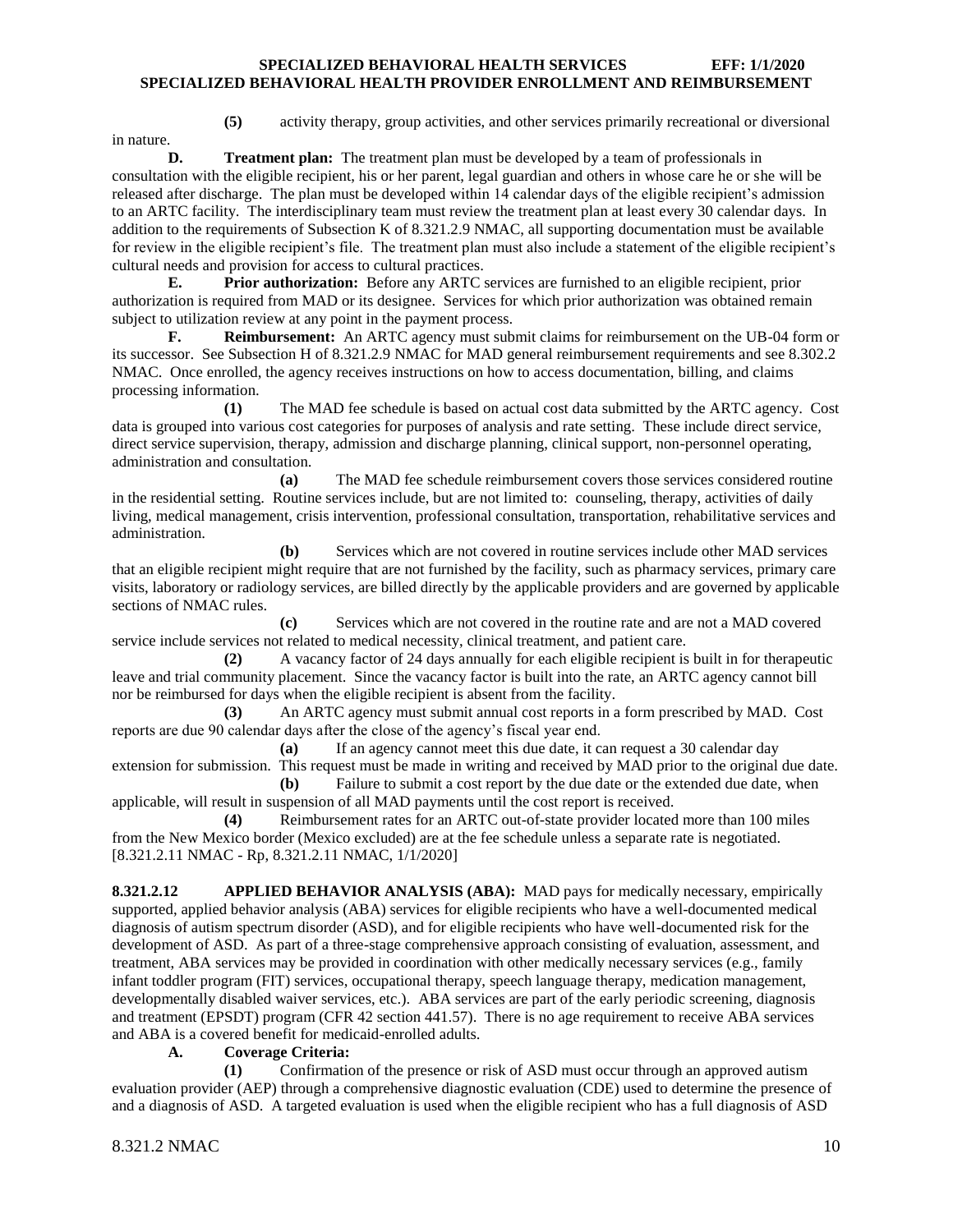presents with behaviors that are changed from the last CDE. An ASD risk evaluation is used when an eligible recipient meets the at-risk criteria found in Subsection C of 8.321.2.12 NMAC.

**(2)** An integrated service plan (ISP) must be developed by the AEP together with a referral to an approved ABA provider (AP) agency (stage one).

**(3)** The AP agency completes a behavior or functional analytic assessment. The assessment results determine if a focused or comprehensive model is selected and a treatment plan is completed (stage two).

**(4)** ABA stage two and three services are then rendered by a behavior analyst certification board (BACB) approved behavior analyst (BA), a board certified assistant behavior analyst (BCaBA) or a behavior technician (BT), in accordance with the treatment plan (stage three). A BCaBA is referred to 8.321.2 NMAC as a behavior analyst assistant (BAA).

**B. Eligible providers:** ABA services are rendered by a number of providers and practitioners: an AEP; a behavior analyst (BA) and a behavior technician (BT) through an ABA provider (AP); and an ABA specialty care provider. Each ABA provider and practitioner has corresponding enrollment requirements and renders unique services according to his or her provider type and specialty. All providers must successfully complete a criminal background registry check.

**(1) Stage 1: Autism Evaluation Provider (AEP):** Completes the CDE, ASD risk evaluation or targeted evaluation and develops the ISP for an eligible recipient.

**(2) Behavior Analyst (BA):** a BA who is a board certified behavior analyst (BCBA® or BCBA-D®) by the behavior analyst certification board (BACB®) or a psychologist who is certified by the American board of professional psychology in behavior and cognitive psychology and who was tested in the ABA part of his or her certification, may render ABA stage two-behavior analytic assessment, service model determination and treatment plan development and stage three services-implementation of an ABA treatment plan. MAD refers to this practitioner in rule and on the fee schedule as a BA.

**(3) Stage two and three BAA:** A BAA who is a board certified assistant behavior analyst (BCaBA®) by the BACB® may assist his or her supervising BA in rendering a ABA stage two-behavior or functional analytic assessment, service model determination and ABA treatment plans development and stage three services implementation of the ABA treatment plans, when the BAA's supervising BA determines he or she has the skills and knowledge to render such services. This is determined in the contract the BAA has agreed to with his or her supervising BA.

**(4) Stage three Behavioral Technician (BT):** A BT, under supervision of a BA, may assist stage two and implement stage three ABA treatment plan interventions and services.

**(5) Stage three ABA specialty care provider eligibility requirements:** practitioners who are enrolled as BAs must provide additional documentation that demonstrates the practitioner has the skills, training and clinical experience to oversee and render ABA services to highly complex eligible recipients who require specialized ABA services.

**(6) Additional provider types:** To avoid a delay in receiving stage two services, a recipient may be referred for ABA services with a diagnosis of ASD by other medical provider types. While the practitioners listed below may not meet the requirements to be approved as AEPs and therefore are not considered AEPs, until further notice, MAD is recognizing the diagnosis of ASD of a recipient by the following provider types to expedite a recipient's access to ABA stage two services:

**(a)** A New Mexico regulation and licensing department (RLD) licensed

psychologist.

- **(b)** A New Mexico board of nursing licensed:
	- **(i)** psychiatric clinical nurse specialist; or
	- **(ii)** certified nurse practitioner with a specialty of pediatrics or psychiatry.
- **(c)** A New Mexico MD or DO board licensed:
	- **(i)** psychiatrist who is board certified in child and adolescent; or
	- **(ii)** pediatrician.

**C. Identified population:** The admission criteria are separated into two types: at-risk for ASD and diagnosed with ASD.

**(1) At-risk for ASD:** an eligible recipient may be considered 'at-risk' for ASD and therefore eligible for time-limited ABA services, if he or she does not meet full criteria for ASD per the latest version of the diagnostic statistical manual (DSM) or international classification of diseases (ICD). To be qualified for the ABA criteria of at-risk, the eligible recipient must meet all the following requirements:

**(a)** is between 12 and 36 months of age;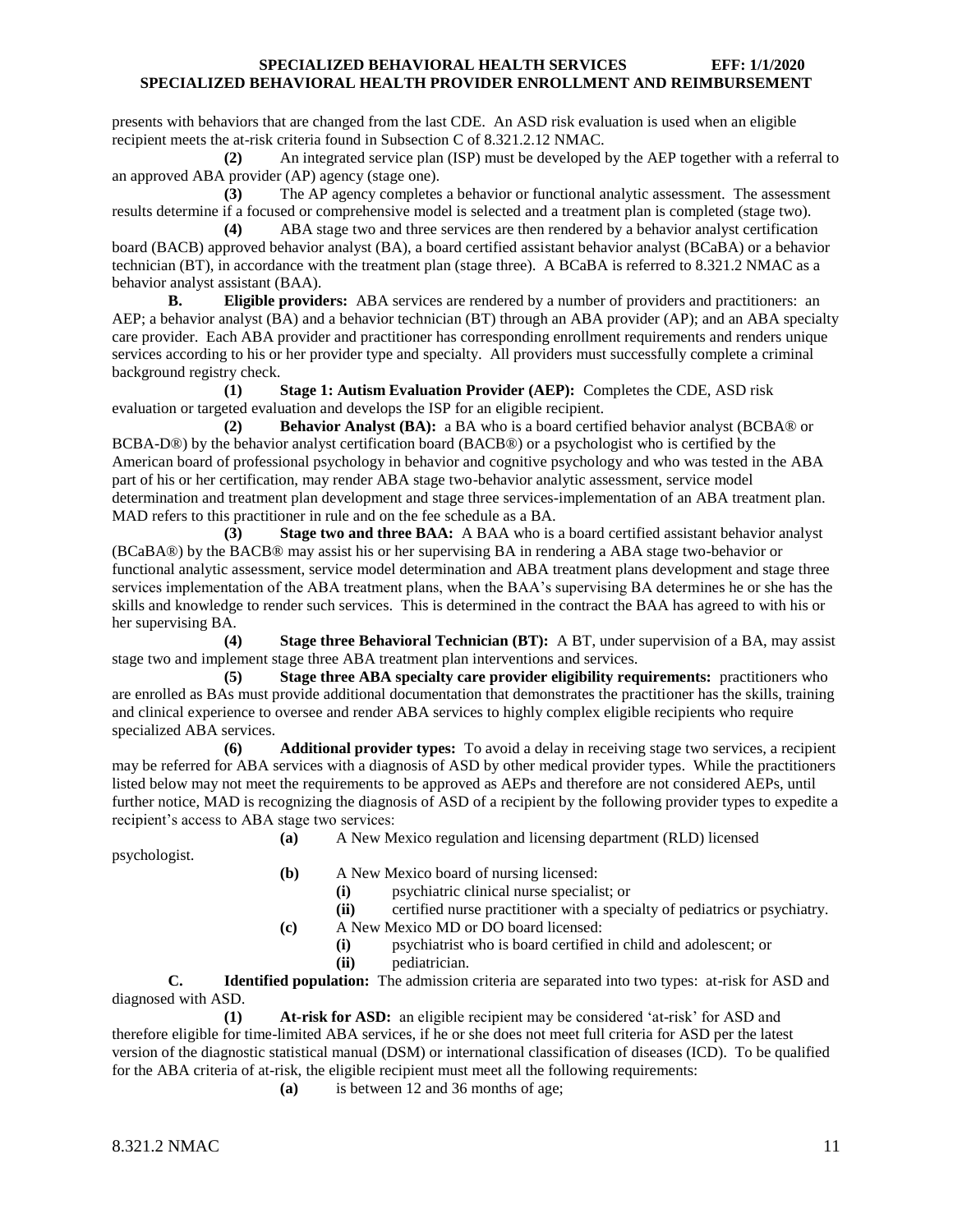**(b)** presents with developmental differences and delays as measured by standardized

assessments;

**(c)** demonstrates some characteristics of the disorder (e.g., impairment in social communication and early indicators for the development of restricted and repetitive behavior); and

**(d)** presents with at least one genetic risk factor (e.g., genetic risk due to having an older sibling with a well-documented ASD diagnosis; eligible recipient has a diagnosis of Fragile X syndrome).

**(2) Diagnosed with ASD:** an eligible recipient who has a documented medical diagnosis of ASD according to the latest version of the DSM or the ICD is eligible for ABA services if he or she presents with a CDE or targeted evaluation.

# **D. Covered services:**

**(1) Stage one:** An eligible recipient is referred to an AEP after screening positive for ASD. The AEP conducts a diagnostic evaluation (CDE or targeted evaluation), develops the ISP, and recommends ABA stage 2 services. For an eligible recipient who has an existing ASD diagnosis, diagnostic re-evaluation is not necessary, but the development of an ISP and the determination of the medical necessity for ABA services are required.

**(2) Stage two BA:** For all eligible recipients, stage two services include a behavior or functional analytic assessment, ABA service model determination, and treatment plan development. The family, eligible recipient (as appropriate for age and developmental level), and the AP's supervising BA work collaboratively to make a final determination regarding the clinically appropriate ABA service model, with consultative input from the AEP as needed. A behavior or functional analytic assessment addressing needs associated with both skill acquisition and behavior reduction is conducted, and an individualized ABA treatment plan, as appropriate for the ABA service model, is developed by the supervising BA. The BA is responsible for completing all of the following services:

- **(a)** the recipient's assessment;
- **(b)** selection and measurement of goals; and
- **(c)** treatment plan formulation and documentation.

**(3) Stage three - treatment:** Most ABA stage three services require prior authorization and may vary in terms of intensity, frequency and duration, the complexity and range of treatment goals, and the extent of direct treatment provided.

**(4) Stage three - clinical management and case supervision:** All stage three services require clinical management. If a BAA or a BT is implementing the treatment plan, the BAA or BT requires frequent, ongoing case supervision from his or her BA or supervising BAA. The BH policy and billing manual provides a detailed description of the requirements for rendering clinical management and case supervision.

**(5) Stage three - ABA specialty care services:** Specialty care services require prior authorization. In cases where the needs of the eligible recipient exceed the expertise of the AP and the logistical or practical ability of the AP to fully support the eligible recipient MAD covers the eligible recipient for a referral to a MAD enrolled ABA specialty care practitioner (SCP).

**(6)** If the eligible recipient is in a residential facility or institutional setting that either specializes in or has as part of its treatment modalities MAD ABA services, and the residential facility is not an AP for ABA stage two and three services, and the eligible recipient has a MAD recognized CDE or targeted evaluation which recommends ABA stage two services, the residential facility is responsible to locate a MAD enrolled ABA stage two and three AP and develop an agreement allowing the AP to render stage two and three services at the residential facility. Reimbursement for ABA stage two and three services is made to the MAD enrolled AP, not the residential facility.

**(7)** For an eligible recipient who meets the criteria for ABA services and who is in a treatment foster care (TFC) placement, he or she is not considered to be in a residential facility and may receive ABA services outside of the TFC agency. An eligible recipient who meets the criteria for ABA services who is in a residential treatment center, accredited residential treatment center, or a group home may receive ABA services to the extent that the residential provider is able to provide the services.

**(8)** See the BH policy and billing manual for specific instructions concerning stages one through three services.

#### **E. Prior authorization - general information stage three services:**

**(1)** Prior authorization to continue ABA stage three services must be secured every six months. At each six month authorization point, a UR contractor will assess, with input from the family and AP's BA, whether or not changes are needed in the eligible recipient's ISP or treatment plan. Additionally, the family or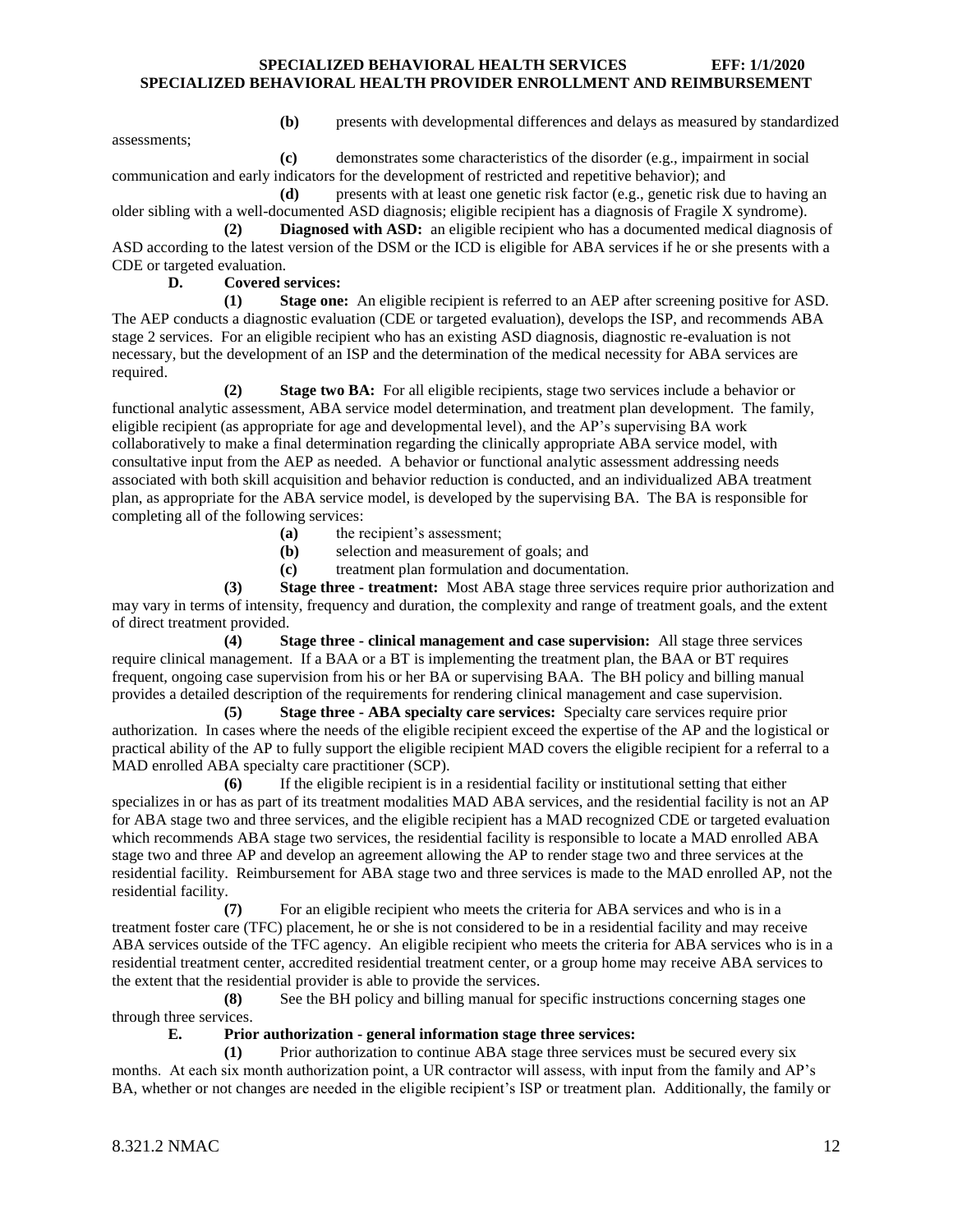AP may request ISP modifications prior to the UR contractor's six-month authorization point if immediate changes are warranted to preserve the health and wellbeing of the eligible recipient.

**(2)** To secure the initial and ongoing prior authorization for stage three services, the AP must submit the prior authorization request, specifically noting:

**(a)** the CDE or targeted evaluation and the ISP from the AEP (developed in stage one) along with the ABA treatment plan (developed in stage two);

**(b)** the requested treatment model (focused or comprehensive), maximum hours of service requested per week;

**(c)** the number of hours of case supervision requested per week, if more than two hours of supervision per 10 hours of intervention is requested; the BH policy and billing manual provides detailed requirements for case supervision;

**(d)** the number of hours of clinical management requested per week, if more than two hours of clinical management per 10 hours of intervention is requested; and

**(e)** the need for collaboration with an ABA specialty care provider, if such a need has been identified through initial assessment and treatment planning; after services have begun, the AP agency may refer the eligible recipient to a SCP for a focused behavior or functional analytic assessment focusing on the specific care needs of the eligible recipient. The SCP will then request a prior authorization for specialty care services to the eligible recipient's UR contractor.

**(3)** The request must document hours allocated to other services (e.g., early intervention through FIT, physical therapy, speech and language therapy) that are in the eligible recipient's ISP in order for the eligible recipient's UR to determine if the requested intensity (i.e., hours per week) is feasible and appropriate.

**(4)** When an eligible recipient's behavior exceeds the expertise of the AP and logistical or practical ability of the AP to fully support him or her, MAD allows the AP to refer the eligible recipient to his or her UR contractor for prior authorization to allow an ABA specialty care provider to intervene. The UR contractor will approve a prior authorization to the ABA specialty care provider to complete a targeted assessment including a functional assessment and provide the primary AP with, or to implement his or herself, individualized interventions to address the behavioral concerns for which the referral is based on medical documentation.

**(5)** Services may continue until the eligible recipient no longer meets service criteria for ABA services as described in the BH policy and billing manual.

**(6)** See the BH policy and billing manual for specific instructions on prior authorizations. **F. Non-covered services:**

**(1)** The eligible recipient's comprehensive or targeted diagnostic evaluation or the ISP and treatment plan updates recommend placement in a higher, more intensive, or more restrictive level of care (LOC) and no longer recommends ABA services.

**(2)** Activities that are not designed to accomplish the objectives delineated in covered services and that are not included in the ABA treatment plan.

**(3)** Activities that are not based on the principles and application of applied behavior

analysis.

services.

**(4)** Activities that take place in school settings and have the potential to supplant educational

**(5)** Activities that are better described as another therapeutic service (e.g., speech language therapy, occupational therapy, physical therapy, counseling, etc.), even if the practitioner has expertise in the provision of ABA.

**(6)** Activities which are better characterized as staff training certification or licensure or certification supervision requirements, rather than ABA case supervision.

**G. Reimbursement:** Billing instructions for ABA services are detailed in the BH policy and billing manual.

[8.321.2.12 NMAC - Rp, 8.321.2.10 NMAC, 1/1/2020]

<span id="page-13-0"></span>**8.321.2.13 ASSERTIVE COMMUNITY TREATMENT SERVICES:** To help an eligible recipient with medically necessary services MAD pays for covered assertive community treatment services (ACT).

**A. Eligible providers:**

**(1)** An ACT agency must demonstrate compliance with administrative, financial, clinical, quality improvement and information services infrastructure standards established by MAD or its designee, including compliance and outcomes consistent with the ACT fidelity model. See Subsections A and B of 8.321.2.9 NMAC for MAD general provider requirements.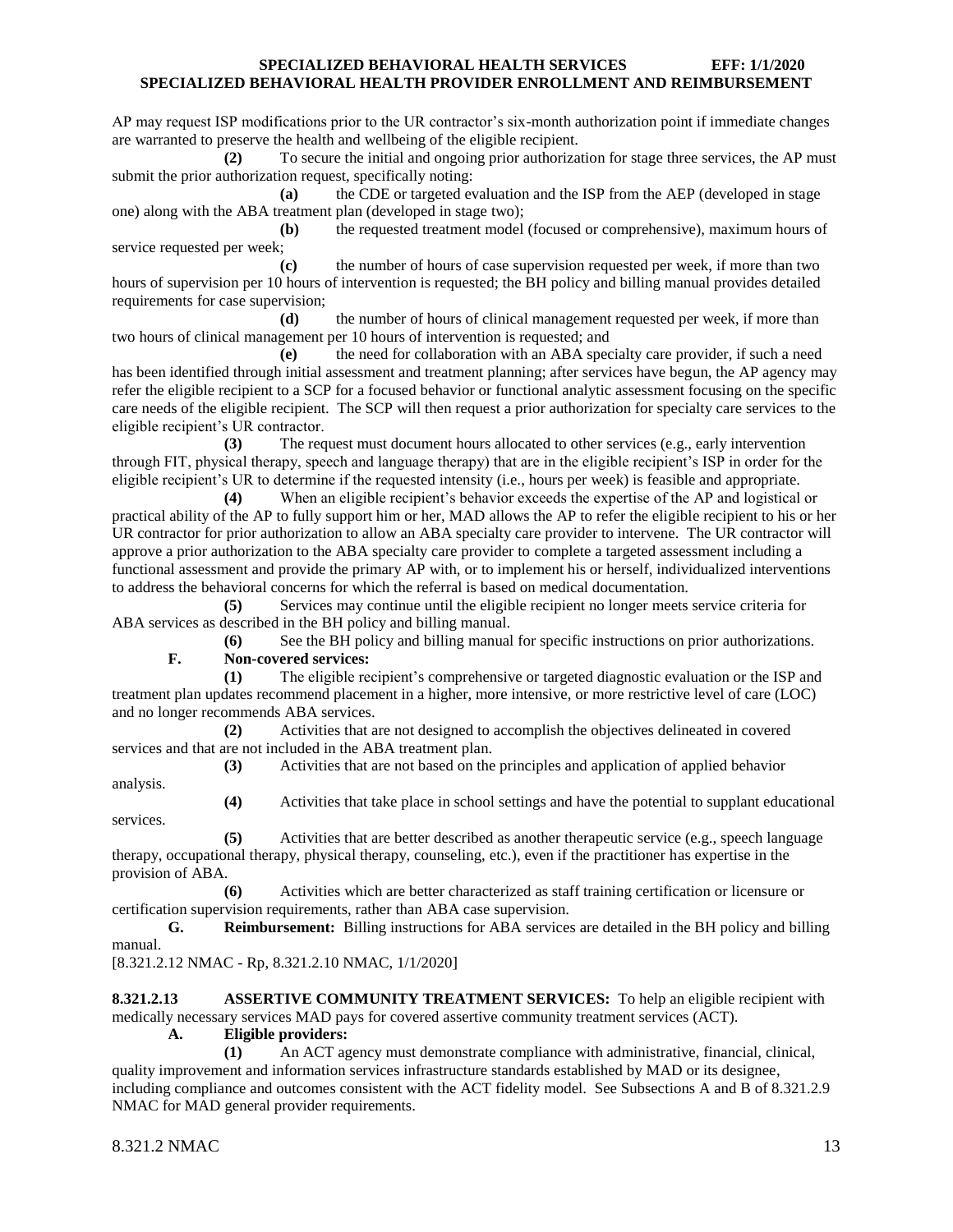**(2)** An ACT agency providing coordinated specialty care for an individual with first episode psychosis must provide services consistent with the coordinated specialty care (CSC) model.

**(3)** ACT services must be provided by an agency designated team of 10 to 12 members; see Paragraph (5) of Subsection A of 8.321.2.13 NMAC for the required composition. Lower number of team member compositions may be considered by BHSD for a waiver request dependent on the nature of the clinical severity and rural vs. urban environment pending BHSD approval. Each team must have a designated team leader. Practitioners on this team shall have sufficient individual competence, professional qualifications and experience to provide service coordination; crisis assessment and intervention; symptom assessment and management; individual counseling and psychotherapy; prescription, administration, monitoring and documentation of medications; substance abuse treatment; work-related services; activities of daily living services; support services or direct assistance to ensure that the eligible recipient obtains the basic necessities of daily life; and coordination, support and consultation to the eligible recipient's family and other major supports. The agency must coordinate its ACT services with local hospitals, local crisis units, local law enforcement agencies, local behavioral health agencies, and consider referrals from social service agencies.

**(4)** Each ACT team staff member must be successfully and currently certified or trained according to ACT fidelity model standards. The training standards focus on developing staff competencies for delivering ACT services according to the most recent ACT evidenced-based practices and ACT fidelity model. Each ACT team shall have sufficient numbers of qualified staff to provide treatment, rehabilitation, crisis and support services 24-hours a day, seven days a week.

**(5)** Each ACT team shall have a staff-to eligible recipient ratio dependent on the nature of the team based on clinical severity and rural vs. urban environment pending BHSD approval to ensure fidelity with current model.

**(6)** Each ACT team must comply with 8.321.2.9 NMAC for specific licensing requirements for ACT staff team members as appropriate, and must include:

**(a)** one team leader who is an independently licensed behavioral health practitioner (LPCC, LMFT, LISW, LCSW, LPAT, psychologist);

**(b)** medical director/prescriber:

**(i)** board certified or board eligible psychiatrist; or

**(ii)** NM licensed psychiatric certified nurse practitioner; or

**(iii)** NM licensed psychiatric clinical nurse specialist; or

**(iv)** prescribing psychologist under the supervision or consultation of an

MD; or

**(c)** two licensed nurses, one of whom shall be a RN, or other allied medical professionals may be used in place of one nurse;

**(d)** at least one other MAD recognized independently licensed behavioral health professional, see Subsection C of 8.321.2.9 NMAC;

**(e)** at least one MAD recognized licensed behavioral health practitioner with expertise in substance use disorders;

**(f)** at least one employment specialist;

**(g)** at least one New Mexico certified peer support worker (CPSW) through the approved state of New Mexico certification program; or certified family peer support worker (CFPSW);

**(h)** one administrative staff person; and

**(i)** the eligible recipient shall be considered a part of the team for decisions impacting his or her ACT services.

**(7)** The agency must have a HSD ACT approval letter to render ACT services to an eligible recipient. The approval letter will authorize an agency also delivering CSC services.

#### **B. Coverage criteria:**

**(1)** MAD covers medically necessary ACT services required by the condition of the eligible

recipient.

**(2)** The ACT program provides four levels of interaction with the participating individuals: **(a)** Face-to-face encounters.

**(b)** Collateral encounters designated as members of the recipient's family or household, or significant others who regularly interact with the recipient and are directly affected by or have the capability of affecting his or her condition, and are identified in the service plan as having a role in treatment. **(c)** Assertive outreach defined as the ACT team having knowledge of what is

happening with an individual. This occurs in either locating the individual or acting quickly and decisively when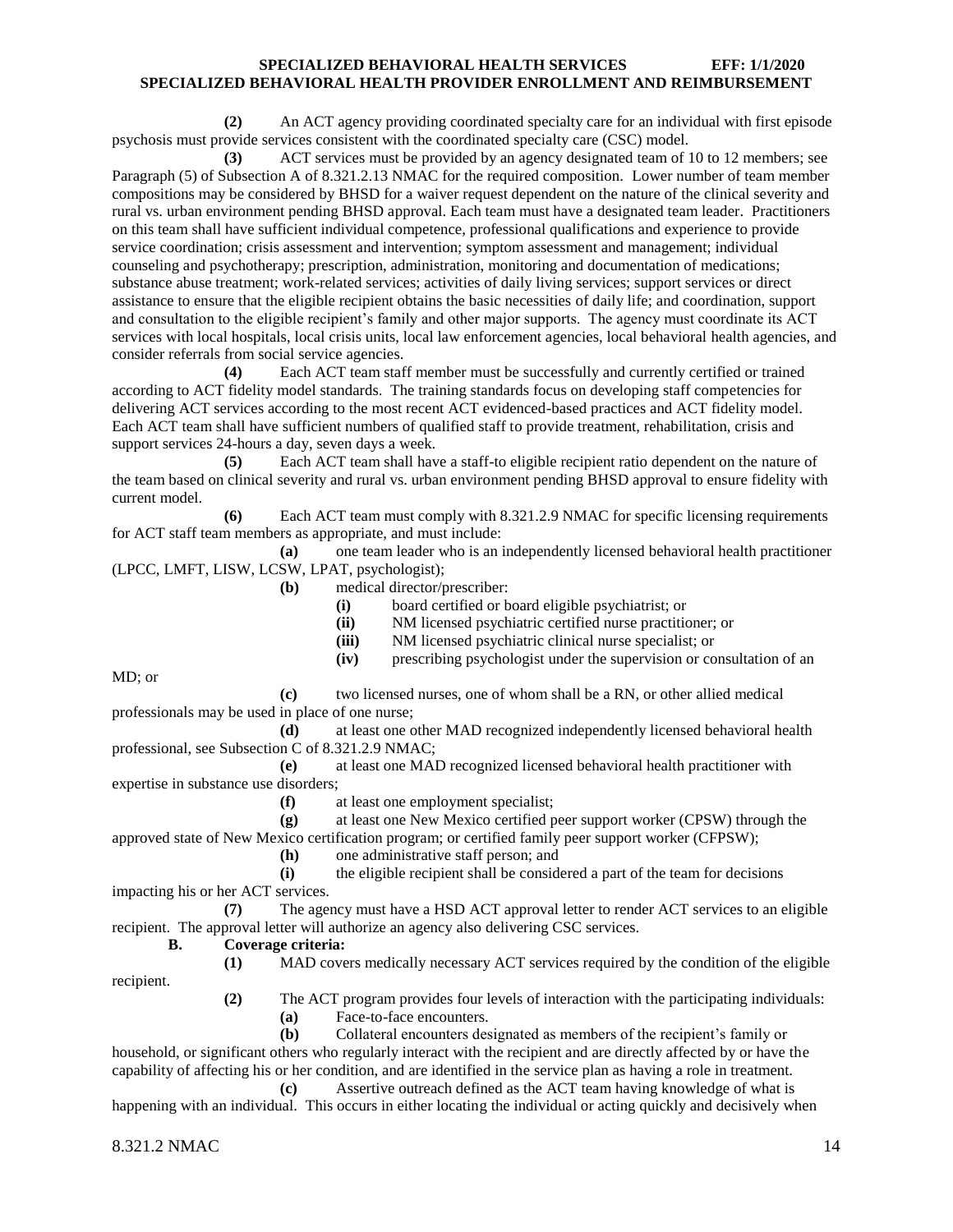action is called for, while increasing client independence. This is done on behalf of the client, and can comprise only five percent per individual of total service time per month.

- **(d)** Group encounters defined by the following types:
	- **(i)** Basic living skills development;
	- **(ii)** Psychosocial skills training;
	- **(iii)** Peer groups; or
	- **(iv)** Wellness and recovery groups.

**(3)** The ACT therapy model is based on empirical data and evidence-based interventions that target specific behaviors with an individualized treatment plan for the eligible recipient. Specialized therapeutic and rehabilitative interventions falling within the fidelity of the ACT model are used to address specific areas of need, such as experiences of repeated hospitalization or incarcerations, severe problems completing activities of daily living and individuals who have a significant history of involvement in behavioral health services.

# **C. Identified population:**

**(1)** ACT services are provided to an eligible recipient aged 18 and older whose diagnosis or diagnoses meet the criteria of serious mental illness (SMI) with a special emphasis on psychiatric disorders, including schizophrenia, schizoaffective disorder, bipolar disorder or psychotic depression for individuals who have severe problems completing activities of daily living, who have a significant history of involvement in behavioral health services and who have experienced repeated hospitalizations or incarcerations due to mental illness.

**(2)** ACT services can also be provided to eligible individuals 15 to 30 years of age who are within the first two years of their first episode of psychosis.

**(3)** A co-occurring diagnosis of substance abuse shall not exclude an eligible recipient from ACT services.

**D. Covered services:** ACT is a voluntary medical, comprehensive case management and psychosocial intervention program provided on the basis of principles covered in the BH policy and billing manual.

**E. Non-covered services:** ACT services are subject to the limitations and coverage restrictions that exist for other MAD services. See Subsection G of 8.321.2.9 NMAC for MAD general non-covered behavioral health services. MAD does not cover other psychiatric, mental health nursing, therapeutic, non-intensive outpatient substance abuse or crisis services when billed in conjunction with ACT services to an eligible recipient, except for medically necessary medications and hospitalizations. Psychosocial rehabilitation services can be billed for a sixmonth period for transitioning levels of care, but must be identified as a component of the treatment plan.

**F. Reimbursement:** ACT agencies must submit claims for reimbursement on the CMS-1500 claim form or its successor. See Subsection H of 8.321.2.9 for MAD general reimbursement requirements. [8.321.2.13 NMAC - Rp 8.321.2.12 NMAC, 1/1/2020]

#### <span id="page-15-0"></span>**8.321.2.14 BEHAVIORAL HEALTH PROFESSIONAL SERVICES FOR SCREENINGS,**

**EVALUATIONS, ASSESSMENTS AND THERAPY:** MAD covers validated screenings for high risk conditions in order to provide prevention or early intervention. Brief interventions or the use of the treat first clinical model may be billed with a provisional diagnosis for up to four encounters. After four encounters, if continuing treatment is required, a diagnostic evaluation must be performed, and subsequent reimbursement is based on the diagnosis and resulting service and treatment plan. See the BH policy and billing manual for a description of the treat first clinical model.

**A.** Psychological, counseling and social work: These services are diagnostic or active treatments with the intent to reasonably improve an eligible recipient's physical, social, emotional and behavioral health or substance abuse condition. Services are provided to an eligible recipient whose condition or functioning can be expected to improve with these interventions. Psychological, counseling and social work services are performed by licensed psychological, counseling and social work practitioners acting within their scope of practice and licensure (see Subsections B through E of 8.321.2.9 NMAC). These services include, but are not limited to assessments that appraise cognitive, emotional and social functioning and self-concept. Therapy includes planning, managing and providing a program of psychological services to the eligible recipient meeting a current DSM or ICD behavioral health diagnosis and may include consultation with his or her family and other professional staff.

**B.** An assessment as described in the BH policy and billing manual, must be signed by the practitioner operating within his or her scope of licensure (see Subsection B of 8.321.2.9 NMAC). A nonindependently licensed behavioral health practitioner must have an independently licensed behavioral health practitioner review and sign the assessment with a diagnosis. Based on the eligible recipient's current assessment, his or her treatment file must document the extent to which his or her treatment goals are being met and whether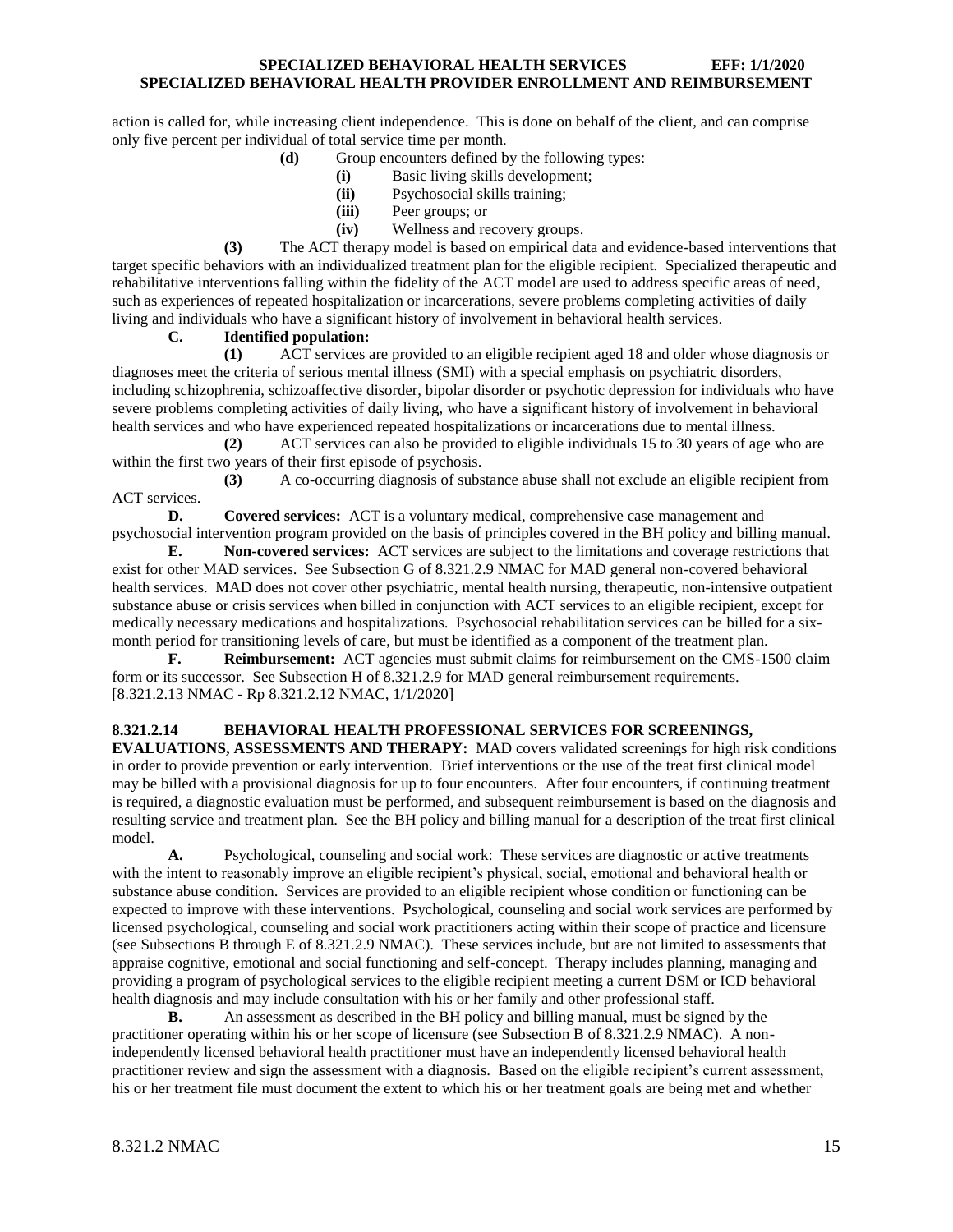changes in direction or emphasis of the treatment are needed. See Subsection K of 8.321.2.9 NMAC for detailed description of the required eligible recipient file documentation.

**C.** Outpatient therapy services (individual, family and group) includes planning, managing, and providing a program of psychological services to the eligible recipient with a diagnosed behavioral health disorder, and may include consultation with his or her family and other professional staff with or without the eligible recipient present when the service is on behalf of the recipient. See the BH policy and billing manual for detailed requirements of service plans and treatment plans.

[8.321.2.14 NMAC - Rp, 8.321.2.22 NMAC, 1/1/2020]

# <span id="page-16-0"></span>**8.321.2.15 BEHAVIORAL HEALTH RESPITE CARE (Managed Care Organization (MCO Only)):**

As part of centennial care's comprehensive service system, behavioral health (BH) respite service is for short-term direct care and supervision of the eligible recipient in order to afford the parent(s) or caregiver a respite for their care of the recipient and takes place in the recipient's home or another setting.

#### **A. Eligible providers and practitioners:**

- **(1)** Provider types:
	- **(a)** treatment foster care home;
	- **(b)** core service agency; and
	- **(c)** behavioral health agency.
- **(2)** Practitioners:
	- **(a)** Supervisor:
		- **(i)** bachelor's degree and three years' experience working with the target

population;

**(ii)** supervision activities include a minimum of two hours per month

individual supervision covering administrative and case specific issues, and two additional hours per month of continuing education in behavioral health respite care issues, or annualized respite provider training;

- 
- **(iii)** access to on call crisis support available 24-hours a day; and **(iv)** supervision by licensed practitioners must be in accordance with their

respective licensing board regulations.

residing in the home over 18;

transporting member;

**(b)** Respite care staff:

| (i)<br>(ii) | minimum three years' experience working with the target population;<br>pass all criminal records and background checks for all persons |
|-------------|----------------------------------------------------------------------------------------------------------------------------------------|
| (iii)       | possess a valid driver's license, vehicle registration and insurance, if                                                               |
| (iv)        | CPR and first aid: and                                                                                                                 |

**(v)** documentation of behavioral health orientation, training and

supervision as defined in the BH policy and billing manual.

**B. Coverage criteria:** The provider agency will assess the situation and, with the caregiver, recommend the appropriate setting for respite. BH respite services may include a range of activities to meet the social, emotional and physical needs identified through the service or treatment plan, and documented in the treatment record. These services may be provided for a few hours during the day or for longer periods of time involving overnight stays. BH respite, while usually planned, can also be provided in an emergency or unplanned basis.

#### **C. Identified population:**

**(1)** Members up to 21 years of age diagnosed with a severe emotional disturbance (SED), as defined by the state of New Mexico who reside with the same primary caregivers on a daily basis; or

**(2)** Youth in protective services custody whose placement may be at risk whether or not they are diagnosed with SED.

#### **D. Non-covered services:**

**(1)** 30 days or 720 hours per year at which time prior authorization must be acquired for additional respite care;

**(2)** May not be billed in conjunction with the following medicaid services:

- **(a)** treatment foster care;
- **(b)** group home;
- **(c)** residential services;
- **(d)** inpatient treatment.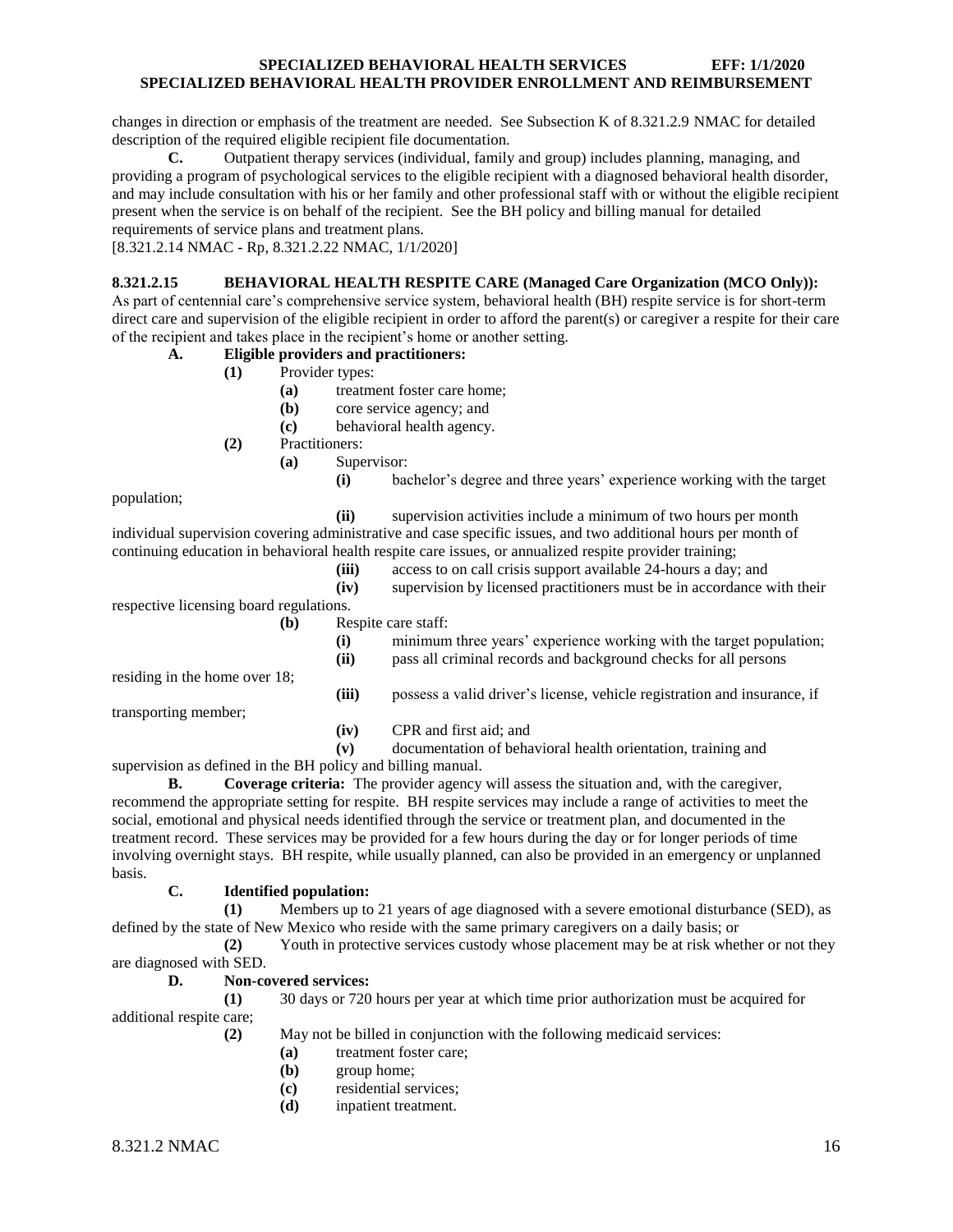**(3)** Non-enrolled siblings of a child receiving BH respite services are not eligible for BH respite benefits; and

**(4)** Cost of room and board are not included as part of respite care. [8.321.2.15 NMAC - N, 1/1/2020]

<span id="page-17-0"></span>**8.321.2.16 BEHAVIOR MANAGEMENT SKILLS DEVELOPMENT SERVICES:** To help an eligible recipient under 21 years of age who is in need of behavior management intervention receive services, MAD pays for behavior management services (BMS) as part of the EPSDT program and when the need for BMS is identified in a tot to teen health check screen or other diagnostic evaluation (see 42 CFR Section 441.57). BMS services are designed to provide highly supportive and structured therapeutic behavioral interventions to maintain the eligible recipient in his or her home or community. BMS assists in reducing or preventing inpatient hospitalizations or outof-home residential placement of the eligible recipient through use of teaching, training and coaching activities designed to assist him or her in acquiring, enhancing and maintaining the life, social and behavioral skills needed to function successfully within his or her home and community settings. BMS is provided as part of a comprehensive approach to treatment and in conjunction with other services as indicated in the eligible recipient's comprehensive behavioral health treatment or service plan. BMS is not provided as a stand-alone service, but delivered as part of an integrated plan of services to maintain eligible recipients in their communities as an alternative to out-of-home services.

**A. Eligible providers:** An agency must be certified by CYFD to provide BMS services. See Subsections A and B of 8.321.2.9 NMAC for MAD general provider requirements.

**B. Coverage criteria:** MAD reimburses for behavior management services specified in the eligible recipient's individualized treatment plan which are designed to improve his or her performance in targeted behaviors, reduce emotional and behavioral episodic events, increase social skills and enhance behavioral skills through a regimen of positive intervention and reinforcement.

**(1)** Implementation of the eligible recipient's BMS treatment plan, which includes crisis planning, must be based on a clinical assessment that includes identification of skills deficits that will benefit from an integrated program of therapeutic services. A detailed description of required elements of the assessment and treatment plan are found in the BH policy and billing manual.

**(2)** 24-hour availability of appropriate staff or implementation of crisis plan, which may include referral, to respond to the eligible recipient's crisis situations.

**(3)** Supervision of behavioral management staff by an independent level practitioner is required for this service (8.321.2.9 NMAC). Policies governing supervisory responsibilities are detailed in the BH policy and billing manual. The supervisor must ensure that:

**(a)** a clinical assessment of the eligible recipient is completed upon admission into BMS. The clinical assessment identifies the need for BMS as medically necessary to prevent inpatient hospitalizations or out-of-home residential placement of the eligible recipient;

and

**(b)** the assessment is signed by the recipient or his or her parent or legal guardian;

**(c)** the BMS worker receives documented supervision for a minimum of two hours per month dependent on the complexity of the needs presented by recipients and the supervisory needs of the BMS worker.

**(4)** An eligible recipient's treatment plan must be reviewed at least every 30 calendar days after implementation of the comprehensive service plan. The BMS, in partnership with the client and family as well as all other relevant treatment team members such as school personnel, juvenile probation officer (JPO), and guardian ad litem (GAL), shall discuss progress made over time relating to the BMS service goals. If the BMS treatment team assesses the recipient's lack of progress over the last 30 days, the treatment plan will be amended as agreed upon during the treatment team meeting. Revised BMS treatment plans will be reviewed and approved by the BMS supervisor, which must be documented in the recipient's file.

**C. Identified population:** In order to receive BMS services, an eligible recipient must be under the age of 21 years, be diagnosed with a behavioral health condition and:

**(1)** be at-risk for out-of-home residential placement due to unmanageable behavior at home or within the community;

**(2)** need behavior management intervention to avoid inpatient hospitalizations or residential treatment; or

**(3)** require behavior management support following an institutional or other out-of-home placement as a transition to maintain the eligible recipient in his or her home and community.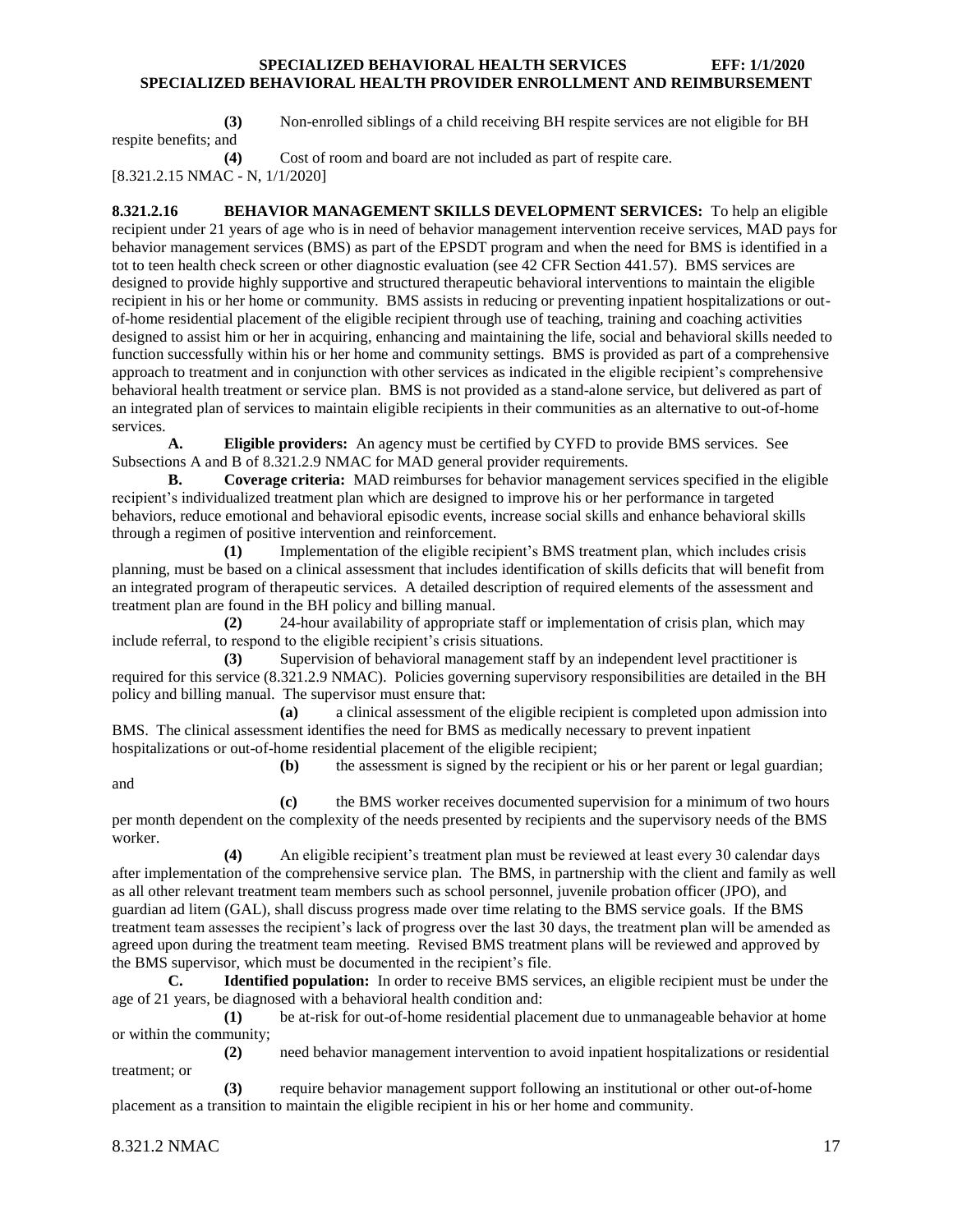**(4)** either the need for BMS is NOT listed on an individualized education plan (IEP), or it is listed in the supplementary aid & service section of the IEP.

**D. Non-covered services:** BMS services are subject to the limitations and coverage restrictions which exist for other MAD services. See Subsection G of 8.321.2.9 NMAC for general non-covered MAD behavioral health services or activities. MAD does not cover the following specific services billed in conjunction with BMS services:

**(1)** activities which are not designed to accomplish the objectives in the BMS treatment plan;

**(2)** services provided in residential treatment facilities; and

**(3)** services provided in lieu of services that should be provided as part of the eligible recipient's individual educational plan (IEP) or individual family service plan (IFSP).

**(4)** BMS is not a reimbursable service through the medicaid school based service program. **E. Reimbursement:** A BMS agency must submit claims for reimbursement on the CMS-1500 claim form or its successor. See Subsection H of 8.321.2.9 NMAC for MAD general reimbursement requirements and 8.302.2 NMAC.

[8.321.2.16 NMAC - Rp 8.321.2.13 NMAC, 1/1/2020]

<span id="page-18-0"></span>**8.321.2.17 COGNITIVE ENHANCEMENT THERAPY (CET):** CET services provide treatment service for an eligible recipient 18 years of age or older with cognitive impairment associated with the following serious mental illnesses: schizophrenia, bipolar disorder, major depression, recurrent schizoaffective disorder, or autism spectrum disorder. CET uses an evidence-based model to help eligible recipients with these conditions improve their processing speed, cognition, and social cognition. Any CET program must be approved by the behavioral health services division (BHSD) and ensure that treatment is delivered with fidelity to the evidence-based model.

**A. Eligible providers:** Services may only be delivered through a MAD approved agency after demonstrating that the agency meets all the requirements of CET program services and supervision.

**(1)** The following types of agencies are eligible to be reimbursed for providing CET services once gaining a letter of approval from BHSD:

- **(a)** a CMHC;
- **(b)** a FQHC;
- **(c)** an IHS facility;
- **(d)** a PL 93-638 tribal facility;
- **(e)** a CSA;
- **(f)** a CLNM health home; and
- **(g)** a behavioral health agency with a BHSD supervisory certificate.

**(2)** CET services are provided through an integrated interdisciplinary approach by staff with expertise in the mental health condition being addressed and have received training from a state approved trainer. Staff can include independently licensed behavioral health practitioners, non-independently licensed behavioral health practitioners, RNs, or CSWs. For every CET cohort of eligible recipients, there must be two practitioners who have been certified in the evidence-based practice by a state approved trainer or training center. The agency shall retain documentation of the staff that has been trained. The size of each cohort who receives CET must conform to the evidence-based practice (EBP) model in use.

**(3)** The agency must hold an approval letter issued by BHSD certifying that the staff have participated in an approved training or have arranged to participate in training and have supervision by an approved trainer prior to commencing services.

**(4)** Weekly required participation in hourly fidelity monitoring sessions with a certified CET trainer for all providers delivering CET who have not yet received certification.

#### **B. Covered services:**

- **(1)** CET services include:
	- **(a)** weekly social cognition groups with enrollment according to model fidelity;
	- **(b)** weekly computer skills groups with enrollment according to model fidelity;

**(c)** weekly individual face-to-face coaching sessions to clarify questions and to work on homework assignments;

**(d)** initial and final standardized assessments to quantify social-cognitive impairment, processing speed, cognitive style; and

**(e)** individual treatment planning.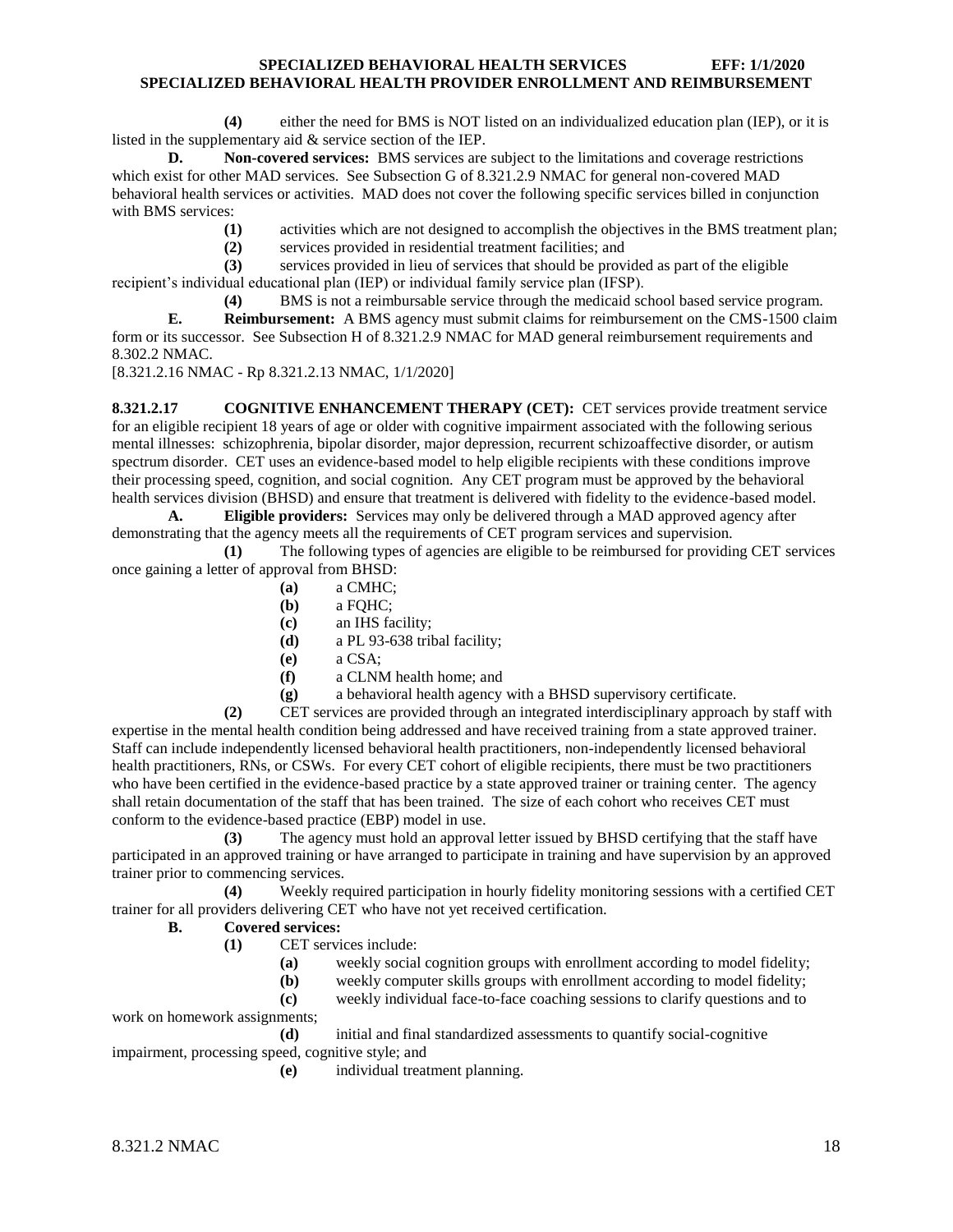**(2)** The duration of an eligible recipient's CET intervention is based on model fidelity. Each individual participating in CET receives up to three hours of group treatment and up to one hour of individual faceto-face coaching.

**C. Identified population:** CET services are provided to an eligible adult recipient 18 years of age and older with cognitive impairment associated with the following serious mental illnesses:

- **(1)** schizophrenia;
- **(2)** bipolar disorder;
- **(3)** major depression, recurrent;
- **(4)** schizoaffective disorder; or
- **(5)** autism spectrum disorder.

# **D. Non-covered services:**

**(1)** CET services are subject to the limitation and coverage restrictions which exist for other MAD services. See Subsection G of 8.321.2.9 NMAC for general non-covered MAD behavioral health services and 8.310.2 NMAC for MAD general non-covered services.

**(2)** MAD does not cover the CET during an acute inpatient stay.

**E. Reimbursement:** See subsection H of 8.321.2.9 NMAC for MAD behavioral health general reimbursement.

**(1)** For CET services, the agency must submit claims for reimbursement on the CMS-1500 claim form or its successor.

**(2)** Core CET services are reimbursed through a bundled rate. Medications and other mental health therapies are billed and reimbursed separately from the bundled rate.

**(3)** CET services furnished by a CET team member are billed by and reimbursed to a MAD CET agency whether the team member is under contract with or employed by the CET agency.

**(4)** CET services not provided in accordance with the conditions for coverage as specified in 8.321.2.9 NMAC are not a MAD covered service and are subject to recoupments.

**(5)** Billing instructions for CET services are detailed in the BH policy and billing manual. [8.321.2.17 NMAC - N, 1/1/2020]

<span id="page-19-0"></span>**8.321.2.18 COMPREHENSIVE COMMUNITY SUPPORT SERVICES (CCSS):** To help a New Mexico eligible recipient receive medically necessary services, MAD pays for covered CCSS. This culturally sensitive service coordinates and provides services and resources to an eligible recipient and his or her family necessary to promote recovery, rehabilitation and resiliency. CCSS identifies and addresses the barriers that impede the development of skills necessary for independent functioning in the eligible recipient's community, as well as strengths that may aid the eligible recipient and family in the recovery or resiliency process.

# **A. Eligible providers and practitioners:**

**(1)** In addition to the requirements of Subsections A and B of 8.321.2.9 NMAC, in order to be eligible to be reimbursed for providing CCSS services, an agency must be:

- **(a)** a FQHC;
- **(b)** an IHS hospital or clinic;
- **(c)** a PL 93-638 tribally operated hospital or clinic;
- **(d)** a MAD enrolled CSA;
- **(e)** a MAD enrolled behavioral health agency with a supervisory certificate;
- **(f)** a MAD designated CareLink NM health home; or
- **(g)** a CMHC.

**(2)** To provide CCSS services, a provider must receive CCSS training through the state or state approved trainer and attest that they have received this training when contacting the state's fiscal agent to add the specialty service 107, CCSS to their existing enrollment in medicaid. The children, youth and families department (CYFD) will provide background checks for CCSS direct service and clinical staff for child/youth CCSS programs.

**(3)** Clinical services and supervision by licensed behavioral health practitioners must be in accord with their respective licensing board regulations:

**(a)** Minimum staff qualifications for the community support worker (CSW):

**(i)** must be at least 18 years of age; and

**(ii)** hold a bachelor's degree in a human services field from an accredited university and have one year of relevant experience with the target population; or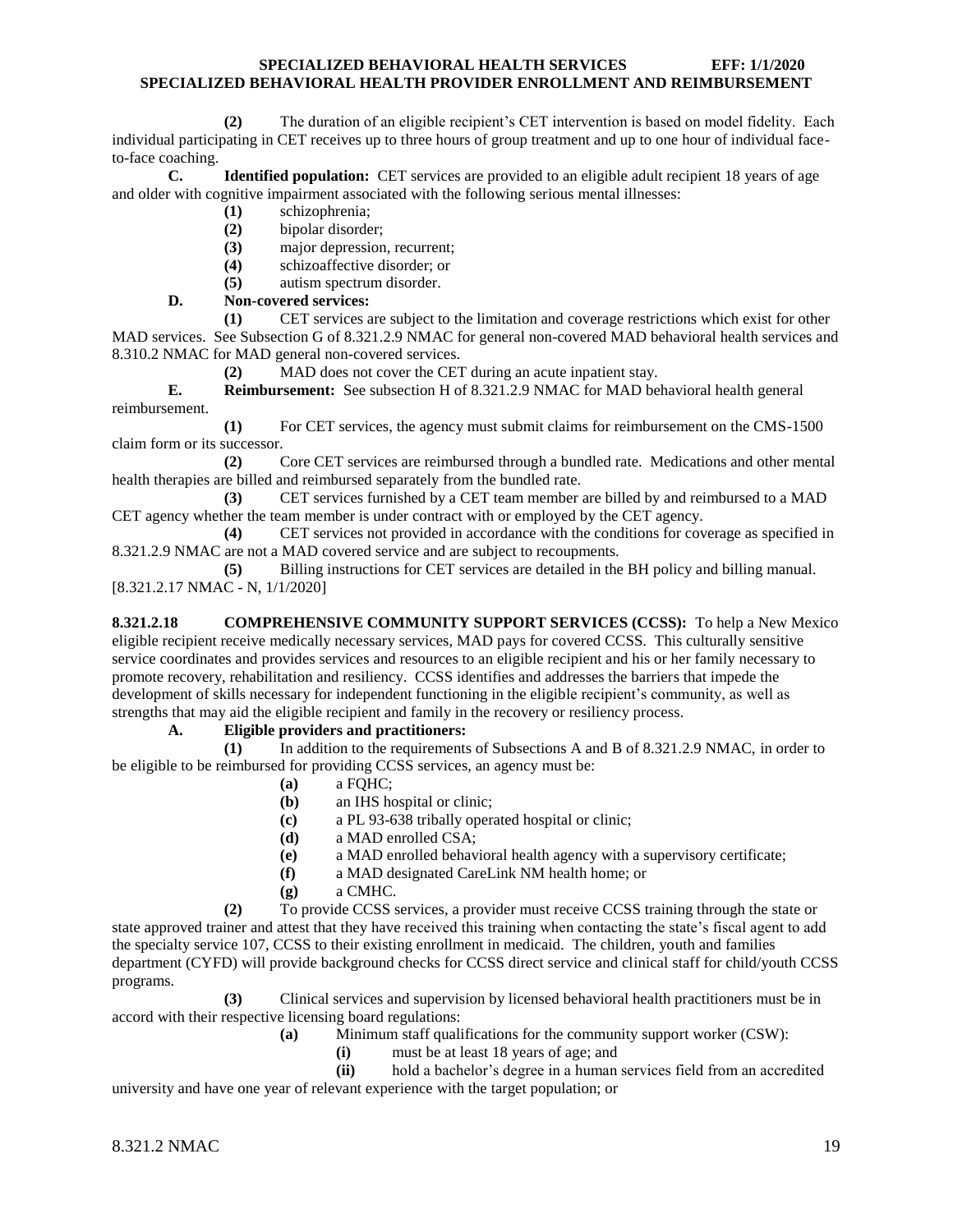**(iii)** hold an associate's degree and a minimum of two years of experience working with the target population; or **(iv)** hold an associate's degree in approved curriculum in behavioral health coaching; no experience necessary; or **(v)** have a high school diploma or equivalent and a minimum of three years of experience working with the target population; or **(vi)** hold a certification from the New Mexico credentialing board for behavioral health professionals as a certified peer support worker (CPSW) or as a certified peer family specialist (CPFS). **(b)** Minimum staff qualifications for certified peer support workers (CPSW): **(i)** must be 18 years of age or older; and **(ii)** have a high school diploma or equivalent; and **(iii)** be self-identified as a current or former consumer of mental health or substance abuse services, and have at least two years of mental health or substance abuse recovery; and **(iv)** have received certification as a CPSW. **(c)** Minimum staff qualifications for certified family support workers (CFSW): **(i)** must be 18 years of age or older; and **(ii)** have a high school diploma or equivalent; and **(iii)** have personal experience navigating any of the child/family-servicing systems or advocating for family members who are involved with the child/family behavioral health systems. Must also have an understanding of how these systems operate in New Mexico; and **(iv)** have received certification as a CFSW or CPSW with a family support specialty. **(d)** Minimum staff qualifications for the CCSS program supervisor: **(i)** must hold a bachelor's degree in a human services field from an accredited university; and **(ii)** have four years relevant experience in the delivery of case management or CCSS with the target population; and **(iii)** have one year demonstrated supervisory experience. **(e)** Minimum staff qualifications for the clinical supervisor: **(i)** must be a licensed independent practitioner (i.e. psychiatrist, psychologist, LISW, LPCC, LMFT), psychiatrically certified clinical nurse specialist or clinical nurse practitioner practicing under the scope of their NM licensure; and **(ii)** have one year demonstrated supervisory experience; and **(iii)** provide documented clinical supervision on a regular basis to the CSW, CPS and CFS. **(4)** Staff training requirements: **(a)** Minimum staff training requirements for a community support worker includes: **(i)** an initial training comprised of 20 hours of documented education within the first 90 days of employment drawn from an array of areas documented in the BH policy and billing manual; **(ii)** documentation of ongoing training comprised of 20 hours is required of a CSW every year, after the first year of hire, with content of the education based upon agency assessment of staff need. **(b)** Minimum staff training requirements for supervisors: **(i)** the same 20 hours of documented training or continuing education as required for the CCSS community support worker; **(ii)** an attestation of training related to providing clinical supervision of non-clinical staff. **(5)** The clinical supervisor and the CCSS program supervisor may be the same individual. **(6)** Documentation requirements: In addition to the standard client record documentation requirements for all services, the following is required for CCSS: **(a)** case notes identifying all activities and location of services; **(b)** duration of service span (e.g., 1:00 p.m.-2:00 p.m.); and **(c)** description of the service provided with reference to the CCSS treatment plan and related goals.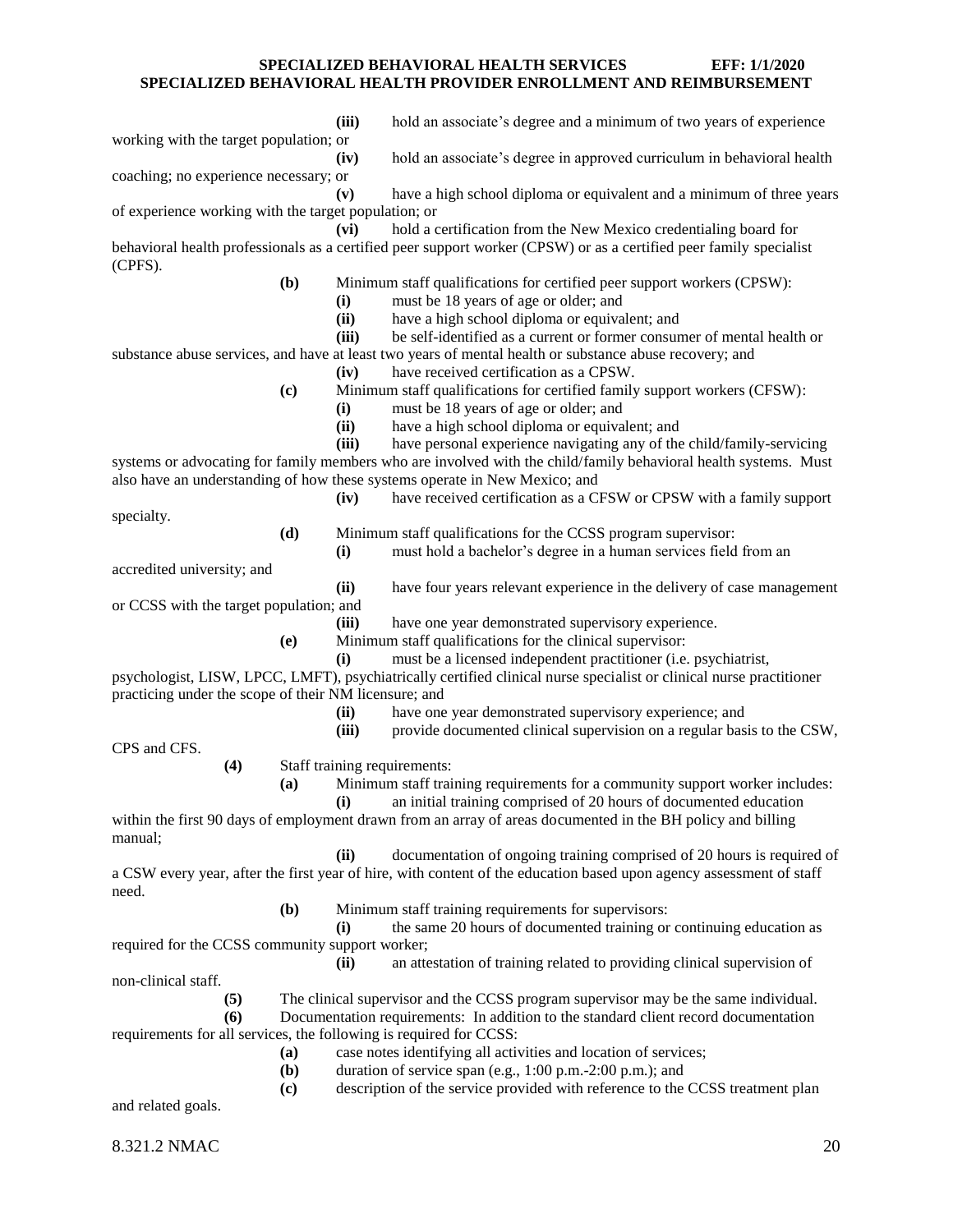# **B. Coverage criteria:**

**(1)** When identifying a need for this service, if the provider agency is utilizing the "Treat First" clinical model, they may be placed in this service for up to four encounters without having had a psychiatric diagnostic evaluation with the utilization of a provisional diagnosis for billing purposes. After four encounters, an individual must have a comprehensive needs assessment, a diagnostic evaluation, and a CCSS treatment plan. Further details related to the CCSS treatment plan can be accessed in the BH policy and billing manual.

- **(2)** A maximum of 16 units per each admission or discharge may be billed concurrently with:
	- **(a)** accredited residential treatment center (ARTC);
	- **(b)** residential treatment center (RTC);
	- **(c)** group home service;
	- **(d)** inpatient hospitalization;
	- **(e)** treatment foster care (TFC); or
	- **(f)** transitional living services.

**C. Covered services:** The purpose of CCSS is to provide an eligible recipient and his or her family with the services and resources necessary to promote recovery, rehabilitation and resiliency. Community support services address goals specifically in the following areas of the eligible recipient's activities: independent living; learning; working; socializing and recreation. CCSS consists of a variety of interventions, based on coaching and addressing barriers that impeded the development of skills necessary for independent functioning in the community. Community support services also include assistance with identifying and coordinating services and supports identified in an individual's service plan; supporting an individual and family in crisis situations; and providing individual interventions to develop or enhance an individual's ability to make informed and independent choices.

# **D. Identified population:**

**(1)** CCSS is provided to an eligible recipient under 21 years who meets the NM state criteria for severe emotional disturbance (SED)/neurobiological/behavioral disorders; and

**(2)** CCSS is provided to an eligible recipient 21 years and older whose diagnosis or diagnoses meet the NM state criteria of serious mental illness (SMI) and for an eligible recipient with a diagnosis that does not meet the criteria for SMI, but for whom time-limited CCSS would support his or her recovery and resiliency process; and

**(3)** Recipients with a moderate to severe substance use disorder (SUD) according to the current DSM V or its successor; and

**(4)** Recipients with a co-occurring disorder (mental illness/substance use) or dually diagnosed with a primary diagnosis of mental illness.

**E. Non-covered services:** CCSS is subject to the limitations and coverage restrictions which exist for other MAD services. See 8.310.2 NMAC for a detailed description of MAD general non-covered services and Subsection G of 8.321.2.9 NMAC for all non-covered MAD behavioral health services or activities. Specifically, CCSS may not be billed in conjunction with multi-systemic therapy (MST) or ACT services, or resource development by New Mexico corrections department (NMCD).

**F. Reimbursement:** CCSS agencies must submit claims for reimbursement on the CMS-1500 claim form or its successor; see 8.302.2 NMAC. Once enrolled, a provider receives instructions on how to access documentation, billing, and claims processing information. General reimbursement instructions are found in this rule under Subsection H of 8.321.2.9 NMAC. Billing instructions for CCSS are found in the BH policy and billing manual.

[8.321.2.18 NMAC - Rp, 8.321.2.14 NMAC, 1/1/2020]

<span id="page-21-0"></span>**8.321.2.19 CRISIS INTERVENTION SERVICES:** MAD pays for community-based crisis intervention services which are immediate, crisis oriented services designed to ameliorate or minimize an acute crisis episode or to prevent inpatient psychiatric hospitalization or medical detoxification. Services are provided to eligible recipients who have suffered a breakdown of their normal strategies or resources and who exhibit acute problems or disturbed thoughts, behaviors, or moods which could threaten the safety of self or others. MAD covers four types of crisis services: telephone crisis services; face-to-face crisis intervention in a clinic setting; mobile crisis services; and outpatient crisis stabilization services.

# **A. Coverage criteria:**

# **(1) Telephone crisis services:**

**(a)** Must provide 24-hour, seven day-a-week telephone services to eligible recipients that are in crisis and to callers who represent or seek assistance for persons in a mental health crisis;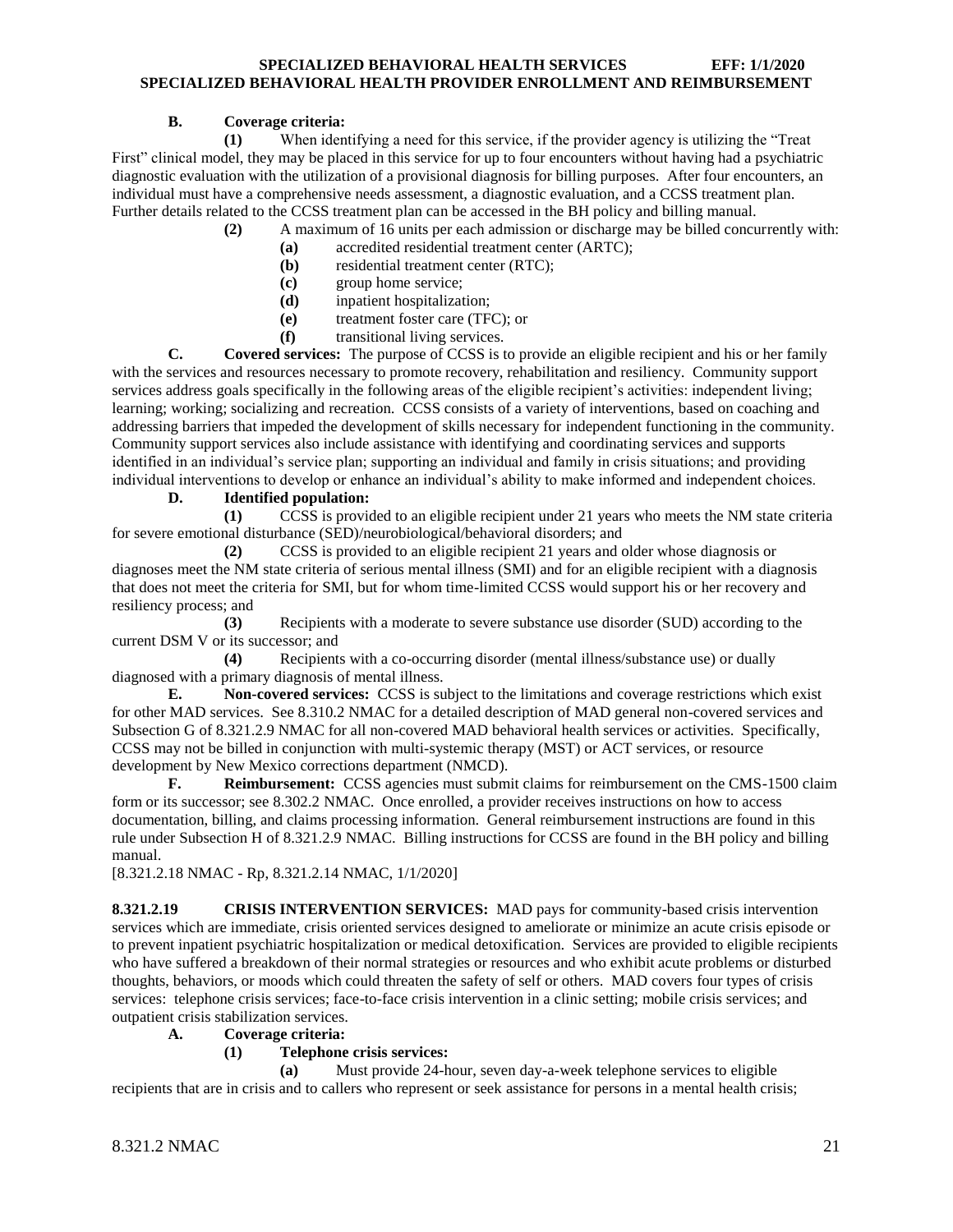**(b)** The establishment of a toll-free number dedicated to crisis calls for the identified

service area;

**(c)** Assurance that a backup crisis telephone system is available if the toll-free

number is not accessible;

**(d)** Assurance that calls are answered by a person trained in crisis response as described in the BH policy and billing manual;

**(e)** Processes to screen calls, evaluate crisis situation, and provide counseling and consultation to crisis callers are documented and implemented;

**(f)** Assurance that face-to-face intervention services are available immediately if clinically indicated either by the telephone service or through memorandums of understanding with referral sources; **(g)** Provision of a toll-free number to active clients and their support; and

- **(h)** A crisis log documenting each phone call must be maintained and include:
	- **(i)** date, time and duration of call;
	- **(ii)** name of individual calling;
	- **(iii)** responder handling call;
	- **(iv)** description of crisis; and
	- **(v)** intervention provided, (e.g. counseling, consultation, referral, etc.).

#### **(2) Face-to-face clinic crisis services:**

**(a)** The provider shall make an immediate assessment for purposes of developing a system of triage to determine urgent or emergent needs of the person in crisis. (Note: The immediate assessment may have already been completed as part of a telephone crisis response.)

**(b)** Within the first two hours of the crisis event, the provider will initiate the

following activities:

**(i)** immediately conduct the crisis assessment;

**(ii)** protect the individual (possibly others) and de-escalate the situation;

**(iii)** determine if a higher level of service or other supports are required and

arrange, if applicable.

**(c)** Follow-up. Initiate telephone call or face-to-face follow up contact with individual within 24 hours of initial crisis.

**(3) Mobile crisis intervention services:** When mobile crisis is provided, the response will include a two member team capable of complying with the initial crisis requirements described in 8.321.2.19 NMAC.

**(4) Crisis stabilization services:** Outpatient services for up to 24 hour stabilization of crisis conditions which may, but do not necessarily, include ASAM level two withdrawal management, and can also serve as an alternative to the emergency department or police department. Eligible population is 14 years and older.

# **B. Eligible providers and practitioners:**

## **(1) Telephone crisis services (Independently licensed BH practitioner):**

**(a)** Individual crisis workers who are covering the crisis telephone must meet the

following: health condition;

**(ii)** Bachelor level community support worker employed by the agency with one year work experience with individuals with a behavioral health condition;

health condition;

**(iv)** LMHC with one year work experience with individuals with behavioral

**(v)** LMSW with one year work experience with individuals with behavioral

**(iii)** RN with one year work experience with individuals with behavioral

**(i)** CPSW with one year work experience with individuals with behavioral

health condition;

health condition; or

- **(vi)** Psychiatric physician assistant.
- **(b)** Supervision by a:
	- **(i)** licensed independent behavioral health practitioner; or
	- **(ii)** behavioral health clinical nurse specialist; or
	- **(iii)** psychiatric certified nurse practitioner; or
	- **(iv)** psychiatrist.
- **(c)** Training: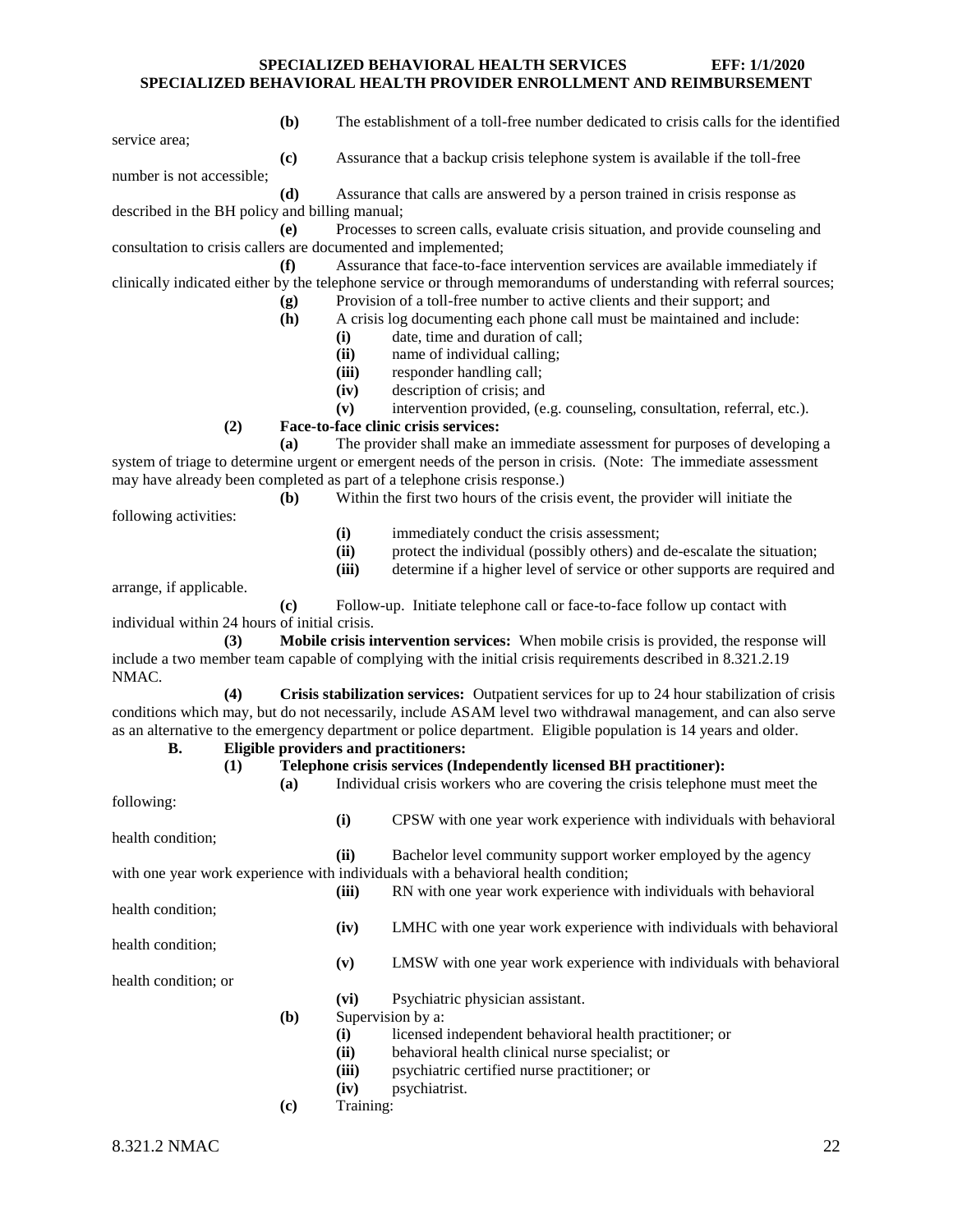**(i)** 20 hours of crisis intervention training that addresses the developmental

needs of the full age span of the target population by a licensed independent mental health professional with two years crisis work experience; and

**(ii)** 10 hours of crisis related continuing education annually.

# **(2) Face-to-face clinic crisis services:**

- **(a)** core service agency (CSA);
- **(b)** community mental health center (CMHC);
- **(c)** CareLink NM health home (CLNM HH);
- **(d)** federally qualified health center (FQHC);
- **(e)** IHS and tribal 638;
- **(f)** hospital outpatient clinics;
- **(g)** behavioral health agency with supervisory certificate (BHA);
- **(h)** political subdivision of the state of NM with supervisory certificate;
- **(i)** opioid treatment program within a methadone clinic with supervisory certificate;

and

- **(j)** agencies contracted with an eligible provider agency.
- **(3) Mobile crisis intervention services:**

**(a)** Services must be delivered by licensed behavioral health practitioners employed by a mental health or substance abuse provider organization as described above. **(b)** One of the team members may be a certified peer support or family peer support

worker.

#### **(4) Crisis stabilization services:**

- **(a) Agencies:**
	- **(i)** core service agency (CSA);
	- **(ii)** community mental health center (CMHC);
	- **(iii)** federally qualified health center (FQHC);
	- **(iv)** IHS and tribal 638;
	- **(v)** hospital outpatient clinics;
	- **(vi)** behavioral health agency with supervisory certificate (BHA);
	- **(vii)** political subdivision of the state of NM with supervisory certificate;
	- **(viii)** opioid treatment program within a methadone clinic with supervisory

certificate; and

**(ix)** agencies contracted with an eligible provider agency.

**(b) Staffing:** must include all of the below positions and must be adequate to serve the expected population, but not less than:

**(i)** one registered nurse (RN) licensed by the NM board of nursing with experience or training in crisis triage and managing intoxication and withdrawal management, if this service is provided during all hours of operation;

**(ii)** one regulation and licensing department (RLD) master's level licensed mental health professional on-site during all hours of operation;

**(iii)** certified peer support worker on-site or available for on-call response during all hours of operation;

**(iv)** board certified physician or certified nurse practitioner licensed by the NM board of nursing either on-site or on call; and

**(v)** at least one staff trained in basic cardiac life support (BCLS), the use of the automated external defibrillator (AED) equipment, and first aid shall be on duty at all times.

# **C. Covered services:**

#### **(1) Telephone crisis services:**

**(a)** The screening of calls, evaluation of the crisis situation and provision of counseling and consultation to the crisis callers.

**(b)** Referrals to appropriate mental health professions, where applicable.

**(c)** Maintenance of telephone crisis communication until a face-to-face response

occurs, as applicable.

#### **(2) Face-to-face clinic crisis services:**

- **(a)** crisis assessment;
- **(b)** other screening, as indicated by assessment;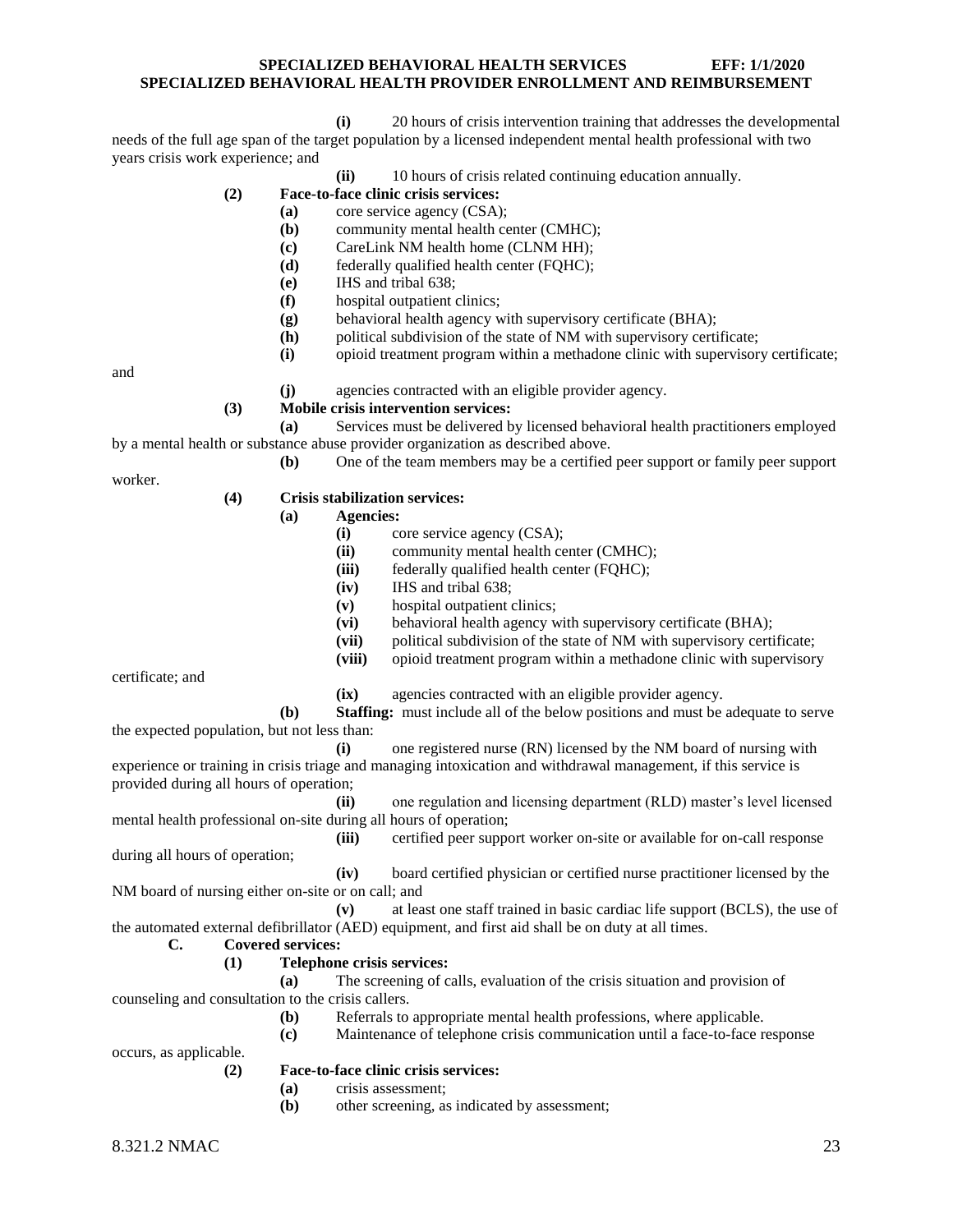- **(c)** brief intervention or counseling; and
- **(d)** referral to needed resource.

#### **(3) Mobile crisis intervention services:**

- **(a)** crisis assessment;
- **(b)** other screening, as indicated by assessment;
- **(c)** brief intervention or counseling; and
- **(d)** referral to needed resource.

# **(4) Crisis stabilization services:**

**(a)** Ambulatory withdrawal management includes:

**(i)** evaluation, withdrawal management and referral services under a defined set of physician approved policies and clinical protocols. The physician does not have to be on-site, but available during all hours of operation;

**(ii)** clinical consultation and supervision for bio-medical, emotional, behavioral, and cognitive problems; **(iii)** comprehensive medical history and physical examination of recipient at admission; **(iv)** psychological and psychiatric consultation; **(v)** conducting or arranging for appropriate laboratory and toxicology test; **(vi)** assistance in accessing transportation services for recipients who lack safe transportation.

**(b)** Crisis stabilization includes but is not limited to:

- **(i)** crisis triage that involves making crucial determinations within several minutes about an individual's course of treatment;
	- **(ii)** screening and assessment;
	- **(iii)** de-escalation and stabilization;
	- **(iv)** brief intervention or psychological counseling;
	- **(v)** peer support; and
	- **(vi)** prescribing and administering medication, if applicable.
	- **(c)** Navigational services for individuals transitioning to the community include:
		- **(i)** prescription and medication assistance;
		- **(ii)** arranging for temporary or permanent housing;
		- **(iii)** family and natural support group planning;
		- **(iv)** outpatient behavioral health referrals and appointments; and
		- **(v)** other services determined through the assessment process.

**D. Reimbursement:** See Subsection H of 8.321.9 NMAC for MAD behavioral health general reimbursement requirements. See the BH policy and billing manual for reimbursement specific to crisis intervention services.

[8.321.2.19 NMAC - N, 1/1/2020]

<span id="page-24-0"></span>**8.321.2.20 CRISIS TRIAGE CENTER:** MAD pays for a set of services, either outpatient only or including residential, authorized by 2014 NM HB 212 Crisis Triage Center (CTC) to eligible adults and youth 14 years of age and older, to provide voluntary stabilization of behavioral health crises including emergency mental health evaluation and care. The effective date will be January 1, 2019, or as otherwise approved by the centers for medicare and medicaid services (CMS).

#### **A. Coverage criteria for CTCs which include residential care:**

**(1)** The CTC shall provide emergency screening, and evaluation services 24-hours a day, seven days a week and shall admit 24-hours a day seven days a week and discharge seven days a week;

**(2)** Readiness for discharge shall be reviewed in collaboration with the recipient every day;

**(3)** An independently licensed mental health practitioner or non-independent mental health practitioner under supervision must assess each individual with the assessment focusing on the stabilization needs of the client;

**(4)** The assessment must include medical and mental health history and status, the onset of the illness, the presenting circumstances, risk assessment, cognitive abilities, communication abilities, social history and history of trauma;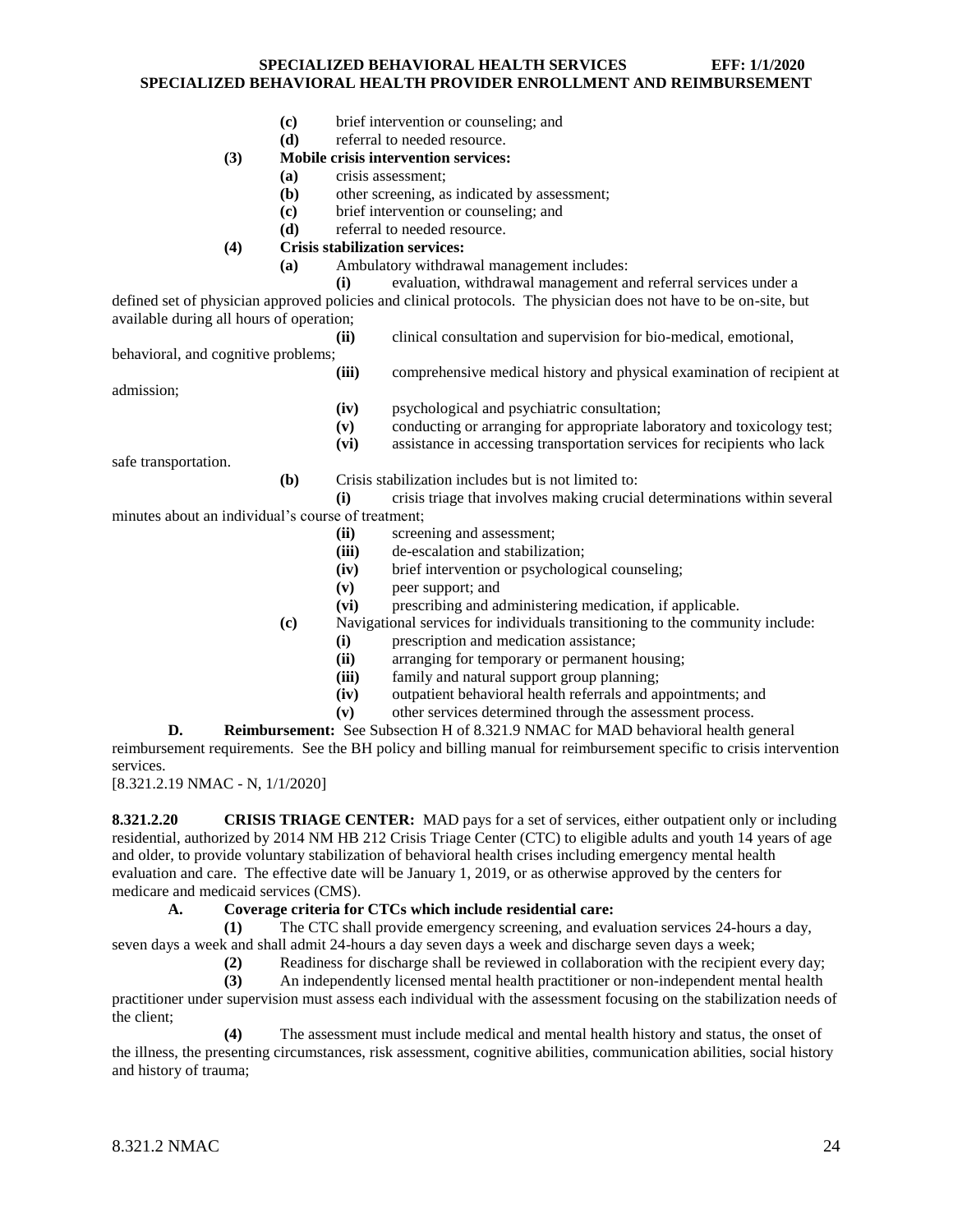**(5)** A licensed mental health professional must document a crisis stabilization plan to address needs identified in the assessment which must also include criteria describing evidence of stabilization and either transfer or discharge criteria;

**(6)** The CTC identifies recipients at high risk of suicide or intentional self-harm, and subsequently engages these recipients through solution-focused and harm-reducing methods;

**(7)** Education and program offerings are designed to meet the stabilization and transfer of recipients to a different level of care;

**(8)** The charge nurse, in collaboration with a behavioral health practitioner, shall make the determination as to the time and manner of transfer to ensure no further deterioration of the recipient during the transfer between facilities, and shall specify the benefits expected from the transfer in the recipient's record;

**(9)** The facility shall develop policies and procedures addressing risk assessment and mitigation including, but not limited to: assessments, crisis intervention plans, treatment, approaches to supporting, engaging and problem solving, staffing, levels of observation and documentation. The policies and procedures must prohibit seclusion and address physical restraint, if used, and the facility's response to clients that present with imminent risk to self or others, assaultive and other high-risk behaviors;

**(10)** Use of seclusion is prohibited;

**(11)** The use of physical restraint must be consistent with federal and state laws and

regulation;

**(12)** Physical restraint, as defined in the BH policy and billing manual, shall be used only as an emergency safety intervention of last resort to ensure the physical safety of the client and others, and shall be used only after less intrusive or restrictive interventions have been determined to be ineffective;

**(13)** If serving both youth and adult populations, the service areas must be separate; and

**(14)** If an on-site laboratory is part of services, the appropriate clinical laboratory

improvement amendments (CLIA) license must be obtained.

# **B. Coverage criteria for CTCs which are outpatient only:**

**(1)** The outpatient CTC shall provide emergency screening, and evaluation services during business hours of operation; and

**(2)** Paragraph (3) through (14) of Subsection A of 8.321.2.20 NMAC are conditions of coverage for outpatient only services.

#### **C. Eligible providers and practitioners:**

**(1)** A provider agency licensed through the department of health and certified by the human services department/behavioral health services division as a crisis triage center.

**(2)** Practitioners must be contracted or employed by the provider agency as part of its crisis triage center service delivery.

**(3)** All providers must be licensed in New Mexico for services performed in New Mexico. For services performed by providers licensed outside of New Mexico, a provider's out-of-state license may be accepted in lieu of licensure in New Mexico if the out-of-state licensure requirements are similar to those of the state of New Mexico.

**(4)** For services provided under the public health service including IHS, providers must meet the requirements of the public health service corps.

**(5)** The facility shall maintain sufficient staff including supervision and direct care and mental health professionals to provide for the care of residential and non-residential clients served by the facility, based on the acuity of client needs.

**(6)** The following individuals and practitioners must be contracted or employed by the provider agency as part of its crisis triage center service delivery:

**(a)** An on-site administrator which can be the same person as the clinical director. The administrator is specifically assigned to crisis triage center service oversight and administrative responsibilities and:

- **(i)** is experienced in acute mental health; and
- **(ii)** is at least 21 years of age; and
- **(iii)** holds a minimum of a bachelor's degree in the human services field; or

**(iv)** is a registered nurse (RN) licensed by the NM board of nursing with

experience or training in acute mental health treatment.

**(b)** A full time clinical director that is:

**(i)** at least 21 years of age; and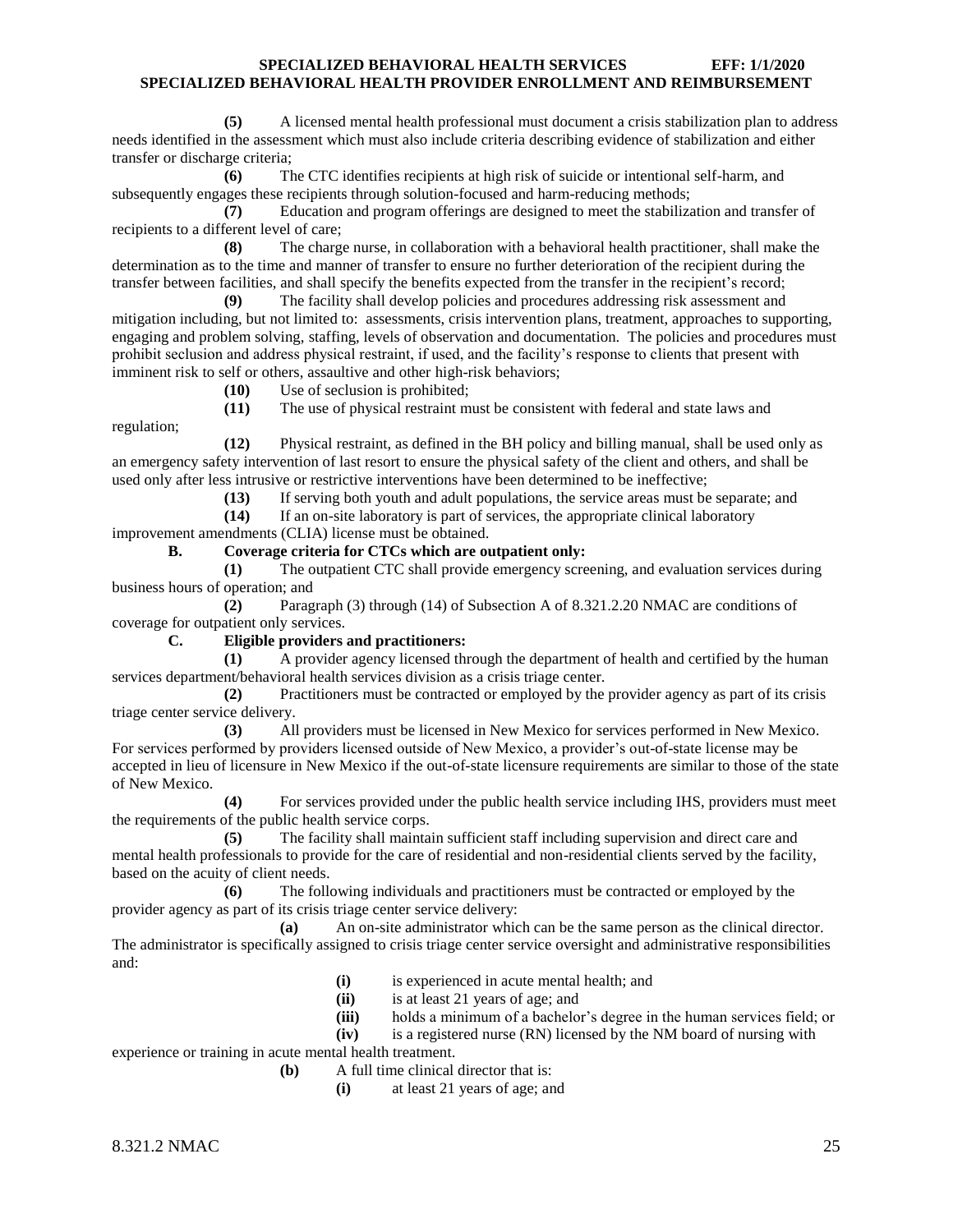**(ii)** is a licensed independent mental health practitioner or certified nurse practitioner or clinical nurse specialist with experience and training in acute mental health treatment and withdrawal management services, if withdrawal management services are provided.

**(c)** A charge nurse on duty during all hours of operation under whom all services are directed, with the exception of the physician's and who is:

**(i)** at least 18 years of age; and

**(ii)** a RN licensed by the NM board of nursing with experience in acute mental health treatment and withdrawal management services, if withdrawal management services are provided.

**(d)** A regulation and licensing department (RLD) master's level licensed mental

health practitioner.

**(e)** Certified peer support workers (CPSW) holding a certification by the New

Mexico credentialing board for behavioral health professionals as a certified peer support worker staffed appropriate to meet the client needs 24 hours a day 7 days a week.

**(f)** An on call physician during all hours of operation who is a physician licensed to practice medicine (MD) or osteopathy (DO), or a licensed certified nurse practitioner (CNP), or a licensed clinical nurse specialist (CNS) with behavioral health experience as described in 8.310.3 NMAC.

**(g)** A part time psychiatric consultant or prescribing psychologist, hours determined by size of center, who is a physician (MD or DO) licensed by the board of medical examiners or board of osteopathy and is board eligible or board certified in psychiatry as described in 8.321.2 NMAC, or a prescribing psychologist licensed by the board of psychologist examiners or psychiatric certified nurse practitioner as licensed by the board of nursing. These services may be provided through telehealth.

**(h)** At least one staff trained in basic cardiac life support (BCLS), the use of the automated external defibrillator (AED) equipment, and first aid shall be on duty at all times.

# **D. Identified population:**

**(1)** An eligible recipient is 18 years of age and older who meets the crisis triage center admission criteria if the CTC is an adults only agency.

**(2)** If serving youth, an eligible recipient is 14 years through 17 years.

**(3)** Recipients may also have other co-occurring diagnoses.

**(4)** The CTC shall not refuse service to any recipient who meets the agency's criteria for services, or solely based on the recipient being on a law enforcement hold or living in the community on a court ordered conditional release.

#### **E. Covered services:**

- **(1)** Comprehensive medical history and physical examination of recipient at admission;
- **(2)** Development and update of the assessment and plan as described in the BH policy and

billing manual;

**(3)** Crisis stabilization including, but not limited to:

**(a)** crisis triage that involves making crucial determinations within several minutes about an individual's course of treatment;

- **(b)** screening and assessment as described in the BH policy and billing manual;
- **(c)** de-escalation and stabilization;
- **(d)** brief intervention and psychological counseling;
- **(e)** peer support.

**(4)** Ambulatory withdrawal management (non-residential) based on American society of addiction medicine (ASAM) 2.1 level of care includes:

**(a)** evaluation, withdrawal management and referral services under a defined set of physician approved policies and clinical protocols;

**(b)** clinical consultation and supervision for bio-medical, emotional, behavioral, and cognitive problems;

- **(c)** psychological and psychiatric consultation; and
- **(d)** other services determined through the assessment process.
- **(5)** Clinically or medically monitored withdrawal management in residential setting, if

included, not to exceed services described in level 3.7 of the current ASAM patient placement criteria.

- **(6)** Prescribing and administering medication, if applicable.
- **(7)** Conducting or arranging for appropriate laboratory and toxicology testing.
- **(8)** Navigational services for individuals transitioning to the community when available

include: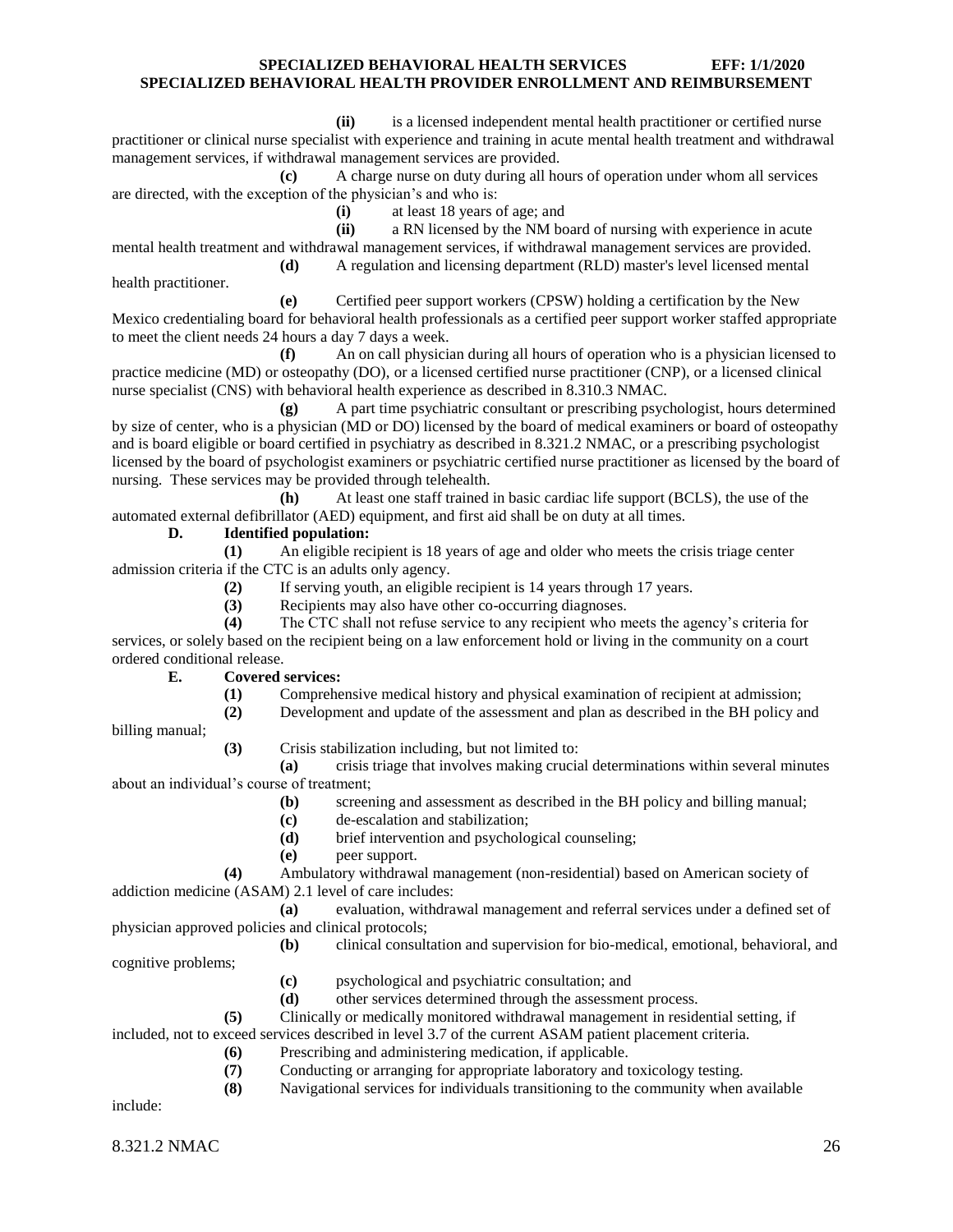- **(a)** prescription and medication assistance;
- **(b)** arranging for temporary or permanent housing;
- **(c)** family and natural support group planning;
- **(d)** outpatient behavioral health referrals and appointments; and
- **(e)** other services determined through the assessment process.
- **(9)** Assistance in accessing transportation services for recipients who lack safe

transportation.

**F. Non-covered services:** are subject to the limitations and coverage restrictions that exist for other MAD services. See 8.310.2 and 8.321.2 NMAC for general non-covered services. Specific to crisis triage services, the following apply:

**(1)** Acute medical alcohol detoxification that requires hospitalization as diagnosed by the agency physician or certified nurse practitioner.

**(2)** Medical care not related to crisis triage intervention services beyond basic medical care of first aid and CPR.

**G. Prior authorization and utilization review:** All MAD services are subject to utilization review (UR) for medical necessity and program compliance. The provider agency must contact HSD or its authorized agents to request UR instructions. It is the provider agency's responsibility to access these instructions or ask for hard copies to be provided, to understand the information provided, to comply with the requirements, and to obtain answers to questions not covered by these materials.

**(1) Prior authorization:** Crisis triage services do not require prior authorization, but are provided as approved by the crisis triage center provider agency. However, other procedures or services may require prior authorization from MAD or its designee when such services require prior authorization for other MAD eligible recipients, such as inpatient admission. Services for which prior authorization was obtained remain subject to utilization review at any point in the payment process, including after payment has been made. It is the provider agency's responsibility to contact MAD or its designee and review documents and instructions available from MAD or its designee to determine when prior authorization is necessary.

**(2) Timing of UR:** A UR may be performed at any time during the service, payment, or post payment processes. In signing the MAD PPA, a provider agency agrees to cooperate fully with MAD or its designee in their performance of any review and agree to comply with all review requirements.

**H. Reimbursement:** Crisis triage center services are reimbursed through an agency specific cost based bundled rate relative to type of services rendered. Billing details are provided in the BH policy and billing manual.

[8.321.2.20 NMAC - N, 1/1/2020

<span id="page-27-0"></span>**8.321.2.21 DAY TREATMENT:** MAD pays for services provided by a day treatment provider as part of the EPSDT program for eligible recipients under 21 years of age (42 CFR section 441.57). The need for day treatment services (DTS) must be identified through an EPSDT tot to teen health check or other diagnostic evaluation. Day treatment services include eligible recipient and parent education, skill and socialization training that focus on the amelioration of functional and behavioral deficits. Intensive coordination and linkage with the eligible recipient's school or other child serving agencies is included. The goals of the service must be clearly documented utilizing a clinical model for service delivery and support.

**A. Eligible providers:** An agency must be certified by CYFD to provide day treatment services in addition to meeting the general provider enrollment requirements in Subsections A and B of 8.321.2.9 NMAC.

**B. Coverage criteria:**

**(1)** Day treatment services must be provided in a school setting or other community setting; however, there must be a distinct separation between these services in staffing, program description and physical space from other behavioral health services offered.

**(2)** A family who is unable to attend the regularly scheduled sessions at the day treatment facility due to transportation difficulties or other reasons may receive individual family sessions scheduled in the family's home by the day treatment agency.

**(3)** Services must be based upon the eligible recipient's individualized treatment plan goals and should include interventions with a significant member of the family which are designed to enhance the eligible recipients' adaptive functioning in their home and community.

**(4)** The certified DTS provider delivers adequate care and continuous supervision of the client at all times during the course of the client's DTS program participation.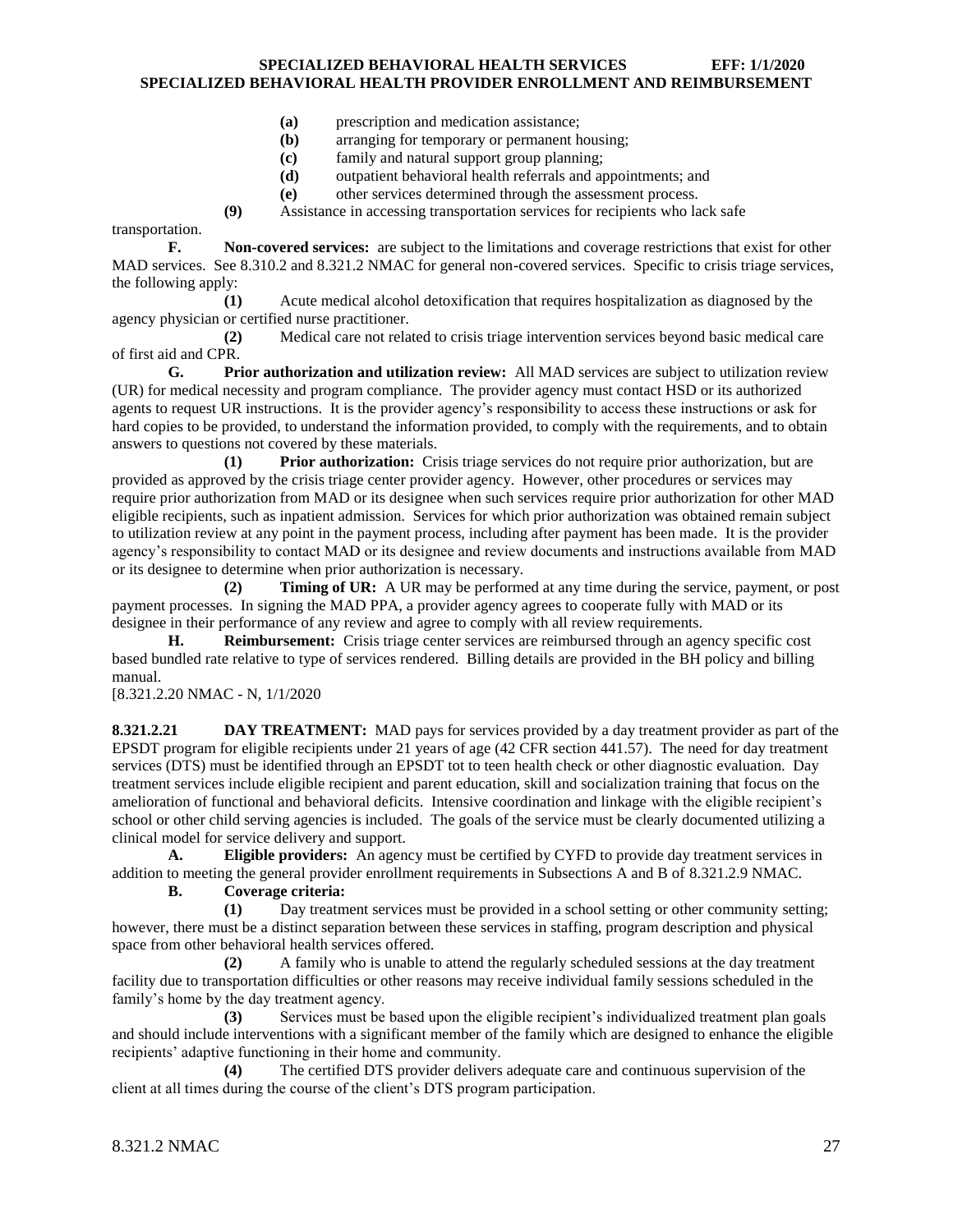**(5)** 24-hour availability of appropriate staff or implementation of crisis plan (which may include referral) to respond to the eligible recipient's crisis situation.

**(6)** Only those activities of daily living and basic life skills that are assessed as a clinical problem should be addressed in the treatment plans and deemed appropriate to be included in the eligible recipient's individualized program.

**(7)** Day treatment services are provided at a minimum of four hours of structured programming per day, two to five days per week based on acuity and clinical needs of the eligible recipient and his or her family as identified in the treatment plan.

**C. Identified population:** MAD covers day treatment services for an eligible recipient under age 21 who:

**(1)** is diagnosed with an emotional, behavioral, and neurobiological or substance abuse

problem;

**(2)** may be at high risk of out-of-home placement;

**(3)** requires structured therapeutic services in order to attain or maintain functioning in major life domains of home, work or school; and

**(4)** through an assessment process, has been determined to meet the criteria established by MAD or its designee for admission to day treatment services.

**D. Covered services:**

**(1)** Day treatment services are non-residential specialized services and training provided during or after school, weekends or when school is not in session. Services include parent and eligible recipient education, and skills and socialization training that focus on the amelioration of functional and behavioral deficits. Intensive coordination and linkage with the eligible recipient's school or other child serving agencies are included. Other behavioral health services (e.g. outpatient counseling, ABA) may be provided in addition to the day treatment services when the goals of the service are clearly documented, utilizing a clinical model for service delivery and support.

**(2)** The goal of day treatment is to maintain the eligible recipient in his or her home or community environment.

**(3)** The service is designed to complement and coordinate with the eligible recipient's educational system.

**(4)** Services must be identified in the treatment plan, including crisis planning, which is formulated on an ongoing basis by the treatment team. The treatment plan guides and records for each client: individualized therapeutic goals and objectives; individualized therapeutic services provided; and individualized discharge and aftercare plans. Treatment plan requirements are detailed in the BH policy and billing manual.

**(5)** The following services must be furnished by a day treatment service agency to receive reimbursement from MAD:

**(a)** the assessment and diagnosis of the social, emotional, physical and psychological needs of the eligible recipient and his or her family for treatment planning ensuring that evaluations already performed are not unnecessarily repeated;

**(b)** development of individualized treatment and discharge plans and ongoing reevaluation of these plans;

**(c)** regularly scheduled individual, family, multifamily, group or specialized group sessions focusing on the attainment of skills, such as managing anger, communicating and problem-solving, impulse control, coping and mood management, chemical dependency and relapse prevention, as defined in the DTS treatment plan;

**(d)** family training and family outreach to assist the eligible recipient in gaining functional and behavioral skills;

**(e)** supervision of self-administered medication, as clinically indicated;

**(f)** therapeutic recreational activities that are supportive of the clinical objectives and identified in each eligible recipient's individualized treatment plan;

**(g)** 24-hour availability of appropriate staff or implementation of crisis plan, which may include referral, to respond to the eligible recipient's crisis situations;

**(h)** advance schedules are posted for structured and supervised activities which include individual, group and family therapy, and other planned activities appropriate to the age, behavioral and emotional needs of the client pursuant to the treatment plan.

**E. Non-covered services:** Day treatment services are subject to the limitations and coverage restrictions which exist for other MAD services. See Subsection G of 8.321.2.9 NMAC for non-covered MAD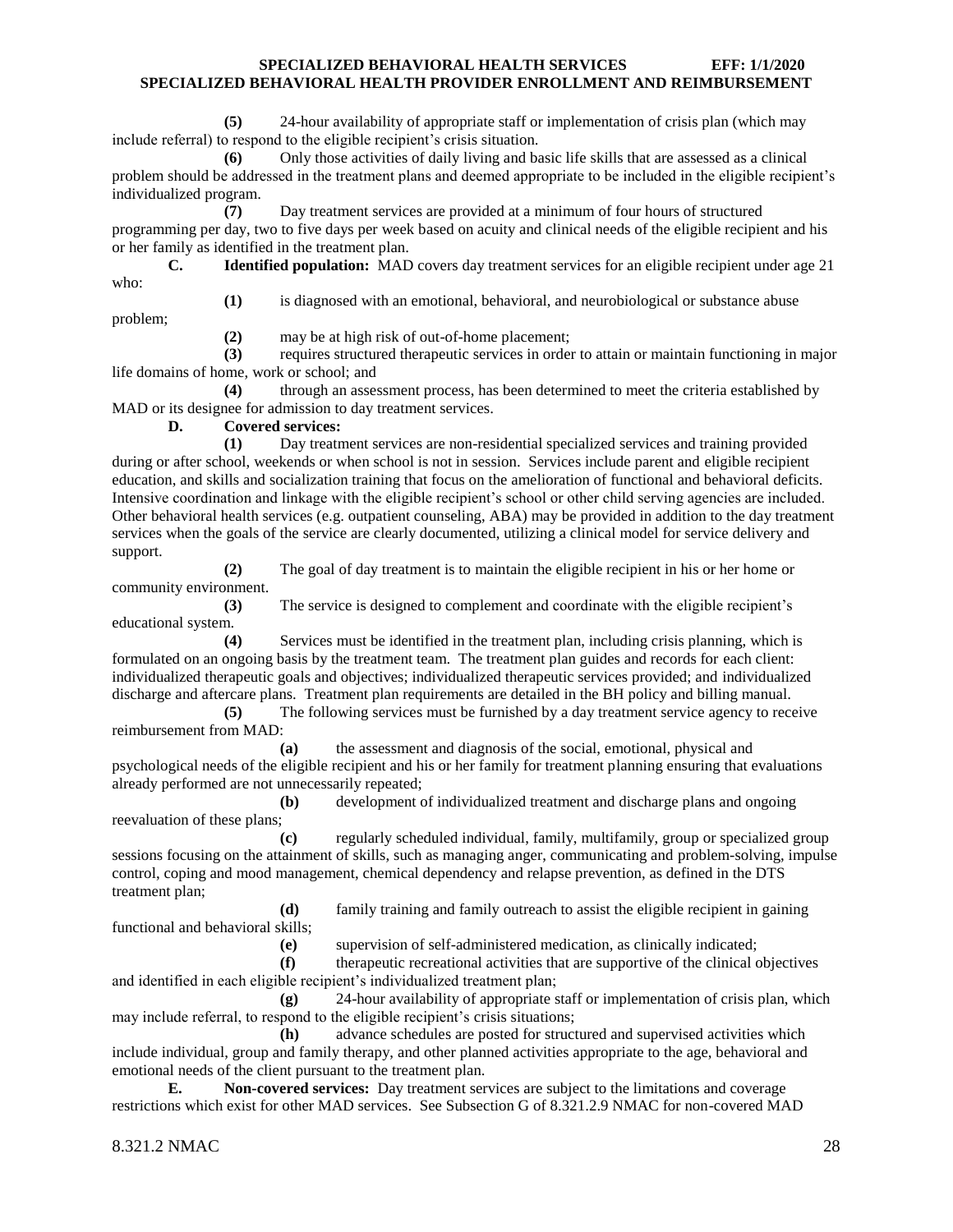behavioral health services or activities. MAD does not cover the following specific services billed in conjunction with day treatment services:

- **(1)** educational programs;
- **(2)** pre-vocational training;

**(3)** vocational training which is related to specific employment opportunities, work skills or work settings;

**(4)** any service not identified in the treatment plan;

**(5)** recreation activities not related to the treatment plan;

**(6)** leisure time activities such as watching television, movies or playing computer or video

games;

**(7)** transportation reimbursement for the therapist who delivers services in the family's

home; or

**(8)** a partial hospitalization program and residential programs cannot be offered at the same time as day treatment services.

**F. Prior authorization:** See Subsection J of 8.321.2.9 NMAC for general behavioral health services prior authorization requirements. This service does not require prior authorization.

**G. Reimbursement:**

**(1)** All services described in Subsection D of 8.321.2.21 NMAC are covered in the bundled day treatment rate;

**(2)** Day treatment providers must submit claims for reimbursement on the CMS-1500 claim form or its successor. See Subsection H of 8.321.2.9 NMAC for MAD general reimbursement requirements, see 8.302.2 NMAC. Once enrolled, a provider receives instructions on how to access documentation, billing and claims processing information.

[8.321.2.21 NMAC - Rp, 8.321.2.15 NMAC, 1/1/2020]

**8.321.2.22 FAMILY SUPPORT SERVICES (FSS) (MCO reimbursed only):** Family support services are community-based, face-to-face interactions with children, youth or adults and their family, available to managed care members only. Family support services enhance the member family's strengths, capacities, and resources to promote the member's ability to reach the recovery and resiliency behavioral health goals they consider most important.

#### **A. Eligible providers:**

- **(1)** Family support services can only be delivered by:
	- **(a)** core service agency;
	- **(b)** CareLink NM health home;
	- **(c)** community mental health center;
	- **(d)** FQHC;
	- **(e)** IHS and tribal 638;
	- **(f)** a political subdivision of the state of New Mexico with supervisory certificate;

or

**(g)** an opioid treatment program in a methadone clinic with supervisory certificate.

**(2)** Family support service providers and staff shall meet standards established by the state of NM and documented in the New Mexico BH policy and billing manual.

**(3)** Family support service staff and supervision by licensed behavioral health practitioners must be in accordance with their respective licensing board regulations or credentialing standards for peer support workers or family peer support workers.

**(4)** Minimum staff qualifications for peer support workers or family peer support workers includes maintenance of credentials as a peer support worker or family peer support worker in New Mexico.

**(5)** Minimum staff qualifications for the clinical supervisor:

**(a)** Must be a licensed independent practitioner (i.e., psychiatrist, psychologist, LISW, LPCC, LMFT, or psychiatrically certified nurse practitioner) practicing under the scope of their NM licensure;

**(b)** Have four years' relevant experience in the delivery of case management or comprehensive community support services or family support services with the target population;

**(c)** Have one year demonstrated supervisory experience; and

**(d)** Have completed both basic and supervisory training regarding family support

services.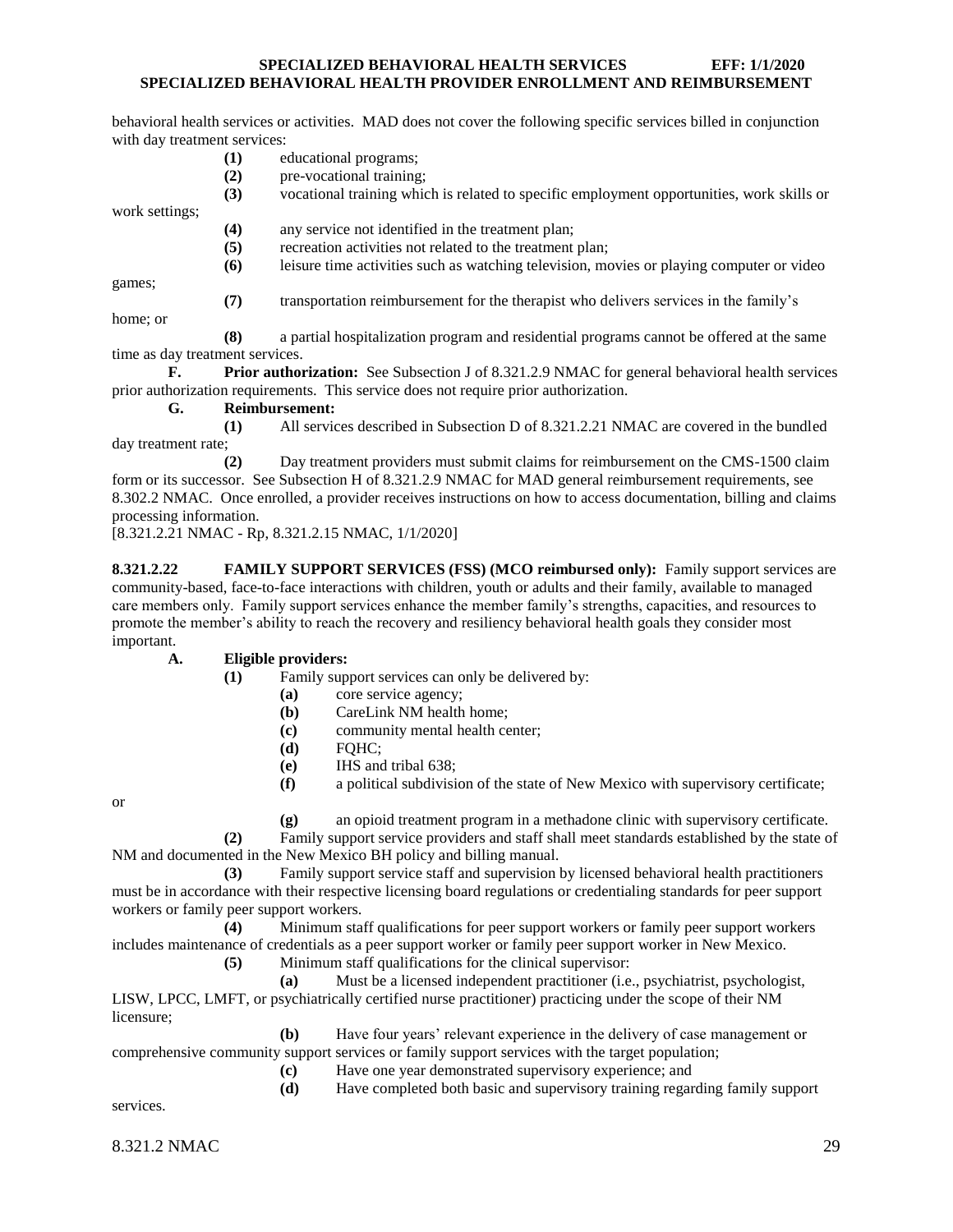#### **B. Identified population:**

**(1)** Members with parents, family members, legal guardians, and other primary caregivers who are living with or closely linked to the member and engaged in the plan of care for the member.

**(2)** Members are young persons diagnosed with a severe emotional disturbance or adults diagnosed with serious mental illness as defined by the state of New Mexico.

#### **C. Covered services:**

**(1)** Minimum required family support services activities:

**(a)** review of the existing social history and other relevant information with the

member and family;

- **(b)** review of the existing service and treatment plans;
- **(c)** identification of the member and family functional strengths and any barriers to

recovery;

- **(d)** participation in service planning and delivery with the member and family; and
	- **(e)** adherence to the applicable code of ethics.

**(2)** The specific services provided are tailored to the individual needs of the member and family according to the individual's treatment or service plan and include but are not limited to support needed to:

- **(a)** prevent members from being placed into more restrictive setting; or
- **(b)** quickly reintegrate the member to their home and local community; or

**(c)** direct the member and family towards recovery, resiliency, restoration,

enhancement and maintenance of the member's functioning; or

**(d)** increase the family's ability to effectively interact with the member. **(3)** Family support services focus on psycho-education, problem solving, and skills building for the family to support the member and may involve support activities such as:

- **(a)** working with teams engaged with the member;
- **(b)** engaging in service planning and service delivery for the member;
- **(c)** identifying family strengths and resiliencies in order to effectively articulate

those strengths and prioritize their needs;

**(d)** navigating the community-based systems and services that impact the member's life;

**(e)** identifying natural and community supports;

**(f)** assisting the member and family to understand, adjust to, and manage behavioral health crises and other challenges;

**(g)** facilitating an understanding of the options for treatment of behavioral health

issues;

**(h)** facilitating an understanding of the principles and practices of recovery and

resiliency; and

**(i)** facilitating effective access and use of the behavioral health service system to

achieve recovery and resiliency.

**(4)** Documentation requirements:

**(a)** notes related to all family support service interventions to include how and to what extent the activity promoted family support in relationship to the member's recovery and resilience goals and outcomes;

**(b)** any supporting collateral documentation.

**D. Non-covered services:** This service may be billed only during the transition phases from these services:

- **(a)** accredited residential treatment;
- **(b)** residential treatment services;
- **(c)** group home services;
- **(d)** inpatient hospitalization;
- **(e)** partial hospitalization;
- **(f)** treatment foster care;
- **(g)** transitional living services;
- **(h)** crisis triage centers.

**E. Reimbursement:** To help an eligible MCO member receive medically necessary services, the centennial care MCOs pay for family support services. [8.321.2.22 NMAC - N, 1/1/2020]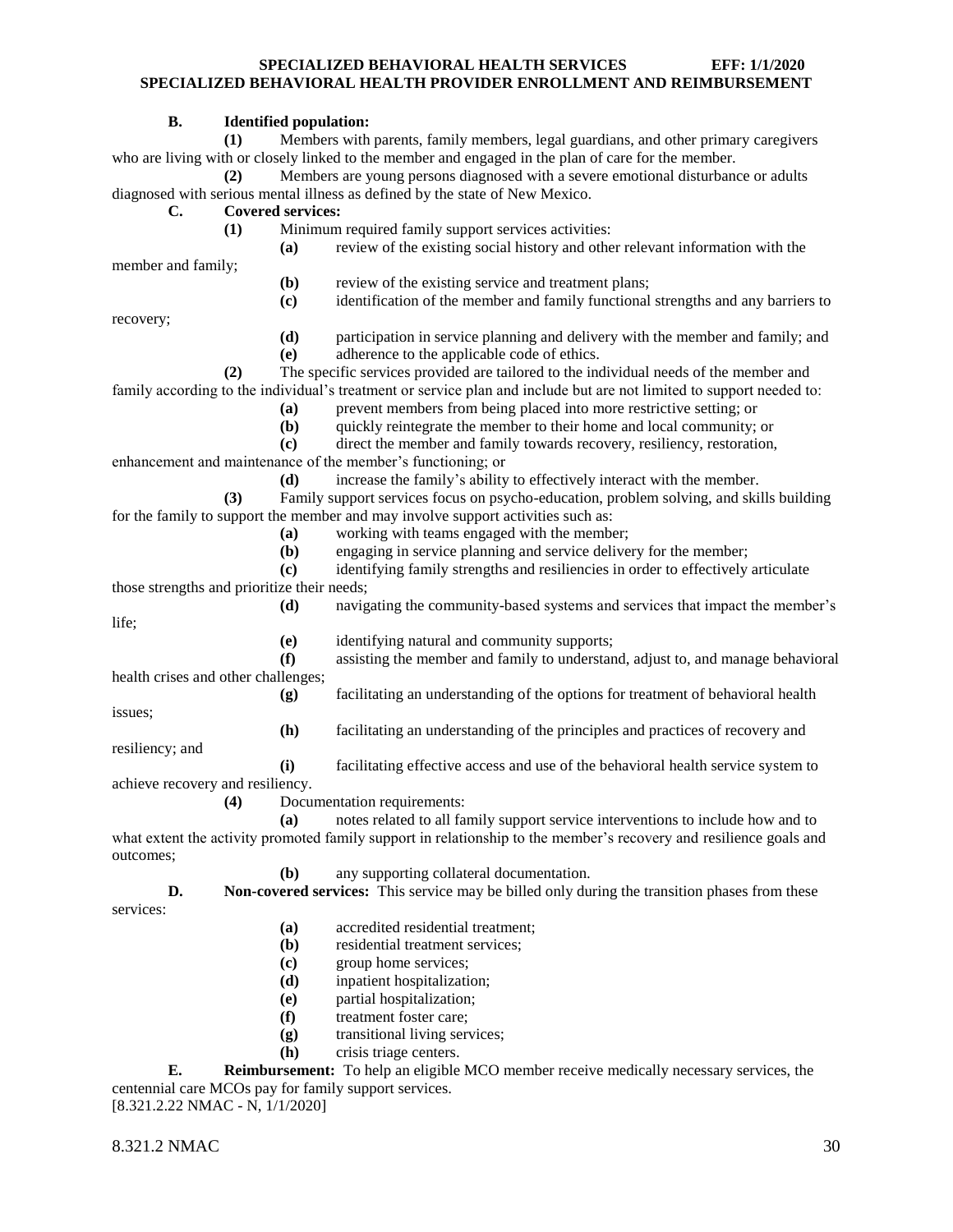<span id="page-31-0"></span>**8.321.2.23 INPATIENT PSYCHIATRIC CARE IN FREESTANDING PSYCHIATRIC HOSPITALS**  AND PSYCHIATRIC UNITS OF ACUTE CARE HOSPITALS: To assist the eligible recipient in receiving necessary mental health services, MAD pays for inpatient psychiatric care furnished in freestanding psychiatric hospitals as part of the EPSDT program (42 CFR 441.57). A freestanding psychiatric hospital (an inpatient facility that is not a unit in a general acute care hospital), with more than 16 beds is an institution for mental disease (IMD) subject to the federal medicaid IMD exclusion that prohibits medicaid payment for inpatient stays for eligible recipients aged 22 through 64 years. Coverage of stays in a freestanding psychiatric hospital that is considered an IMD are covered only for eligible recipients under age 21 and over age 64. A managed care organization making payment to an IMD as an in lieu of service may pay for stays that do not exceed 15 days. For stays in an IMD that include a substance use disorder (SUD) refer to 8.321.2.24 NMAC, *Institution for Mental Diseases (IMD)*. However, for freestanding psychiatric hospitals, if the eligible recipient who is receiving inpatient services reaches the age of 21 years, services may until one of the following conditions is reached: until the date the eligible recipient no longer requires the services, or until the date the eligible recipient reaches the age of 22 years, whichever occurs first. The need for inpatient psychiatric care in a freestanding psychiatric hospital must be identified in the eligible recipient's tot to teen health check screen or another diagnostic evaluation furnished through a health check referral. Inpatient stays for eligible recipients in an inpatient psychiatric unit of a general acute care hospital are also covered. As these institutions are not considered to be IMDs, there are no age exclusions for their services.

**A. Eligible providers:** A MAD eligible provider must be licensed and certified by the New Mexico DOH (or the comparable agency if in another state), comply with 42 CFR 456.201 through 456.245; and be accredited by at least one of the following:

- **(1)** the joint commission (JC);
- **(2)** the council on accreditation of services for families and children (COA);
- **(3)** the commission on accreditation of rehabilitation facilities (CARF); or

**(4)** another accrediting organization recognized by MAD as having comparable standards;

and

**(5)** be an approved MAD provider before it furnishes services, see 42 CFR Sections 456.201 through 456.245.

**B. Covered services:** MAD covers inpatient psychiatric hospital services which are medically necessary for the diagnosis or treatment of mental illness as required by the condition of the eligible recipient.

**(1)** These services must be furnished by eligible providers within the scope and practice of his or her profession (see 8.321.2.9 NMAC) and in accordance with federal regulations; see (42 CFR 441.156);

**(2)** Services must be furnished under the direction of a physician;

**(3)** In the case of an eligible recipient under 21 years of age these services:

**(a)** must be furnished under the direction of a board prepared, board eligible, board certified psychiatrist or a licensed psychologist working in collaboration with a similarly qualified psychiatrist; and

**(b)** the psychiatrist must conduct an evaluation of the eligible recipient, in person within 24 hours of admission.

**(4)** In the case of an eligible recipient under 12 years of age, the psychiatrist must be board prepared, board eligible, or board certified in child or adolescent psychiatry. The requirement for the specified psychiatrist for an eligible recipient under age 12 and an eligible recipient under 21 years of age can be waived when all of the following conditions are met:

**(a)** the need for admission is urgent or emergent and transfer or referral to another provider poses an unacceptable risk for adverse patient outcomes;

**(b)** at the time of admission, a psychiatrist who is board prepared, board eligible, or board certified in child or adolescent psychiatry, is not accessible in the community in which the facility is located;

**(c)** there is another facility which has a psychiatrist who is board prepared, board eligible, board certified in child or adolescent psychiatry, but the facility, is not available or is inaccessible to the community in which the facility is located; and

**(d)** the admission is for stabilization only and a transfer arrangement to the care of a psychiatrist who is board prepared, board eligible, board certified in child or adolescent psychiatry, is made as soon as possible with the understanding that if the eligible recipient needs transfer to another facility, the actual transfer will occur as soon as the eligible recipient is stable for transfer in accordance with professional standards.

**(5)** A freestanding hospital must provide the following components to an eligible recipient to receive reimbursement: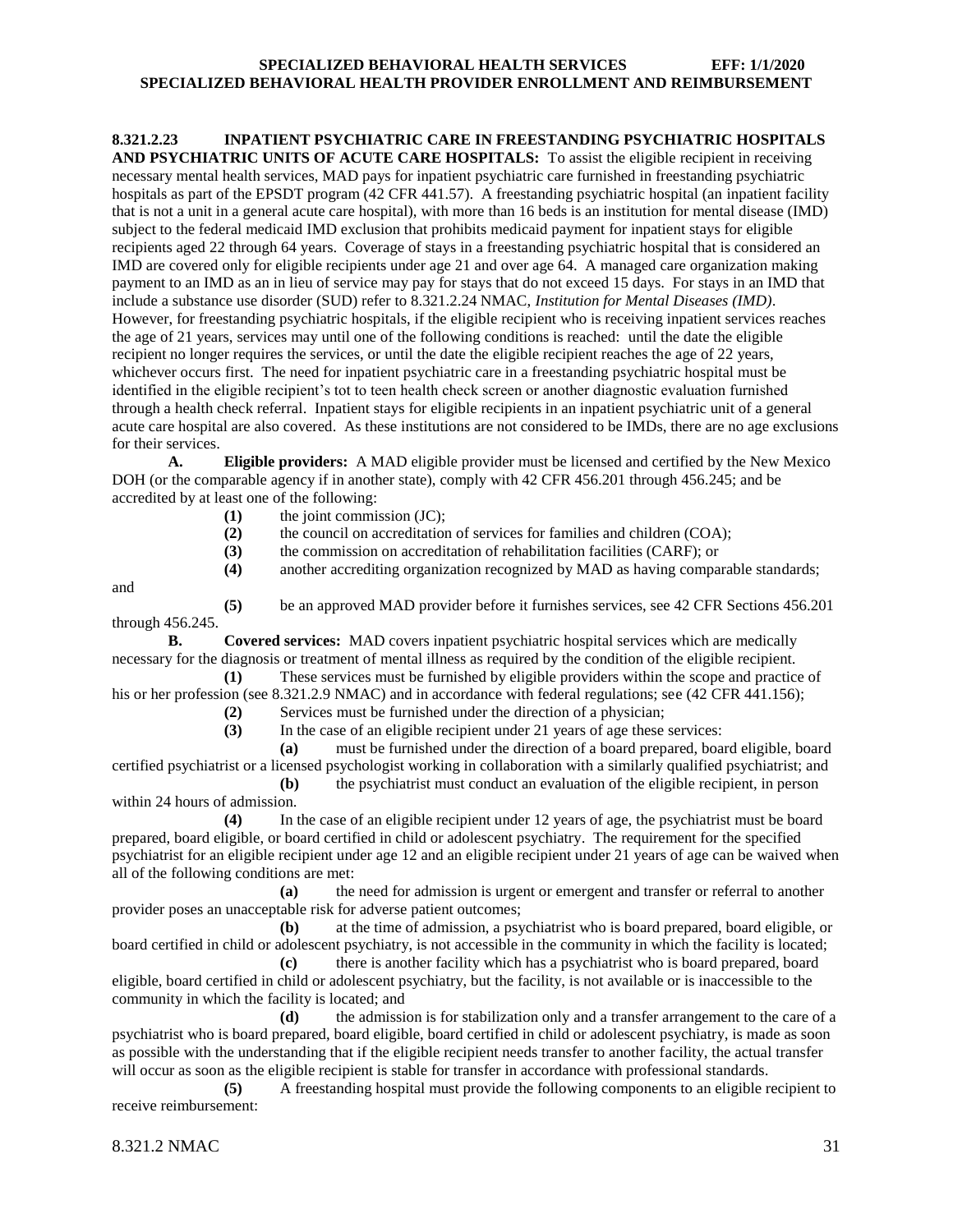**(a)** performance of necessary evaluations and psychological testing for the development of the treatment plan, while ensuring that evaluations already performed are not repeated:

**(b)** a treatment plan and all supporting documentation must be available for review in the eligible recipient's file;

**(c)** regularly scheduled structured behavioral health therapy sessions for the eligible recipient, group, family, or a multifamily group based on individualized needs, as specified in the eligible recipient's treatment plan;

**(d)** facilitation of age-appropriate skills development in the areas of household management, nutrition, personal care, physical and emotional health, basic life skills, time management, school, attendance and money management;

**(e)** assistance to an eligible recipient in his or her self administration of medication in compliance with state regulations, policies and procedures;

**(f)** appropriate staff available on a 24-hour basis to respond to crisis situations; determine the severity of the situation; stabilize the eligible recipient by providing support; make referrals, as necessary; and provide follow-up;

**(g)** a consultation with other professionals or allied caregivers regarding a specific

**(h)** non-medical transportation services needed to accomplish treatment objectives; **(i)** therapeutic services to meet the physical, social, cultural, recreational, health maintenance, and rehabilitation needs of the eligible recipient; and

**(j)** plans for discharge must begin upon admittance to the facility and be included in the eligible recipient's treatment plan. If the eligible recipient will receive services in the community or in the custody of CYFD, the discharge must be coordinated with those individuals or agencies responsible for post-hospital placement and services. The discharge plan must consider related community services to ensure continuity of care with the eligible recipient, his or her family, and school and community.

**(6)** MAD covers "awaiting placement days" when the MAD UR contractor determines that an eligible recipient under 21 years of age no longer meets this acute care criteria and determines that the eligible recipient requires a residential placement which cannot be immediately located. Those days during which the eligible recipient is awaiting placement to the step-down placement are termed awaiting placement days. Payment to the hospital for awaiting placement days is made at the average payment for accredited residential treatment centers plus five percent. A separate claim form must be submitted for awaiting placement days.

**(7)** A treatment plan must be developed by a team of professionals in consultation with an eligible recipient, his or her parent, legal guardian or others in whose care the eligible recipient will be released after discharge. The plan must be developed within 72 hours of admission of the eligible recipient's admission to freestanding psychiatric hospitals. The interdisciplinary team must review the treatment plan at least every five calendar days. See the BH policy and billing manual for a description of the treatment team and plan.

**C. Non-covered services:** Services furnished in a freestanding psychiatric hospital are subject to the limitations and coverage restrictions which exist for other MAD services; see Subsection G of 8.321.2.9 NMAC for MAD general non-covered services. MAD does not cover the following specific services for an eligible recipient in a freestanding psychiatric hospital in the following situations:

**(1)** conditions defined only by Z codes in the current version of the international classification of diseases (ICD) or the current version of DSM;

**(2)** services in freestanding psychiatric hospital for an eligible recipient 22 years of age through 64, except as allowed in 8.321.2 NMAC;

**(3)** services furnished after the determination by MAD or its designee has been made that the eligible recipient no longer needs hospital care;

**(4)** formal educational or vocational services, other than those covered in Subsection B of 8.321.2.9 NMAC, related to traditional academic subjects or vocational training; MAD only covers non-formal education services if they are part of an active treatment plan for an eligible recipient under the age of 21 receiving inpatient psychiatric services; see 42 CFR Section 441.13(b); or

**(5)** drugs classified as "ineffective" by the food and drug administration (FDA) drug evaluation.

**D. Prior authorization and utilization review:** All MAD services are subject to utilization review for medical necessity, inspection of care, and program compliance. Reviews can be performed before services are furnished, after services are furnished and before payment is made, or after payment is made; see 8.310.2 and 8.310.3 NMAC.

eligible recipient;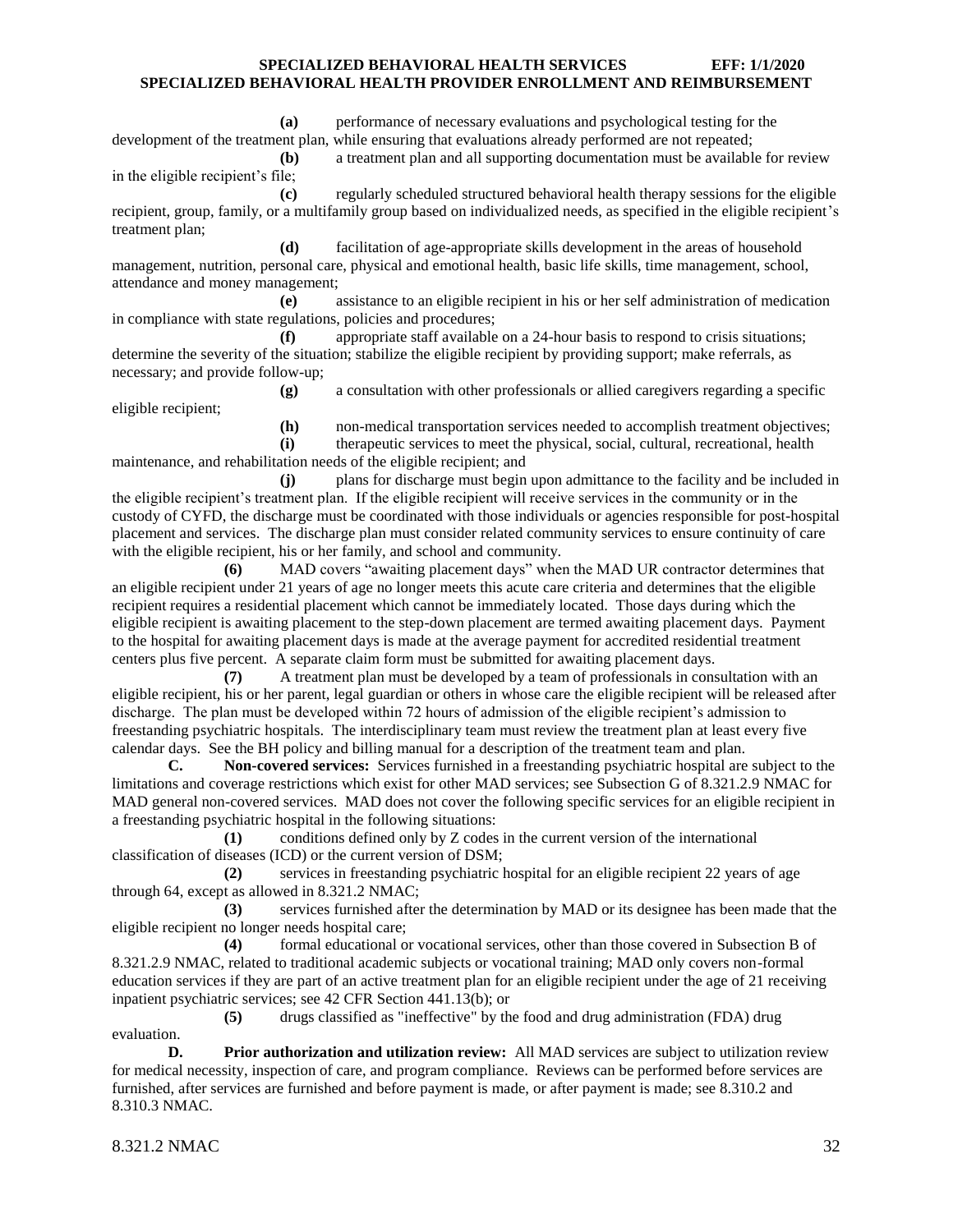**(1)** All inpatient services for an eligible recipient under 21 years of age in a freestanding psychiatric hospital require prior authorization from MAD or its designee. Services for which prior authorization was obtained remain subject to utilization review at any point in the payment process.

**(2)** Prior authorization of services does not guarantee that individuals are eligible for MAD services. Providers must verify that an individual is eligible for MAD services at the time services are furnished and through his or her inpatient stay and determine if the eligible recipient has other health insurance.

**(3)** A provider who disagrees with prior authorization request denials or other review decisions can request a re-review and a reconsideration; see 8.350.2 NMAC.

**E. Reimbursement:** A freestanding psychiatric hospital service provider must submit claims for reimbursement on the UB-04 claim form or its successor; see 8.302.2 NMAC. Once enrolled, providers receive instructions on how to access documentation, billing, and claims processing information.

**(1)** Reimbursement rates for New Mexico freestanding psychiatric hospital are based on the Tax Equity and Fiscal Responsibility Act (TEFRA) provisions and principles of reimbursement; see 8.311.3 NMAC. Covered inpatient services provided in a freestanding psychiatric hospital will be reimbursed at an interim rate established by HSD to equal or closely approximate the final payment rates that apply under the cost settlement TEFRA principles.

**(2)** If a provider is not cost settled, the reimbursement rate will be at the provider's cost-tocharge ratio reported in the provider's most recently filed cost report prior to February 1, 2012. Otherwise, rates are established after considering available cost-to-charge ratios, payment levels made by other payers, and MAD payment levels for services of similar cost, complexity and duration.

**(3)** Reimbursement rates for services furnished by a psychiatrist and licensed Ph.D. psychologist in a freestanding psychiatric hospital are contained in 8.311.3 NMAC. Services furnished by a psychiatrist and psychologist in a freestanding psychiatric hospital cannot be included as inpatient psychiatric hospital charges.

**(4)** When services are billed to and paid by a MAD coordinated services contractor, the provider must also enroll as a provider with the MAD coordinated services contractor and follow that contractor's instructions for billing and for authorization of services.

**(5)** The provider agrees to be paid by a MCO at any amount mutually-agreed upon between the provider and MCO when the provider enters into contracts with MCO contracting with HSD for the provision of managed care services to an eligible recipient.

**(a)** If the provider and the HSD contracted MCO are unable to agree to terms or fail to execute an agreement for any reason, the MCO shall be obligated to pay, and the provider shall accept, one hundred percent of the "applicable reimbursement rate" based on the provider type for services rendered under both emergency and non-emergency situations.

**(b)** The "applicable reimbursement rate" is defined as the rate paid by HSD to the provider participating in the medical assistance programs administered by MAD and excludes disproportionate share hospital and medical education payments.

[8.321.2.23 NMAC - Rp, 8.321.2.16 NMAC, 1/1/2020]

<span id="page-33-0"></span>**8.321.2.24 INSTITUTION FOR MENTAL DISEASES (IMD) FOR SUBSTANCE ABUSE:** IMD is defined as any facility with more than 16 beds that is primarily engaged in the delivery of psychiatric care or treating substance use disorders (SUD) that is not part of a certified general acute care hospital. The federal medicaid IMD exclusion generally prohibits payment to these providers for recipients aged 22 through 64. Contingent upon approval of a New Mexico state plan amendment and 1115 waiver, MAD covers inpatient hospitalization in an IMD for SUD diagnoses only without the 15-day limitation with criteria for medical necessity and based on ASAM admission criteria. The coverage may also include co-occurring behavioral health disorders with the primary SUD. If an MCO covers stays in an IMD for eligible recipients as an in lieu of service, the stay cannot exceed 15 days. For other approved IMD stays for eligible recipients under age 21 or over age 64, the number of days is determined by medical necessity as the age restriction for IMDs does not apply to ages under 21 or over 65. Also refer to 8.321.2.23 NMAC, *Inpatient Psychiatric Care in Freestanding Psychiatric Hospitals and Psychiatric Units of Acute Care Hospitals*.

**A. Eligible recipients:** Adolescents and adults with a mental health or substance use disorder or cooccurring mental health and SUD.

**B. Covered services:** Withdrawal management (detoxification) and rehabilitation.

**C. Prior authorization** is required. Utilize the substance abuse and mental health services administration (SAMHSA) admission criteria for medical necessity.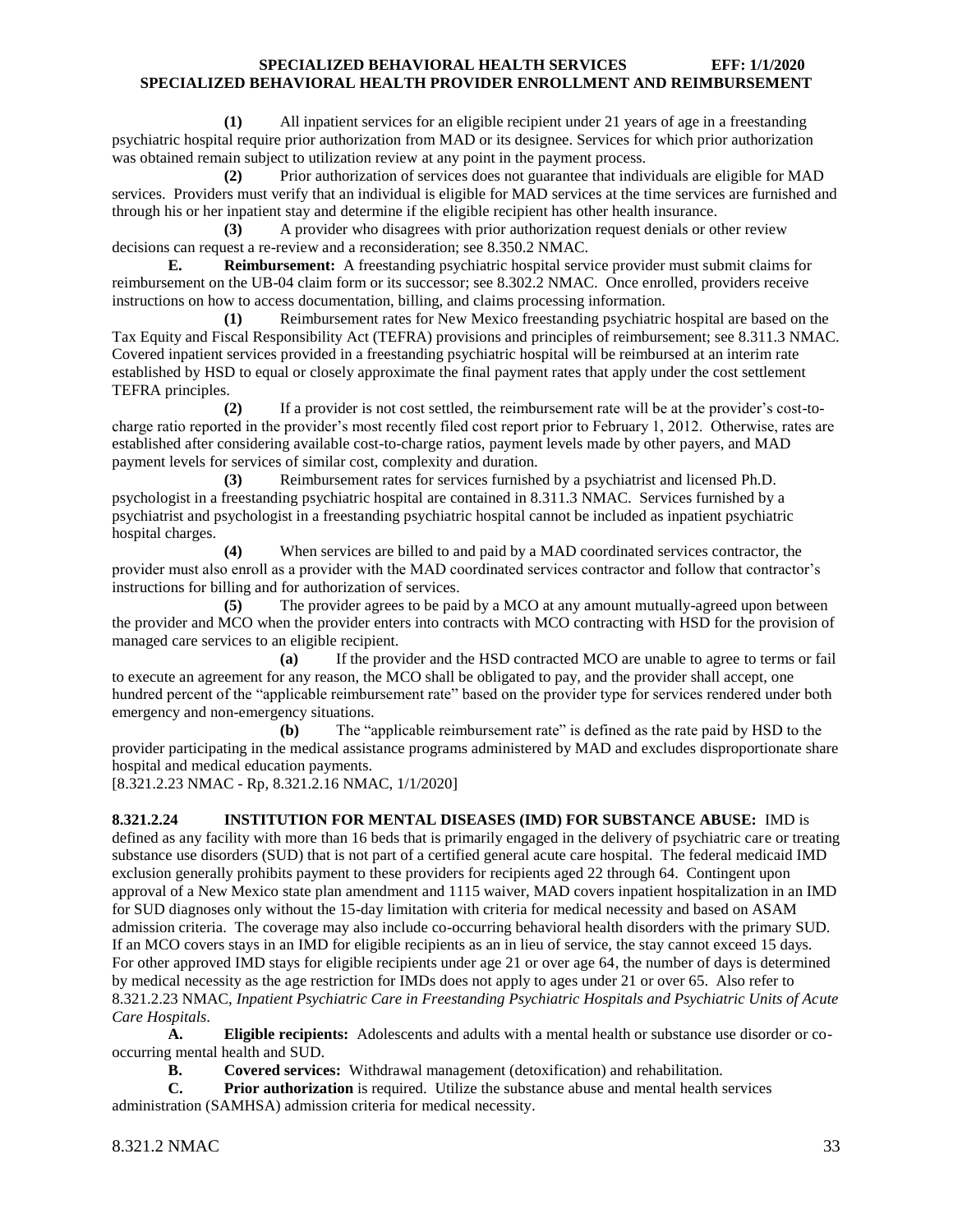#### **D. Reimbursement:** An IMD is reimbursed according to the provisions in Subsection E of 8.321.2.23 NMAC.

[8.321.2.24 NMAC - N, 1/1/2020]

# <span id="page-34-0"></span>**8.321.2.25 INTENSIVE OUTPATIENT PROGRAM FOR SUBSTANCE USE DISORDERS (IOP):**

MAD pays for time-limited IOP services utilizing a multi-faceted approach to treatment for an eligible recipient who requires structure and support to achieve and sustain recovery. IOP must utilize a research and evidence-based model approved by the IOP interdepartmental council, and target specific behaviors with individualized behavioral interventions.

**A. Eligible providers:** Services may only be delivered through a MAD approved agency after demonstrating that the agency meets all the requirements of IOP program services and supervision.

**(1)** The following types of agencies are eligible to be reimbursed for providing IOP services once gaining approval by the interdepartmental council:

- **(a)** a CMHC;
- **(b)** a FQHC;
- **(c)** an IHS facility;
- **(d)** a PL 93-638 tribal facility;
- **(e)** a MAD CSA;
- **(f)** a CLNM health home;
- **(g)** a behavioral health agency with a BHSD supervisory certificate; or
- **(h)** an opioid treatment program in a methadone clinic with a BHSD supervisory

certificate.

**(2)** IOP services are provided through an integrated interdisciplinary approach including staff expertise in both addiction and mental health treatment. This team may have services rendered by non-independent practitioners under the direction of the IOP supervisor including LMSW, LMHC, LADAC, CADC, LSAA, and a master's level psych associates.

**(3)** Each IOP program must have a clinical supervisor. Both clinical services and supervision by licensed practitioners must be conducted in accordance with respective licensing board regulations. An IOP clinical supervisor must meet all the following requirements:

**(a)** be licensed as a MAD approved independent practitioner; see Subsection C of 8.321.2.9 NMAC;

**(b)** have two years relevant experience with an IOP program or approved exception by the interdepartmental council;

- **(c)** have one year demonstrated supervisory experience; and
- **(d)** have expertise in both mental health and substance abuse treatment.
- **(4)** The IOP agency is required to develop and implement a program outcome evaluation

system.

**(5)** The agency must maintain the appropriate state facility licensure if offering medication treatment or medication replacement services.

**(6)** The agency must hold an IOP interdepartmental council approval letter and be enrolled by MAD to render IOP services to an eligible recipient. In the application process each IOP must identify if it is a youth program, an adult program, a transitional age program, or multiple programs. Transitional age programs must specify the age range of the target population. A MAD IOP agency will be provisionally approved for a specified timeframe to render IOP services to an eligible recipient. During this provisionally approved time, MAD or its designee will determine if the IOP meets MAD IOP requirements and if so, the agency will receive an approval letter for IOP full enrollment.

#### **B. Coverage criteria:**

**(1)** An IOP is based on research and evidence-based practice models (EBP) that target specific behaviors with individualized behavioral interventions. All EBP services must be culturally sensitive and incorporate recovery and resiliency values into all service interventions. EBPs must be approved by the IOP interdepartmental council. A list of pre-approved EBPs is available through the council, as are the criteria for having another model approved. They are also listed in the BH policy and billing manual.

**(2)** Treatment services must address co-occurring mental health disorders, as well as substance use disorders, when indicated.

**C. Covered services:**

**(1)** IOP core services include: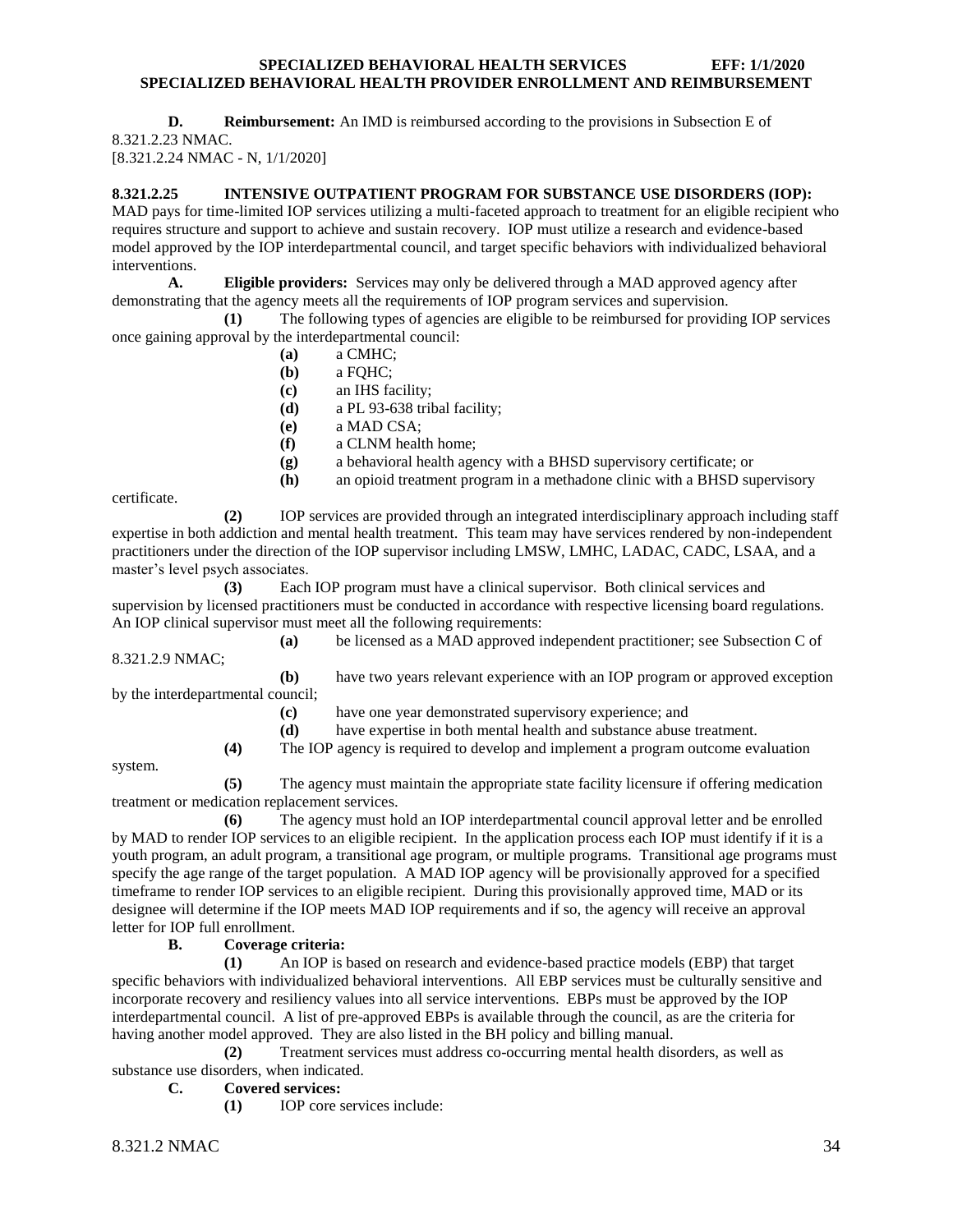- **(a)** individual substance use disorder related therapy;
- **(b)** group therapy (group membership may not exceed 15 in number); and
- **(c)** psycho-education for the eligible recipient and his or her family.

**(2)** Co-occurring mental health and substance use disorders: The IOP agency must accommodate the needs of an eligible recipient with co-occurring substance use and mental health disorders. Treatment services are provided through an integrated interdisciplinary team and through coordinated, concurrent services with MAD behavioral health providers.

**(3)** Medication management services are available either in the IOP agency or by referral to oversee the use of psychotropic medications and medication assisted treatment of substance use disorders.

**(4)** The duration of an eligible recipient's IOP intervention is typically three to six months. The amount of weekly services per eligible recipient is directly related to the goals specified in his or her IOP treatment plan and the IOP EBP in use.

**(5)** Other mental health therapies: outpatient therapies may be rendered in addition to the IOP therapies of individual and group when the eligible recipient's co-occurring disorder requires treatment services which are outside the scope of the IOP therapeutic services. The eligible recipient's file must document the medical necessity of receiving outpatient therapy services in addition to IOP therapies, and a statement from the IOP agency that to postpone such therapy until the completion of the eligible recipient's IOP services is not in the best interest of the eligible recipient. Such documentation includes, but is not limited to: current assessment, a co-occurring diagnosis, and the inclusion in service plan for outpatient therapy services. An IOP agency may:

**(a)** render these services when it is enrolled as a provider covered under Subsection D of 8.321.2.9 NMAC with practitioners listed in Subsections C and E of 8.321.2.9 NMAC whose scope of practice specifically allows for mental health therapy services; or

**(b)** refer the eligible recipient to another provider if the IOP agency does not have such practitioners available; the IOP agency may continue the eligible recipient's IOP services coordinating with the new provider.

#### **D. Identified population:**

**(1)** IOP services are provided to an eligible recipient 11 through 17 years of age diagnosed with substance abuse disorder or with co-occurring disorders (mental illness and substance abuse) or that meet the American society of addiction medicine (ASAM) patient placement criteria for level 2.1 - intensive outpatient treatment; or have been mandated by the local judicial system as an option of least restrictive level of care. Services are not covered if the recipient is in detention or incarceration. See eligibility rules 8.200.410.17 NMAC.

**(2)** IOP services are provided to an eligible recipient of a transitional age in a transitional age program of which the age range has been determined by the agency, and that have been diagnosed with substance abuse disorder or with co-occurring disorders (mental illness and substance abuse) or that meet the American society of addiction medicine's (ASAM) patient placement criteria for level 2.1 - intensive outpatient treatment, or have been mandated by the local judicial system as an option of least restrictive level of care.

**(3)** IOP services are provided to an eligible adult recipient 18 years of age and older diagnosed with substance abuse disorders or co-occurring disorders (mental illness and substance abuse) that meet the American society of addiction medicine's (ASAM) patient placement criteria for level 2.1 - intensive outpatient treatment or have been mandated by the local judicial system as an option of least restrictive level of care.

**(4)** Prior to engaging in a MAD IOP program, the eligible recipient must have a treatment file containing:

- **(a)** one diagnostic evaluation with a diagnosis of substance use disorder; and
- **(b)** one individualized treatment service plan that includes IOP as an intervention.

**E. Non-covered services:** IOP services are subject to the limitations and coverage restrictions which exist for other MAD services see Subsection G of 8.321.2.9 NMAC for general non-covered MAD behavioral health services and 8.310.2 NMAC for MAD general non-covered services. MAD does not cover the following specific services billed in conjunction with IOP services:

- **(1)** acute inpatient;
- 
- **(2)** residential treatment services (i.e., ARTC, RTC, group home, and transitional living
- services);
- **(3)** ACT;
- **(4)** partial hospitalization;
- **(5)** outpatient therapies which do not meet Subsection C of 8.321.2.9 NMAC;
- **(6)** multi-systemic therapy (MST);
- **(7)** activity therapy; or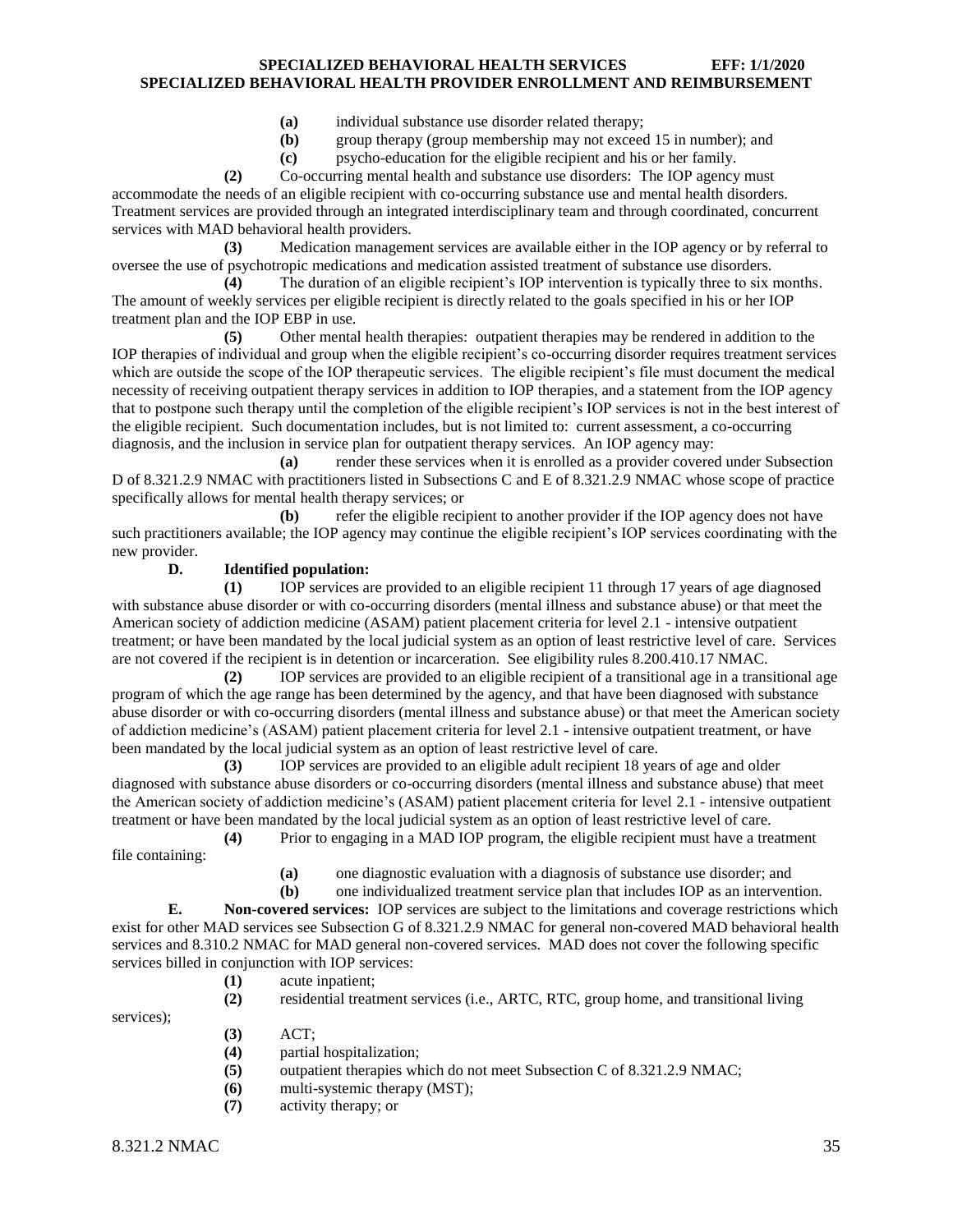**(8)** psychosocial rehabilitation (PSR) group services.

**F. Reimbursement:** See Subsection H of 8.321.2.9 NMAC for MAD behavioral health general reimbursement requirements.

**(1)** For IOP services, the agency must submit claims for reimbursement on the CMS-1500 claim form or its successor.

**(2)** Core IOP services are reimbursed through a bundled rate. Medication assisted treatment and other mental health therapies are billed and reimbursed separately from the bundled rate.

**(3)** IOP services furnished by an IOP team member are billed by and reimbursed to a MAD IOP agency whether the team member is under contract with or employed by the IOP agency.

**(4)** IOP services not provided in accordance with the conditions for coverage as specified in 8.321.2 NMAC are not MAD covered services and are subject to recoupment.

[8.321.2.25 NMAC - Rp, 8.321.2.17 NMAC, 1/1/2020]

#### <span id="page-36-0"></span>**8.321.2.26 INTENSIVE OUTPATIENT PROGRAM FOR MENTAL HEALTH CONDITIONS (IOP):**

MAD pays for IOP services which provide a time-limited, multi-faceted approach to treatment for an eligible recipient with a SMI or SED including an eating disorder or borderline personality disorder who requires structure and support to achieve and sustain recovery. IOP must utilize a research and evidence-based model approved by the IOP interdepartmental council, and target specific behaviors with individualized behavioral interventions. The effective date will be January 1, 2019, or as otherwise approved by the centers for medicare and medicaid services (CMS).

**A. Eligible providers:** Services may only be delivered through an interdepartmental council approved agency after demonstrating that the agency meets all the requirements of IOP program services and supervision.

**(1)** The following types of agencies are eligible to be reimbursed for providing IOP services once gaining approval by HSD and CYFD:

- **(a)** a CMHC;
- **(b)** a FQHC;
- **(c)** an IHS facility;
- **(d)** a PL 93-638 tribal facility;
- **(e)** a MAD CSA;
- **(f)** a CLNM health home;
- **(g)** a behavioral health agency with a BHSD supervisory certificate.

**(2)** IOP services are provided through an integrated interdisciplinary approach by staff with expertise in the mental health condition being addressed. This team may have services rendered by non-independent practitioners under the direction of the IOP supervisor including LMSW, LMHC, a master's level psych associates, RNs or registered dieticians.

**(3)** Each IOP program must have a clinical supervisor. Both clinical services and supervision by licensed practitioners must be conducted in accordance with respective licensing board regulations. An IOP clinical supervisor must meet all of the following requirements:

**(a)** be licensed as a MAD approved independent practitioner; see Subsection C of 8.321.2.9 NMAC;

delivered; and

**(c)** have one year demonstrated supervisory experience.

**(4)** The IOP agency is required to develop and implement a program outcome evaluation

**(b)** have two years relevant experience in providing the evidence-based model to be

system.

**(5)** The agency must maintain the appropriate state facility licensure if offering medication

treatment.

**(6)** The agency must hold an IOP interdepartmental council approval letter and be enrolled by MAD to render IOP services to an eligible recipient. In the application process each IOP must identify if it is a youth program, an adult program, a transitional age program, or multiple programs. Transitional age programs must specify the age range of the target population. A MAD IOP agency will be provisionally approved for a specified timeframe to render IOP services to an eligible recipient. During this provisionally approved time, MAD or its designee will determine if the IOP meets MAD IOP requirements and if so, the agency will receive an approval letter for IOP full enrollment.

**B. Coverage criteria:**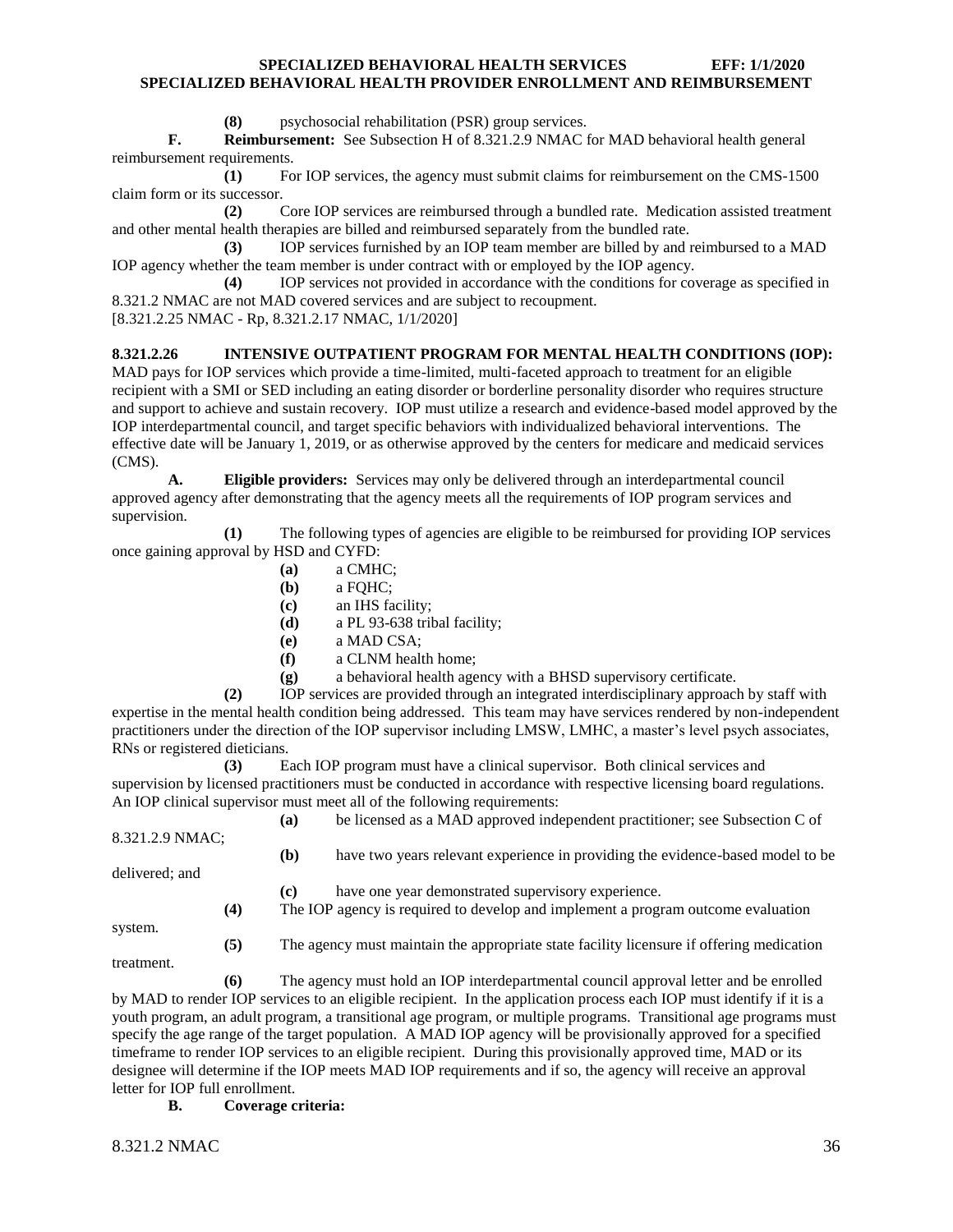**(1)** An IOP is based on research and evidence-based practice (EBP) models that target specific behaviors with individualized behavioral interventions. All EBP services must be culturally sensitive and incorporate recovery and resiliency values into all service interventions. EBPs must be approved by the IOP interdepartmental council. A list of pre-approved EBPs is available through the council, as are the criteria for having another model approved. They are also listed in the BH policy and billing manual.

**(2)** Treatment services must address co-occurring disorders when indicated.

**C. Covered services:**

**(1)** IOP core services include:

- **(a)** individual therapy;
- **(b)** group therapy (group membership may not exceed 15 in number); and
- **(c)** psycho-education for the eligible recipient and his or her family.

**(2)** Medication management services are available either in the IOP agency or by referral to oversee the use of psychotropic medications and medication assisted treatment of substance use disorders.

**(3)** The amount of weekly services per eligible recipient is directly related to the goals specified in his or her IOP treatment plan and the IOP EBP in use.

**(4)** Treatment services must address co-occurring disorders when indicated.

**D. Identified population:**

**(1)** IOP services are provided to an eligible recipient, 11 through 17 years of age diagnosed with a SED. **(2)** IOP services are provided to an eligible adult recipient 18 years of age and older

diagnosed with a SMI.

**(3)** Prior to engaging in a MAD IOP program, the eligible recipient must have a treatment

file containing:

**(a)** one diagnostic evaluation with a diagnosis of serious mental illness or severe emotional disturbance; or diagnosis for which the IOP is approved; and

**(b)** one individualized service plan that includes IOP as an intervention.

**E. Non-covered services:** IOP services are subject to the limitations and coverage restrictions which exist for other MAD services see Subsection G of 8.321.2.9 NMAC for general non-covered MAD behavioral health services and 8.310.2 NMAC for MAD general non-covered services. MAD does not cover the following specific services billed in conjunction with IOP services:

**(1)** acute inpatient;

**(2)** residential treatment services (i.e., ARTC, RTC, group home, and transitional living

services);

- **(3)** ACT;
- **(4)** partial hospitalization;
- **(5)** outpatient therapies which do not meet Subsection C of 8.321.2.9 NMAC;
- **(6)** multi-systemic therapy (MST);
- **(7)** activity therapy; or

**(8)** psychosocial rehabilitation (PSR) group services.

**F. Reimbursement:** See Subsection H of 8.321.2.9 NMAC for MAD behavioral health general reimbursement.

**(1)** For IOP services, the agency must submit claims for reimbursement on the CMS-1500 claim form or its successor.

**(2)** Core IOP services are reimbursed through a bundled rate. Medications and other mental health therapies are billed and reimbursed separately from the bundled rate.

**(3)** IOP services furnished by an IOP team member are billed by and reimbursed to a MAD IOP agency whether the team member is under contract with or employed by the IOP agency.

**(4)** IOP services not provided in accordance with the conditions for coverage as specified in the rule are not a MAD covered service and are subject to recoupment. [8.321.2.26 NMAC - N, 1/1/2020]

#### <span id="page-37-0"></span>**8.321.2.27 MEDICATION ASSISTED TREATMENT (MAT): BUPRENORPHINE TREATMENT**

**FOR OPIOID USE DISORDER:** MAD pays for coverage for medication assisted treatment (MAT) for opioid use disorder to an eligible recipient as defined in the Drug Addiction Treatment Act of 2000 (DATA 2000) and subsequent Comprehensive Addiction and Recovery Act (CARA) 114-198. Services include, but are not limited to,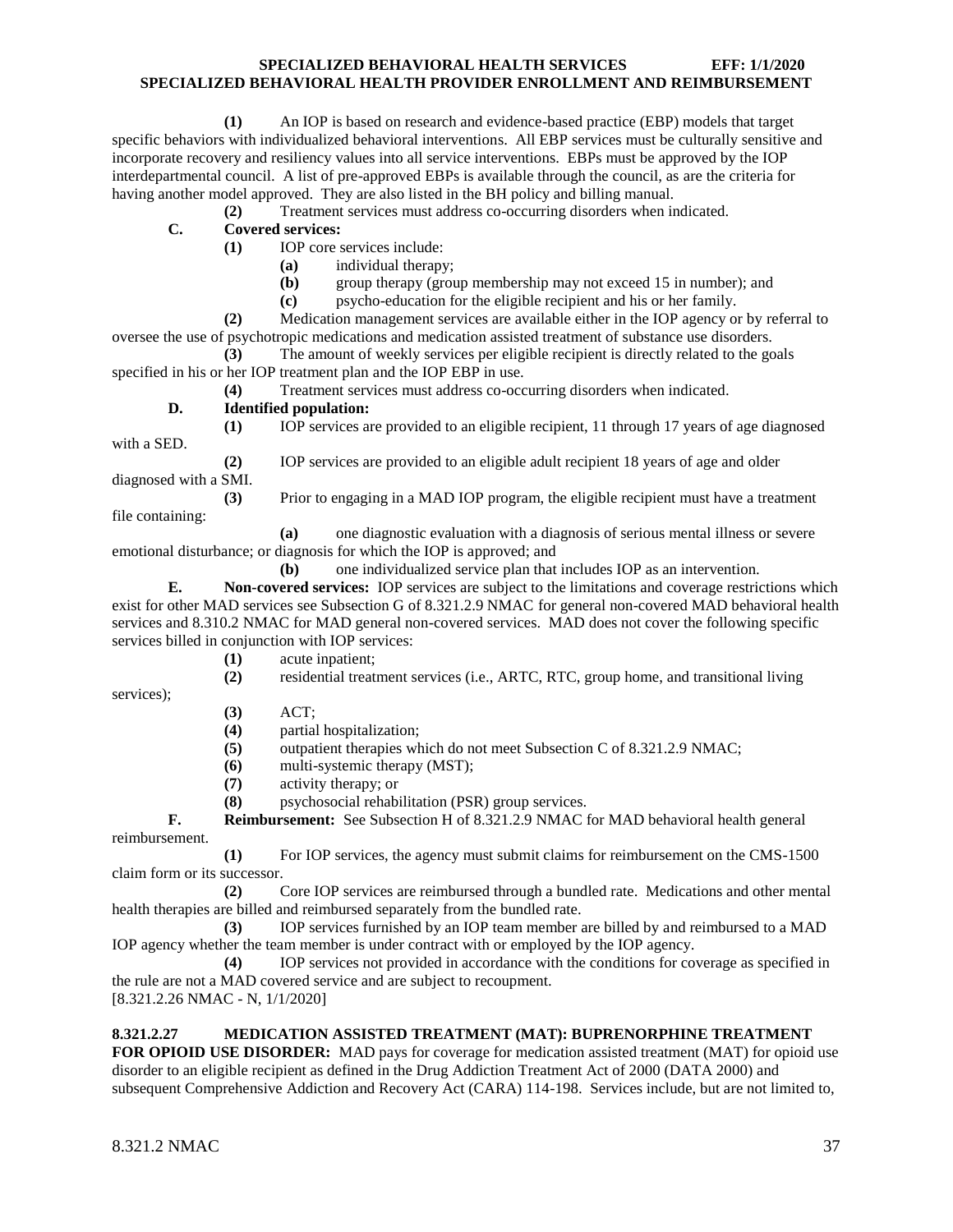the administration of opioid replacement medication (excluding methadone) to an eligible recipient for detoxification from opioids or maintenance treatment.

# **A. Eligible providers and practitioners:**

- **(1)** Any clinic, office, or hospital staffed by required practitioners.
- **(2)** Practitioners for diagnosing, assessment, and prescribing include:
	- **(a)** a physician or DO licensed in the state of New Mexico that has board

certification in addiction medicine or addiction psychiatry or has completed special training and has the federal waiver to prescribe buprenorphine;

**(b)** a certified nurse practitioner that has completed 24 hours of required training and has a DATA 2000 waiver; or

**(c)** a physician assistant licensed in the state of New Mexico and has the federal DATA 2000 waiver to prescribe buprenorphine.

**(3)** Practitioners for administration and education:

- **(a)** a registered nurse licensed in the state of New Mexico; or
- **(b)** a physician assistant licensed in the state of New Mexico.

**(4)** Practitioners for counseling and education may include behavioral health practitioners licensed for counseling or therapy.

**(5)** Practitioners for skills and education include certified peer support workers or certified family peer support workers to provide skill-building, recovery and resiliency support.

# **B. Coverage criteria:**

**(1)** an assessment and diagnosis by the prescribing practitioner as to whether the recipient has an opioid abuse diagnosis and their readiness for change must be conducted prior to starting treatment;

- **(2)** an assessment for concurrent medical or behavioral health illnesses;
- **(3)** an assessment for co-occurring substance abuse disorders;
- **(4)** educating the recipient as to differing treatment options prior to starting treatment; and
- **(5)** a service plan that prescribes either in house counseling or therapy, or referral to outside

services, as indicated.

**C. Eligible recipients:** Individuals with an opioid use disorder diagnosis defined by DSM 5 or ICD

#### **D. Covered services:**

- **(1)** history and physical;
- **(2)** comprehensive assessment and treatment plan;
- **(3)** induction phase of opioid treatment;
- **(4)** administration of medication and concurrent education;
- **(5)** subsequent evaluation and management visits;
- **(6)** development and maintenance of medical record log of opioid replacement medication

prescriptions;

10.

**(7)** development and maintenance of required records regarding inventory, storage and destruction of controlled medications if dispensing from office;

- **(8)** initiation and tracking of controlled substance agreements with eligible recipients;
- **(9)** regular monitoring and documentation of NM prescription monitoring program results;
- **(10)** urine drug screens;
- **(11)** recovery services (MCO members only);
- **(12)** family support services (MCO members only).

**E. Reimbursement:** See Subsection H of 8.321.9 NMAC for MAD behavioral health general reimbursement requirements. See the BH policy and billing manual for reimbursement specific to MAT. [8.321.2.27 NMAC - Rp, 8.321.2.18 NMAC, 1/1/2020]

<span id="page-38-0"></span>**8.321.2.28 MULTI-SYSTEMIC THERAPY (MST):** To help an eligible recipient 10 up to 18 years of age receive behavioral health services to either remain in or re-enter his or her home and community, MAD pays for MST services as part of EPSDT program (42 CFR 441.57). MAD covers medically necessary MST services required by the condition of the eligible recipient. MST provides intensive home, family and community-based treatment for an eligible recipient 10 to 18 years of age who is at risk of out-of-home placement or is returning home from an out-of-home placement. The need for MST services must be identified in the eligible recipient's tot to teen health check screen or another diagnostic evaluation.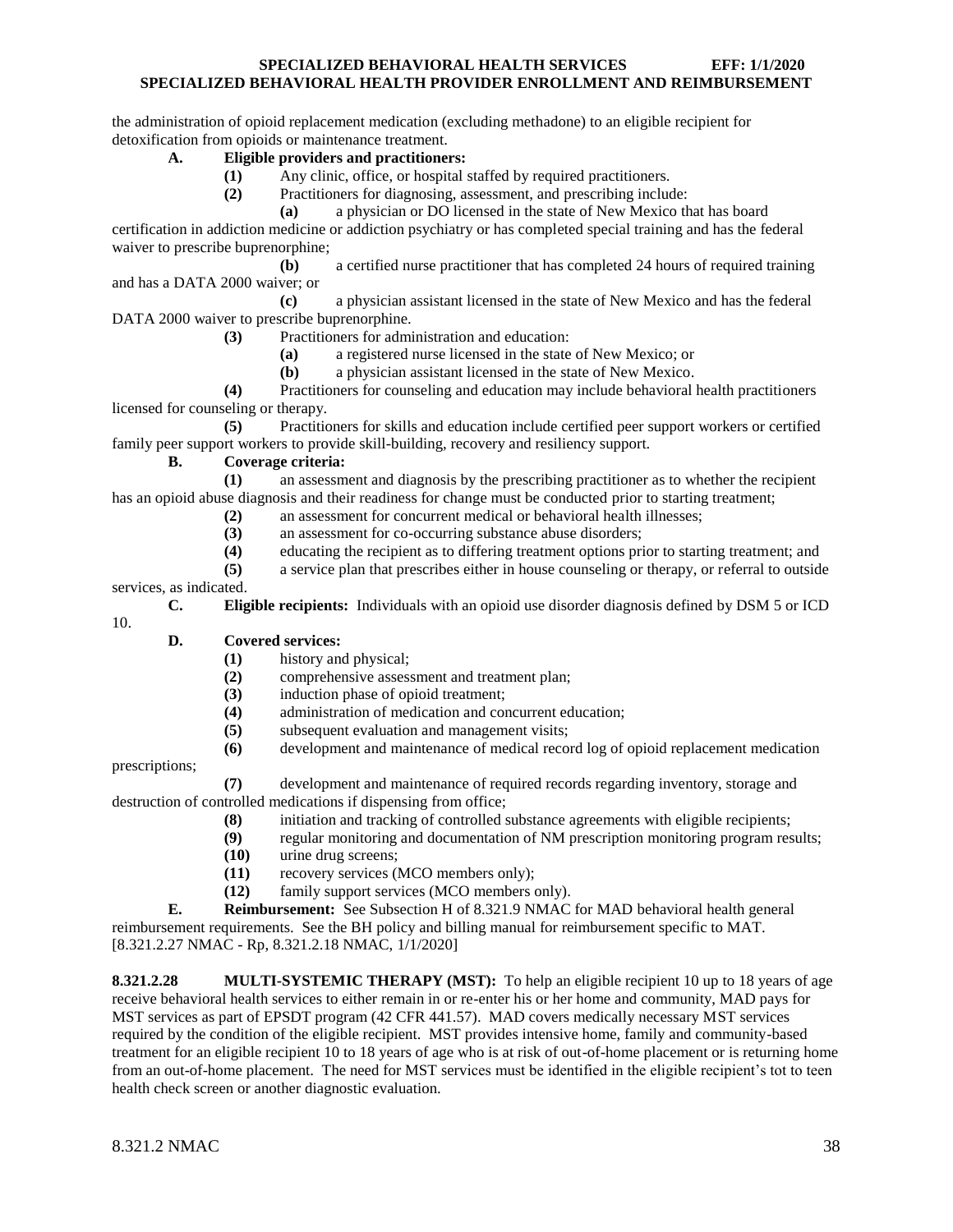**A. Eligible providers:** In addition to the requirements of Subsections A and B of 8.321.2.9 NMAC, in order to be eligible to be reimbursed for providing MST services, an agency must hold a copy of MST Inc licensure, or any of its approved subsidiaries. MST Inc is a national organization located in Mt. Pleasant, South Carolina, and is deemed by MAD to be the primary authority on licensure of New Mexico MST programs.

**(1)** The MST program includes an assigned MST team for each eligible recipient. The MST team must include at minimum:

**(a)** master's level independently licensed behavioral health professional clinical supervision; see Subsection H of 8.321.2.9 NMAC;

**(b)** licensed master's and bachelor's level behavioral health staff able to provide 24 hour coverage, seven days a week; see Subsection E of 8.321.2.9 NMAC;

**(c)** a licensed master's level behavioral health practitioner that is required to perform all MST interventions; a bachelor's level behavioral health practitioner is limited to performing functions defined within the scope of his or her RLD practice board licensure or practice (see Subsection E of 8.321.2.9 NMAC;

**(d)** bachelor's level staff that has a degree in social work, counseling, psychology or a related human services field and must have at least three years' experience working with the identified population of children, adolescents and their families; and

**(e)** staffing for MST services is comprised of no more than one-third bachelor's level staff and, at minimum, two-thirds licensed master's level staff.

**(2)** Clinical supervision must include at a minimum:

**(a)** weekly supervision provided by an independently licensed master's level behavioral health practitioner (see Subsection C of 8.321.2.9 NMAC) who is MST trained; this supervision, following the MST supervisory protocol, is provided to team members on topics directly related to the needs of the eligible recipient and his or her family on an ongoing basis; and

**(b)** one hour of local group supervision per week and one hour of telephone consultation per week with the MST systems supervisor, provided to team members on topics directly related to the needs of the eligible recipient and his or her family on an ongoing basis.

**(3)** All clinical staff is required to participate in and complete a prescribed five-day MST introductory training and subsequent quarterly trainings.

**B. Identified population:**

**(1)** MST is provided to an eligible recipient 10 to 18 years of age who meets the criteria of SED, involved in or at serious risk of involvement with the juvenile justice system; has antisocial, aggressive, violent, and substance-abusing behaviors; is at risk for an out-of-home placement; or is returning from an out-of-home placement where the above behaviors were the focus of his or her treatment and his or her family's involvement.

**(2)** A co-occurring diagnosis of substance abuse shall not exclude an eligible recipient from the program.

**C. Covered services and service limitations:** MST is a culturally sensitive service, rendered by a MST team, to provide intensive home, family and community-based treatment for the family of an eligible recipient who is at risk of an out-of-home placement or is returning home from an out-of-home placement. MST services are primarily provided in the eligible recipient's home, but a MST worker may also intervene at the eligible recipient's school and other community settings. Specialized therapeutic and rehabilitative interventions are used to address specific areas of need, such as substance abuse, delinquency and violent behavior.

**(1)** The following services must be furnished as part of the MST service to be eligible for reimbursement:

**(a)** an initial assessment to identify the focus of the MST intervention;

**(b)** therapeutic interventions with the eligible recipient and his or her family;

- **(c)** case management; and
- **(d)** crisis stabilization.

**(2)** MST services are conducted by practitioners using the MST team approach. The MST team must have the ability to deliver services in various environments, such as homes, schools, homeless shelters, or street locations. MST services:

**(a)** promote the recipient's family's capacity to monitor and manage his or her behavior;

**(b)** involve the eligible recipient's family and other systems, such as the school, probation officers, extended families and community connections;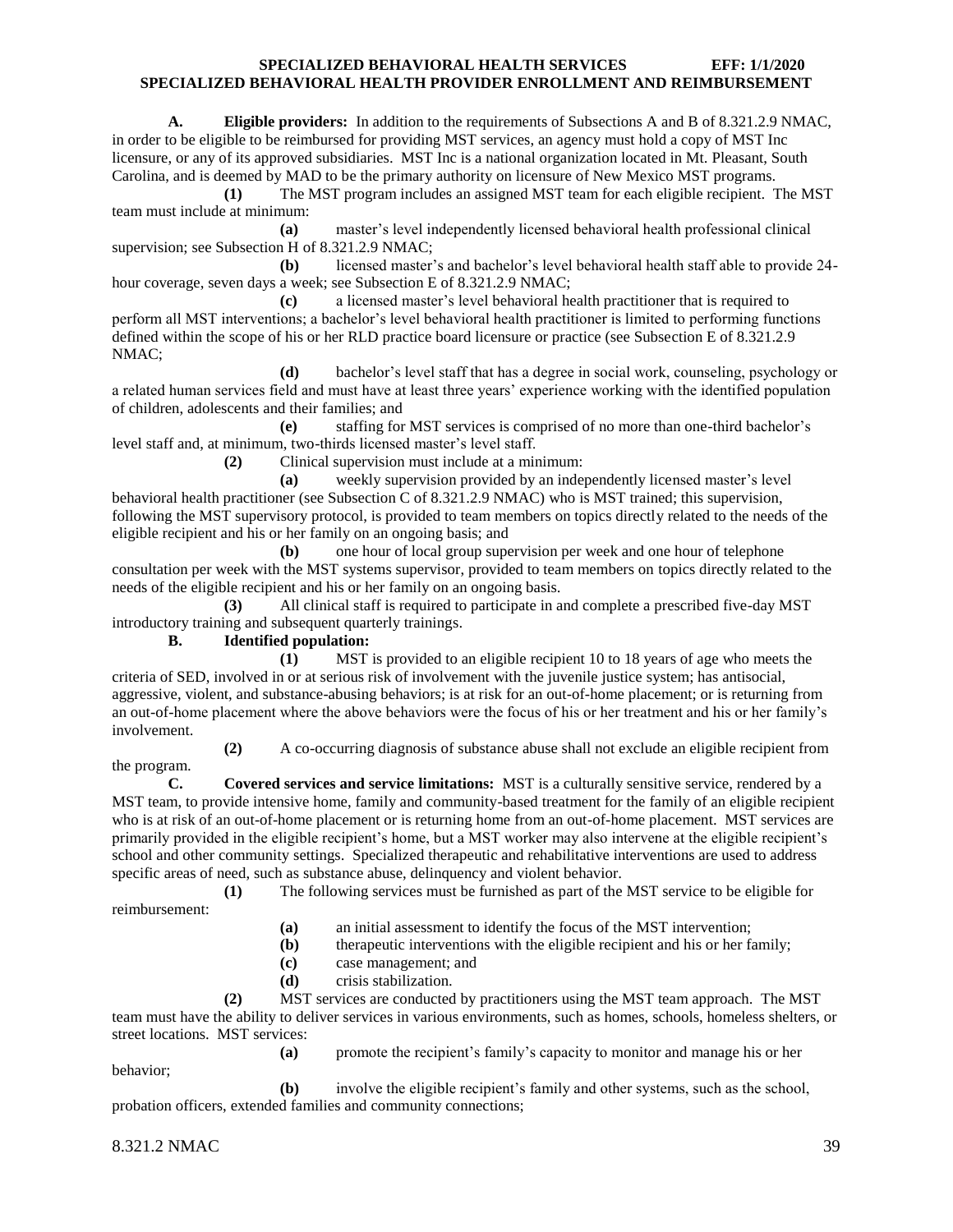**(c)** provide access to a variety of interventions 24-hours a day, seven days a week, by staff that maintain contact and intervene as one organizational unit; and

**(d)** include structured face-to-face therapeutic interventions to provide support and guidance in all areas of the recipient's functional domains, such as adaptive, communication, psychosocial, problem solving, and behavior management.

**(3)** The duration of MST intervention is typically three to six months. Weekly interventions may range from three to 20 hours a week; less as an eligible recipient nears discharge.

**D. Non-covered services:** MST services are subject to the limitations and coverage restrictions that exist for other MAD services. See Subsection G of 8.321.2.9 NMAC for general non-covered specialized behavioral health services.

**E. Reimbursement:** MST agencies must submit claims for reimbursement on the CMS-1500 claim form or its successor. See Subsection E of 8.321.2.9 NMAC for MAD general reimbursement requirements and 8.302.2 NMAC. Once enrolled, the MST agency receives instructions on how to access documentation, billing, and claims processing information.

[8.321.2.28 NMAC - Rp, 8.321.2.19 NMAC, 1/1/2020]

#### <span id="page-40-0"></span>**8.321.2.29 NON-ACCREDITED RESIDENTIAL TREATMENT CENTERS (RTC) AND GROUP**

**HOMES:** MAD pays for medically necessary services for an eligible recipient under 21 years of age which are designed to develop skills necessary for successful reintegration into his or her family or transition into his or her community. A determination must be made that the eligible recipient needs the level of care (LOC) for services furnished in a RTC or group home. Residential services must be rehabilitative and provide access to necessary treatment services in a therapeutic environment. MAD pays for services furnished in a RTC or group home as part of EPSDT program (42 CFR 441.57). The need for RTC and group home services must be identified in the eligible recipient's tot to teen health check screen or other diagnostic evaluation furnished through a health check referral.

**A. Eligible providers:** In addition to the requirements of Subsections A and B of 8.321.2.9 NMAC, in order to be eligible to be reimbursed for providing RTC or group home services to an eligible recipient, an agency must meet the following requirements:

**(1)** a RTC must be certified by the children, youth and families department (CYFD) see 7.20.12 NMAC;

**(2)** a group home must be certified and licensed by CYFD;

**(3)** if the RTC is operated by IHS or by a federally recognized tribal government, the facility must meet CYFD RTC licensing and certification requirements but is not required to be licensed or certified by CYFD. In lieu of receiving a license and certification, CYFD provides MAD copies of its facility findings and recommendations. MAD will work with the facility to address recommendations. The BH policy and billing manual provides guidance for addressing the facility findings and recommendations.

**B. Covered services:** Residential treatment services are provided through a treatment team approach and the roles, responsibilities and leadership of the team are clearly defined. MAD covers accommodation and residential treatment services which are medically necessary for the diagnosis and treatment of an eligible recipient's condition. A RTC or group home must provide an interdisciplinary psychotherapeutic treatment program on a 24 hour basis to the eligible recipient through the provision of a 24-hour therapeutic group living environment to meet their developmental, psychological, social, and emotional needs. The following are covered services:

**(1)** performance of necessary evaluations, assessments and psychological testing of the eligible recipient for the development of his or her treatment plan for each service, while ensuring that assessments already performed are not repeated;

**(2)** provide regularly scheduled counseling and therapy sessions in an individual, family or group setting following the eligible recipient's individualized treatment plan;

**(3)** facilitation of age-appropriate skills development in the areas of household management, nutrition, personal care, physical and emotional health, basic life skills, time management, school attendance and money management to the eligible recipient;

**(4)** assistance to the eligible recipient in his or her self-administration of medication in compliance with state statute, regulation and rules;

**(5)** provision of appropriate on-site staff based upon the acuity of recipient needs on a 24 hour basis to ensure adequate supervision of the recipients, and response in a proactive and timely manner. Response to crisis situations, determining the severity of the situation, stabilizing the eligible recipient by providing individualized treatment plan/safety plan interventions and support, and making referrals for emergency services or to other non-agency services, as necessary, and providing follow-up;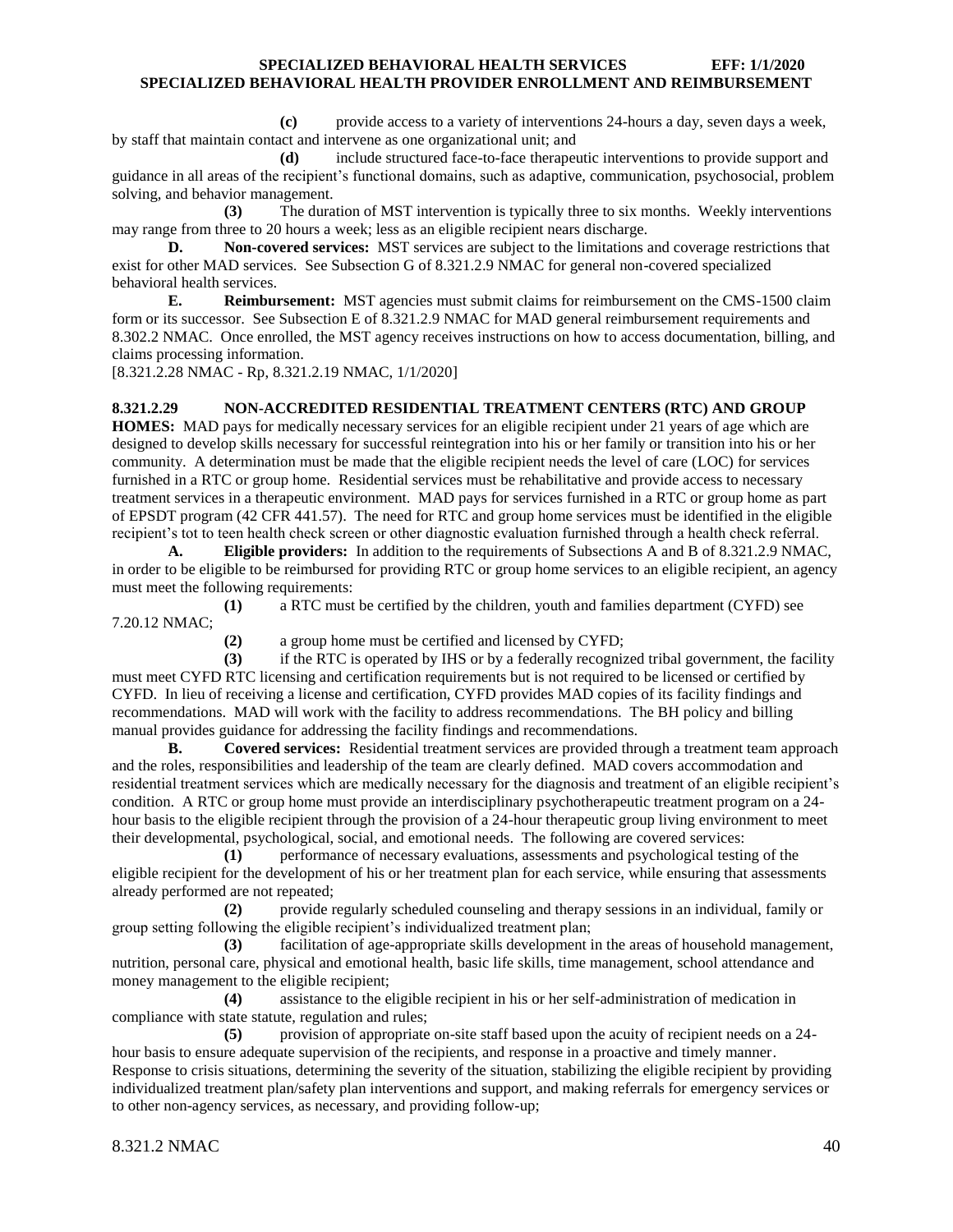**(6)** development of an interdisciplinary service plan; see the BH policy and billing manual;

**(7)** non-medical transportation services needed to accomplish the treatment objective;

**(8)** therapeutic services to meet the physical, social, cultural, recreational, health maintenance and rehabilitation needs of the eligible recipient;

**(9)** for planning of discharge and aftercare services to facilitate timely and appropriate post discharge care regular assessments are conducted. These assessments support discharge planning and effect successful discharge with clinically appropriate after care services. This discharge planning begins when the recipient is admitted to residential treatment services and is updated and documented in the recipient record at every treatment plan review, or more frequently as needed; and

**(10)** the RTC and group homes provide services, care and supervision at all times, including:

**(a)** the provision of, or access to, medical services on a 24-hour basis; and

**(b)** maintenance of a staff-to-recipient ratio appropriate to the level of care and

needs of the recipients. **C. Non-covered services:** RTC and group home services are subject to the limitations and coverage restrictions that exist for other MAD services. See Subsection G of 8.321.2.9 NMAC for general MAD behavioral health non-covered services or activities. MAD does not cover the following specific services billed in conjunction with RTC and group home services to an eligible recipient:

**(1)** Comprehensive community support services (CCSS) except by a CCSS agency when discharge planning with the eligible recipient from the RTC or group home facility;

**(2)** services not considered medically necessary for the condition of the eligible recipient, as determined by MAD or its UR contractor;

- **(3)** room and board;
- **(4)** services for which prior approval was not obtained; or

**(5)** services furnished after a MAD or UR contractor determination that the recipient no longer meets the LOC for RTC or group home care.

**D. Treatment plan:** If the eligible recipient is solely receiving RTC or group home services, a service plan is not required. If the eligible recipient is receiving other behavioral health services, then a service plan is required, see Subsection K of 8.321.2.9 NMAC and the BH policy and billing manual.

**E. Prior authorization:** Before a RTC or group home service is furnished to an eligible recipient, prior authorization is required from MAD or its UR contractor or the respective centennial care MCO. Services for which prior authorization was obtained remain subject to utilization review at any point in the payment process.

**F. Reimbursement:** A RTC or group home agency must submit claims for reimbursement on the UB-04 form or its successor. See Subsection H of 8.321.2.9 NMAC for MAD general reimbursement requirements and see 8.302.2 NMAC. Once enrolled, the agency receives instructions on how to access documentation, billing, and claims processing information. For IHS and a tribal 638 facility, MAD considers RTC services to be outside the IHS all inclusive rate and RTC is therefore reimbursed at the MAD fee schedule utilizing the appropriate claim form designated by MAD.

**(1)** The fee schedule is established after considering cost data submitted by the RTC or group home agency. Cost data is grouped into various cost categories for purposes of analysis and rate setting. These include direct service, direct service supervision, therapy, admission and discharge planning, clinical support, nonpersonnel operating, administration and consultation.

**(a)** The MAD fee schedule reimbursement covers those services considered routine in the residential setting. Routine services include, but are not limited to: counseling, therapy, activities of daily living, medical management, crisis intervention, professional consultation, transportation, rehabilitative services and administration.

**(b)** Services which are not included in the RTC or group home rate include:

**(i)** direct services furnished by a psychiatrist or licensed Ph.D.

psychologist; these services can be billed directly by the provider; see 8.310.3 NMAC; and

**(ii)** other MAD services that an eligible recipient might require that are not furnished by the facility, such as pharmacy services, primary care visits, laboratory or radiology services, are billed directly by the applicable providers and are governed by the applicable sections of NMAC rules.

**(c)** Services which are not covered in the routine rate and are not a MAD covered service include:

- **(i)** room and board; and
- **(ii)** services not related to medical necessity, clinical treatment, and patient

care.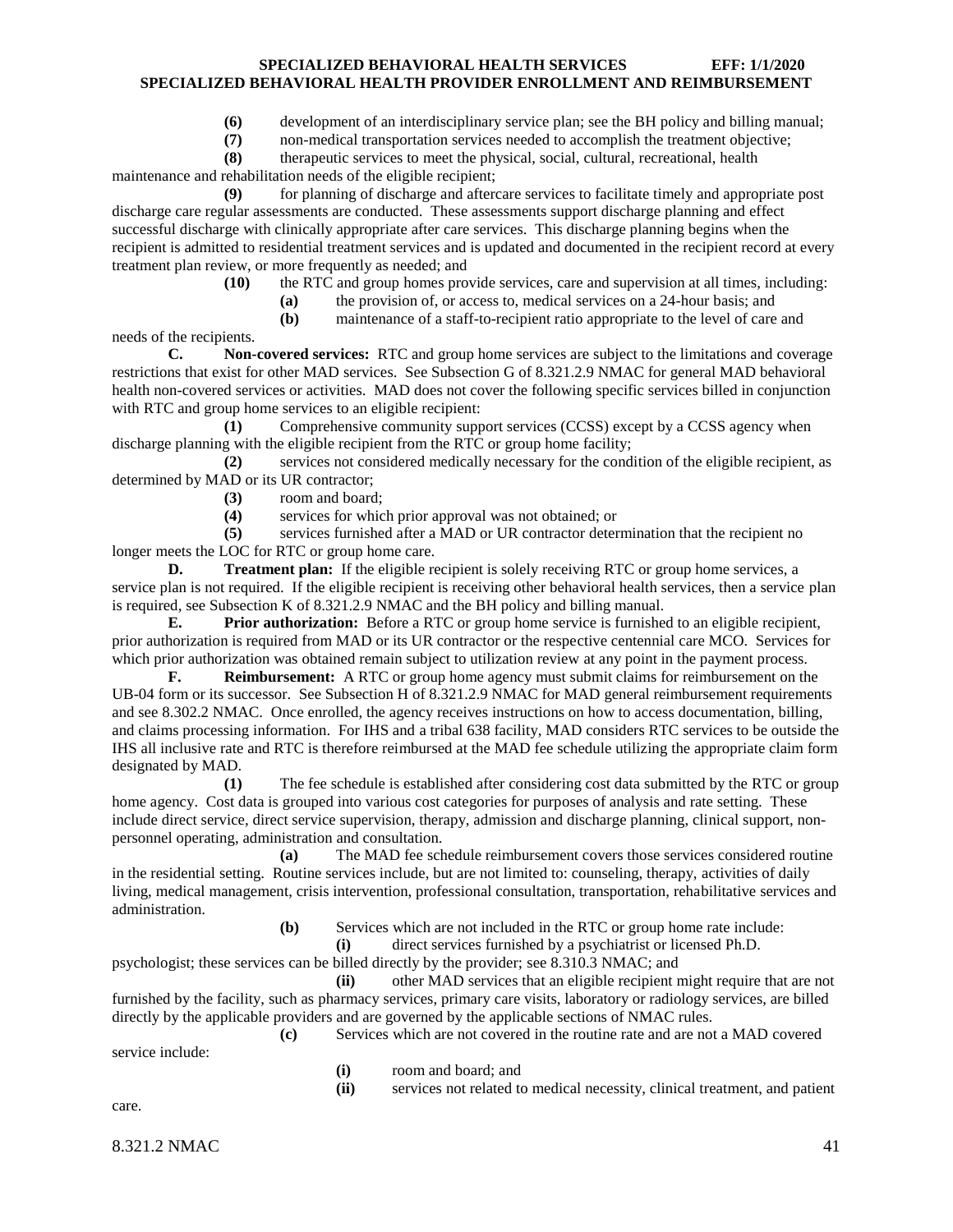**(2)** A vacancy factor of 24 days annually for each eligible recipient is built into the rate to allow for therapeutic leave and trial community placement. Since the vacancy factor is built into the rate, a RTC and group home agency cannot bill or be reimbursed for days when the eligible recipient is absent from the facility. [8.321.2.29 NMAC - Rp, 8.321.2.20 NMAC, 1/1/2020]

<span id="page-42-0"></span>**8.321.2.30 OPIOID TREATMENT PROGRAM (OTP):** MAD pays for coverage for medication assisted treatment for opioid addiction to an eligible recipient through an opioid treatment center as defined in (42 CFR Part 8), certification of opioid treatment programs (OTP). Services include, but are not limited to, the administration of methadone (opioid replacement medication) to an individual for detoxification from opioids and maintenance treatment. The administration/supervision must be delivered in conjunction with the overall treatment based upon a treatment plan, which must include counseling/therapy, case review, drug testing, and medication monitoring.

#### **A. Eligible providers and practitioners:**

**(1)** Provider requirements:

**(a)** Accreditation with a substance abuse and mental health services administration (SAMHSA)/CSAT approved nationally recognized accreditation body, (e.g., commission on accreditation of rehabilitation facilities (CARF), joint commission (JC) or council on accreditation of services for families and children (COA).

**(b)** Behavioral health services division (BHSD) approval. As a condition of approval to operate an OTP, the OTP must maintain above accreditation. In the event that such accreditation lapses, or approval of an application for accreditation becomes doubtful, or continued accreditation is subject to any formal or alleged finding of need for improvement, the OTP program will notify the BHSD within two business days of such event. The OTP program will furnish the BHSD with all information related to its accreditation status, or the status of its application for accreditation, upon request.

**(c)** The BHSD shall grant approval or provisional approval to operate pending accreditation, provided that all other requirements of these regulations are met.

**(2)** Staffing requirements:

**(a)** Both clinical services and supervision by licensed practitioners must be in accord with their respective licensing board regulations. Provider staff members must be culturally competent;

**(b)** Programs must be staffed by:

**(i)** medical director (MD licensed to practice in the state of New Mexico or a DO licensed to practice in the State of New Mexico);

**(ii)** clinical supervisor (must be one of the following: licensed

psychologist, or licensed independent social worker; or certified nurse practitioner in psychiatric nursing; or licensed professional clinical mental health counselor; or licensed marriage and family therapist; **(iii)** licensed behavioral health practitioner; registered nurse; or licensed

practical nurse; and

**(iv)** full time or part time pharmacist.

#### **B. Coverage criteria:**

**(1)** A physician licensed to practice in New Mexico is designated to serve as medical director and to have authority over all medical aspects of opioid treatment.

**(2)** The OTP shall formally designate a program sponsor who shall agree on behalf of the OTP to adhere to all federal and state requirements and regulations regarding the use of opioid agonist treatment medications in the treatment of opioid addiction which may be promulgated in the future.

**(3)** The OTP shall be open for patients every day of the week with an option for closure for federal and state holidays, and Sundays, and be closed only as allowed in advance in writing by CSAT and the state opioid treatment authority. Clinic hours should be conducive to the number of patients served and the comprehensive range of services needed.

**(4)** Written policies and procedures outlined in the BH policy and billing manual are developed, implemented, compiled, and maintained at the OTP.

**(5)** OTP programs will not deny a reasonable request for transfer.

**(6)** The OTP will maintain criteria for determining the amount and frequency of counseling that is provided to a patient.

**(7)** Referral or transfer of recipients to a suitable alternative treatment program. Because of the risks of relapse following detoxification, patients must be offered a relapse prevention program that includes counseling, naloxone and opioid replacement therapy.

**(8)** Provision of unscheduled treatment or counseling to patients.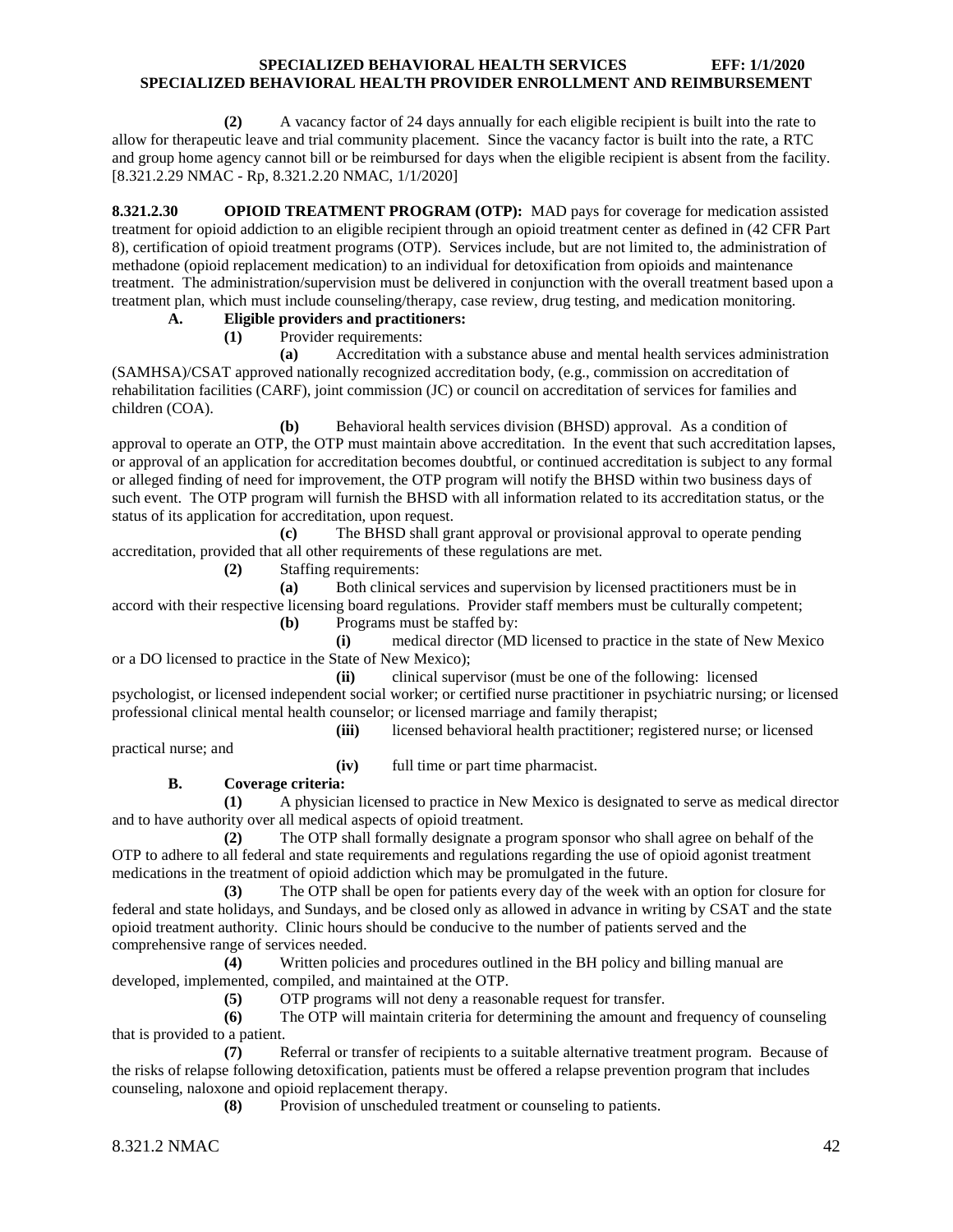**(9)** Established substance abuse counselor caseloads based on the intensity and duration of counseling required by each patient. Counseling can be provided in person or via telehealth. Counselor to patient ratios should be sufficient to ensure that patients have reasonable and prompt access to counselors and receive counseling services at the required levels of frequency and intensity.

**(10)** Preparedness planning: the program has a list of all patients and the patients' dosage requirements available and accessible to program on call staff members.

**(11)** Patient records: The OTP program shall establish and maintain a recordkeeping system that is adequate to document and monitor patient care. The system shall comply with all federal and state requirements relevant to OTPs and to confidentiality of patient records.

**(12)** Diversion control: a written plan is developed, implemented, and complied with to prevent diversion of opioid treatment medication from its intended purpose to illicit purposes. This plan shall assign specific responsibility to licensed and administrative staff for carrying out the diversion control measures and functions described in the plan. The program shall develop and implement a policy and procedure providing for the reporting of theft or division of medication to the relevant regulatory agencies, and law enforcement authorities.

**(13)** Prescription drug monitoring program (PDMP): a written plan is developed, implemented, and complied with to ensure that all OTP physicians and other health care providers, as permitted, are registered to use the New Mexico PDMP. The PDMP should be checked quarterly through the course of each patient's treatment.

**(14)** HIV/AIDS and hepatitis testing and education are available to patients either at the provider or through referral, including treatment, peer group or support group and to social services either at the provider or through referral to a community group.

**(15)** Requirements for health care providers who prescribe, distribute or dispense opioid analgesics:

**(a)** A health care provider who prescribes, distributes or dispenses an opioid analgesic for the first time to a patient shall advise the patient on the risks of overdose and inform the patient of the availability of an opioid antagonist.

**(b)** For a patient to whom an opioid analgesic has previously been prescribed, distributed or dispensed by the health care provider, the health care provider shall advise the patient on the risks of overdose and inform the patient of the availability of an opioid antagonist on the first occasion that the health care provider prescribes, distributes or dispenses an opioid analgesic each calendar year.

**(c)** A health care provider who prescribes an opioid analgesic for a patient shall coprescribe an opioid antagonist if the amount of opioid analgesic being prescribed is at least a five-day supply. The prescription for the opioid antagonist shall be accompanied by written information regarding the temporary effects of the opioid antagonist and techniques for administering the opioid antagonist. That written information shall contain a warning that a person administering the opioid antagonist should call 911 immediately after administering the opioid antagonist.

#### **C. Identified population:**

**(1)** An eligible recipient is treated for opioid dependency only after the agency's physician determines and documents that:

**(a)** the recipient meets the definition of opioid use disorder using generally accepted medical criteria, such as those contained in the current version of the DSM;

**(b)** the recipient has received an initial medical examination as required by 7.32.8.19 NMAC, *Opioid Treatment Program Admissions*;

**(c)** if the recipient is requesting maintenance treatment, he or she must have been addicted for at least 12 months prior to starting OTP services unless the recipient receives a waiver of this requirement from the agency's physician because the recipient:

- **(i)** was released from a penal institution within the last six months;
- **(ii)** is pregnant, as confirmed by the agency's physician;
- **(iii)** was treated for opioid use disorder within the last 24 months;
- **(iv)** is under the age of 18; has had two documented unsuccessful attempts

at short-term opioid treatment withdrawal procedures of drug-free treatment within a 12 month period, and has informed consent for treatment provided by a parent, guardian, custodian or responsible adult designated by the relevant state authority; or

**(v)** meets any other requirements specified in 7.32.8 NMAC, *Opioid Treatment Program* regarding waivers, consent, and waiting periods.

**D. Covered services:**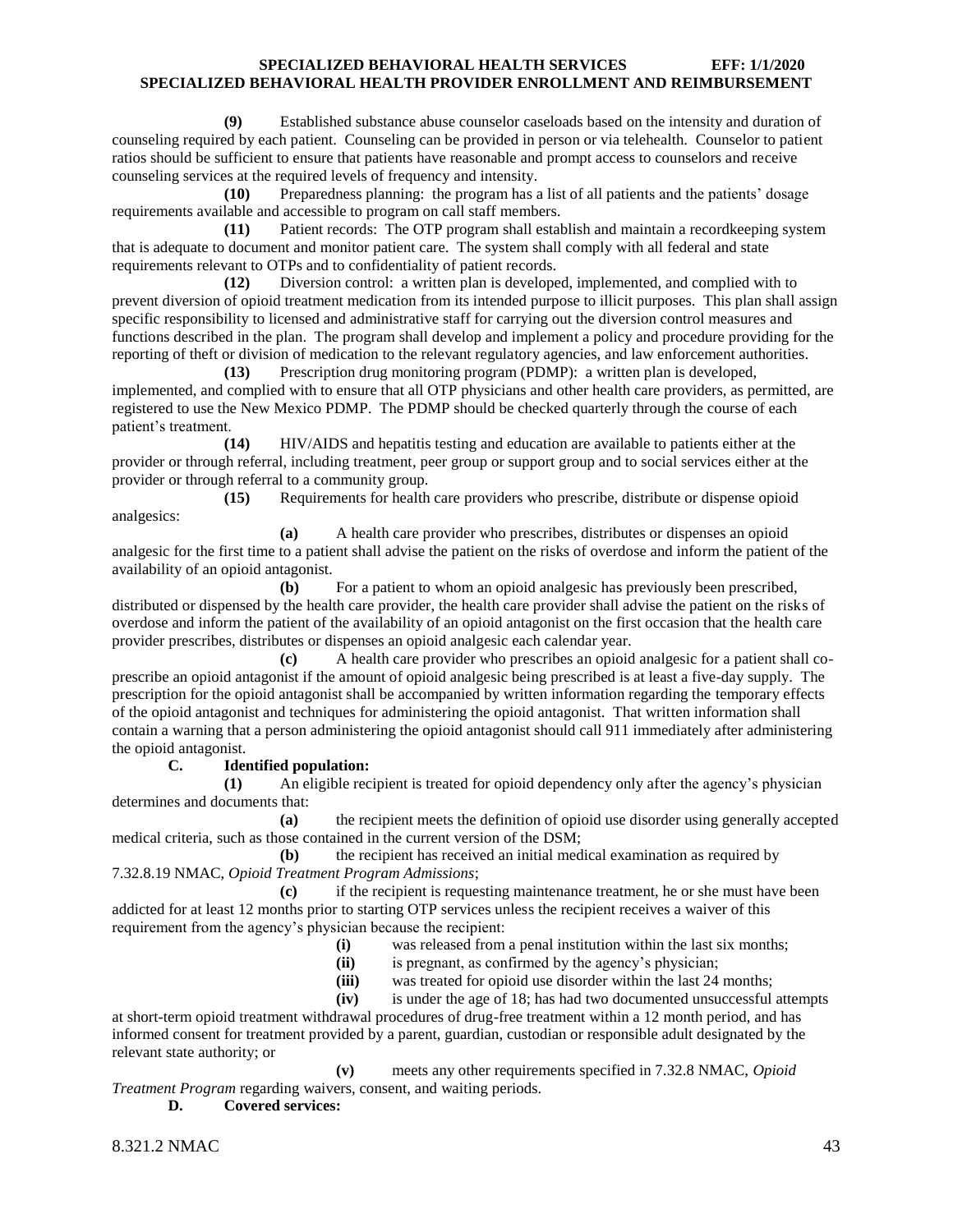**(1)** Withdrawal treatment and medically supervised dose reduction.

**(2)** A biopsychosocial assessment will be conducted by a licensed behavioral health

professional or a LADAC under the supervision of an independently licensed clinician, as defined by the NM RLD within 14 days of admission.

**(3)** A comprehensive, patient centered, individualized treatment plan shall be conducted within 30 days of admission and be documented in the patient record.

**(4)** Each OTP will ensure that adequate medical, psychosocial counseling, mental health, vocational, educational and other services identified in the initial and ongoing treatment plans are fully and reasonably available to patients, either by the program directly, or through formal, documented referral agreements with other providers.

**(5)** Drug screening: A recipient in comprehensive maintenance treatment receives one random urine drug detection test per month; short-term opioid treatment withdrawal procedure patients receive at least one initial drug abuse test; long-term opioid treatment withdrawal procedure patients receive an initial and monthly random tests; and other toxicological tests are performed according to written orders from the program medical director or medical practitioner designee. Samples that are sent out for confirmatory testing (by internal or external laboratories) are billed separately by the laboratory.

**E. Non-covered services:** Blood samples collected and sent to an outside laboratory.

#### **F. Reimbursement:**

**(1)** The bundled reimbursement rate for administration and dispensing includes the cost of methadone, administering and dispensing methadone, and urine dipstick testing conducted within the agency.

**(2)** Other services performed by the agency as listed below are reimbursed separately and are required by (42 CFR Part 8.12 (f)), or its successor.

**(a)** A narcotic replacement or agonist drug item other than methadone that is administered or dispensed;

**(b)** Outpatient therapy other than the substance abuse and HIV counseling required by (42 CFR Part 8.12 (f)) is reimbursable when rendered by a MAD approved independently licensed provider that meets Subsection H of 8.321.2.9 NMAC;

**(c)** An eligible recipient's initial medical examination when rendered by a MAD approved medical provider who meets 8.310.2 and 8.310.3 NMAC requirements;

**(d)** Full medical examination, prenatal care and gender specific services for a pregnant recipient; if she is referred to a provider outside the agency, payment is made to the provider of the service; **(e)** Medically necessary services provided beyond those required by (42 CFR Part

8.12 (f)), to address the medical issues of the eligible recipient; see 8.310.2. and 8.310.3 NMAC; **(f)** The quantity of service billed in a single day can include, in addition to the drug

items administered that day, the number of take-home medications dispensed that day; and **(g)** Guest dosing can be reimbursed at medicaid-enrolled agencies per 7.32.8

NMAC. Arrangements must be confirmed prior to sending the patient to the receiving clinic.

**(3)** For an IHS or tribal 638 facility, MAD considers the bundled OTP services to be outside the IHS all-inclusive rate and is therefore reimbursed at the MAD fee schedule utilizing the appropriate claim form designated by MAD; see 8.310.12 NMAC. Non-bundled services may be billed at the office of management and budget (OMB) rate.

**(4)** For a FQHC, MAD considers the bundled OTP services to be outside the FQHC allinclusive rate and is therefore reimbursed at the MAD fee schedule utilizing the appropriate claim form designated by MAD; see 8.310.12 NMAC. Non-bundled services may be billed at the FQHC rate. [8.321.2.30 NMAC - N, 1/1/2020]

<span id="page-44-0"></span>**8.321.2.31 PARTIAL HOSPITALIZATION SERVICES:** To help an eligible recipient receive the level of services needed, MAD pays for partial hospitalization services furnished by an acute care or freestanding psychiatric hospital. Partial Hospitalization Programs (PHP) are structured to provide intensive psychiatric care through active treatment that utilizes a combination of clinical services. They are designed to stabilize deteriorating conditions or avert inpatient admissions, or can be a step-down strategy for individuals with SMI, SUD or SED who have required inpatient admission. The environment is highly structured, is time-limited and outcome oriented for recipients experiencing acute symptoms or exacerbating clinical conditions that impede their ability to function on a day-today basis. Program objectives focus on ensuring important community tdies and closely resemble the real-life experiences of the recipients served.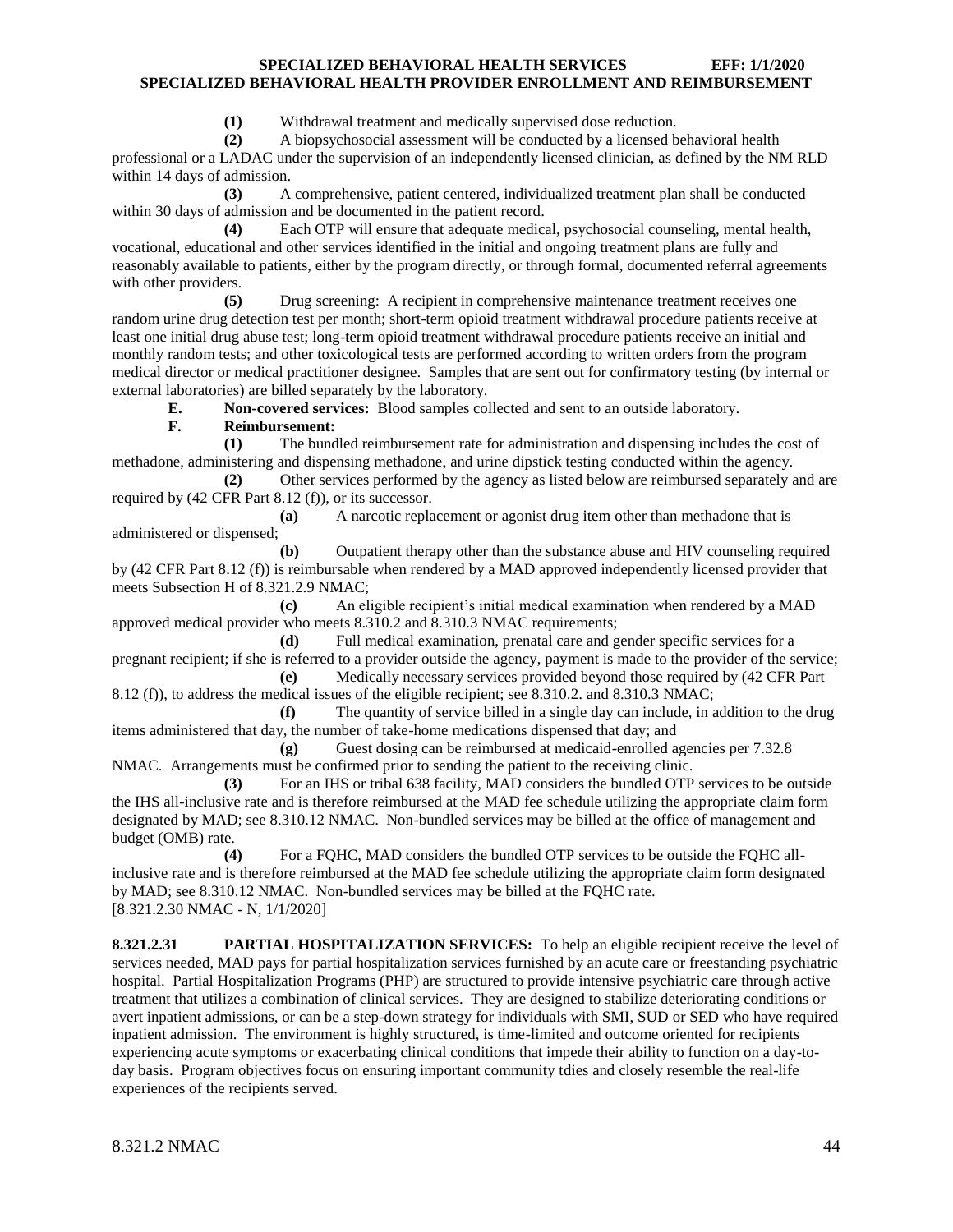**A. Eligible providers and practitioners:** In addition to the requirements found in Subsections A and B of 8.321.2.9 NMAC, an eligible provider includes a facility joint commission accredited, and licensed and certified by DOH or the comparable agency in another state.

- **(1)** The program team must include:
	- **(a)** registered nurse;
- **(b)** a clinical supervisor that is an independently licensed behavioral health practitioner or psychiatric nurse practitioner or psychiatric nurse clinician; and
	- **(c)** licensed behavioral health practitioners.
	- **(2)** The team may also include:
		- **(a)** physician assistants;
		- **(b)** certified peer support workers;
		- **(c)** certified family peer support workers;
		- **(d)** licensed practical nurses;
		- **(e)** mental health technicians.
	- **B. Coverage criteria:** MAD covers only those services which meet the following criteria:
		- **(1)** Services that are ordered by a psychiatrist or licensed Ph.D.

**(2)** Partial hospitalization is a voluntary, intensive, structured and medically staffed, psychiatrically supervised treatment program with an interdisciplinary team intended for stabilization of acute psychiatric or substance use symptoms and adjustment to community settings. The services are essentially of the same nature and intensity, including medical and nursing services, as would be provided in an inpatient setting, except that the recipient is in the program less than 24-hours a day, and it is a time-limited program.

**(3)** A history and physical (H&P) must be conducted within 24 hours of admission. If the eligible recipient is a direct admission from an acute or psychiatric hospital setting, the program may elect to obtain the H&P in lieu of completing a new H&P. In this instance, the program physician's signature indicates the review and acceptance of the document. The H&P may be conducted by a clinical nurse specialist, a clinical nurse practitioner, a physician assistant or a physician.

**(4)** An interdisciplinary biopsychosocial assessment within seven days of admission including alcohol and drug screening. A full substance abuse evaluation is required if alcohol and drug screening indicates the need. If the individual is a direct admission from an acute psychiatric hospital setting, the program may elect to obtain and review this assessment in lieu of completing a new assessment.

**(5)** Services are furnished under an individualized written treatment plan established within seven days of initiation of service by the psychiatrist, together with the program's team of professionals, and in consultation with recipients, parents, legal guardian(s) or others who participate in the recipient's care. The plan must state the type, amount, frequency and projected duration of the services to be furnished, and indicate the diagnosis and anticipated goals. The treatment plan must be reviewed and updated by the interdisciplinary team every 15 days.

**(6)** Documentation must be sufficient to demonstrate that coverage criteria are met,

including:

**(a)** Daily documentation of treatment interventions which are outcome focused and based on the comprehensive assessment, treatment goals, culture, expectations, and needs as identified by the recipient, family or other caregivers.

**(b)** Supervision and periodic evaluation of the recipient, either individually or in a group, by the psychiatrist or psychologist to assess the course of treatment. At a minimum, this periodic evaluation of services at intervals indicated by the condition of the recipient must be documented in the recipient's record.

**(c)** Medical justification for any activity therapies, recipient education programs and psychosocial programs.

**(7)** Treatment must be reasonably expected to improve the eligible recipient's condition or designed to reduce or control the eligible recipient's psychiatric symptoms to prevent relapse or hospitalization and to improve or maintain the eligible recipient's level of functions. Control of symptoms and maintenance of a functional level to avoid further deterioration or hospitalization are acceptable expectations of improvement.

**(8)** For recipients in elementary and secondary school, educational services must be coordinated with the recipient's school system.

# **C. Identified population:**

**(1)** Recipients admitted to a PHP shall be under the care of a psychiatrist who certifies the need for partial hospitalization. The recipient requires comprehensive, structured, multimodal treatment requiring medical supervision and coordination, provided under an individualized plan of care, because of a SMI, SED or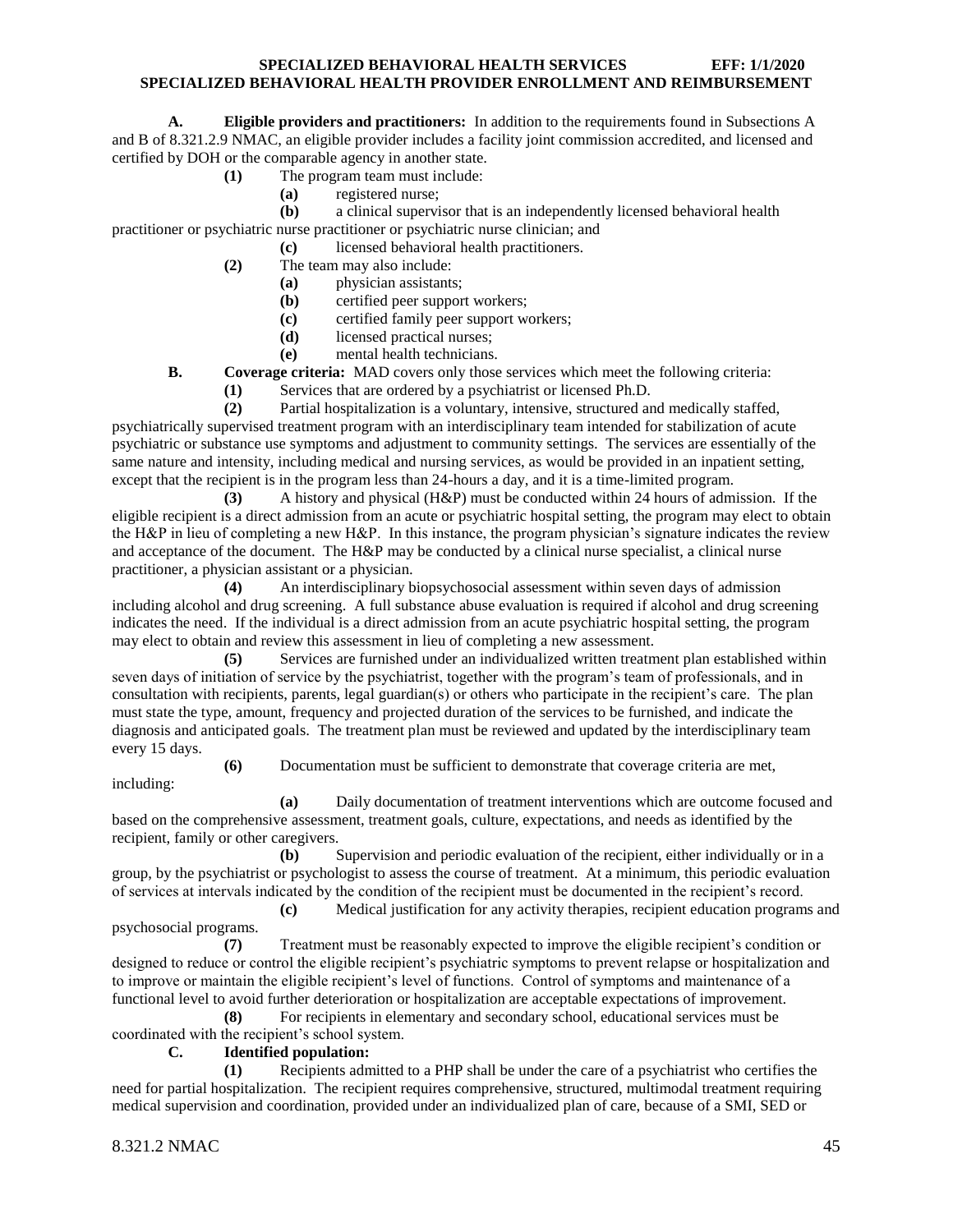moderate to severe SUD which severely interferes with multiple areas of daily life, including social, vocational or educational functioning. Such dysfunction generally is of an acute nature;

**(2)** Recipients must have an adequate support system to sustain/maintain his or herself outside the PHP;

**(3)** Recipients 19 and over with a serious mental illness including substance use who can be safely managed in the community with high intensity therapeutic intervention more intensive than outpatient services but are at risk of inpatient care without this treatment; or

**(4)** Recipients five to 18 with severe emotional disturbances including substance use disorders who can be safely managed in the community with high intensity therapeutic intervention more intensive than outpatient services but are at risk of inpatient care without this treatment.

**D. Covered services and service limitations:** A program of services must be furnished by a MAD enrolled provider delivering partial hospitalization to receive reimbursement from MAD. Payment for performance of these services is included in the facility's reimbursement rate:

**(1)** regularly scheduled structured counseling and therapy sessions for an eligible recipient, his or her family, group or multifamily group based on individualized needs furnished by licensed behavioral health professionals, and, as specified in the treatment plan;

**(2)** educational and skills building groups furnished by the program team to promote recovery;

**(3)** age-appropriate skills development in the areas of household management, nutrition, personal care, physical and emotional health, basic life skills, time management, school attendance and money management;

**(4)** drugs and biologicals that cannot be self-administered and are furnished for therapeutic management;

**(5)** assistance to the recipient in self-administration of medication in compliance with state policies and procedures;

**(6)** appropriate staff available on a 24-hour basis to respond to crisis situations, evaluate the severity of the situation, stabilize the recipient make referrals as necessary, and provide follow-up;

**(7)** consultation with other professionals or allied caregivers regarding a specific recipient;

**(8)** coordination of all non-medical services, including transportation needed to accomplish a treatment objective;

**(9)** therapeutic services to meet the physical, social, cultural, recreational, health maintenance, and rehabilitation needs of recipients; and

**(10)** discharge planning and referrals as necessary to community resources, supports, and providers in order to promote a recipient's return to a higher level of functioning in the least restrictive environment.

**E. Non-covered services:** Partial hospitalization services are subject to the limitations and coverage restrictions which exist for other MAD services. See Subsection G of 8.321.2.9 NMAC for all general non-covered MAD behavioral health services or activities. MAD does not cover the following specific services with partial hospitalization:

**(1)** meals;

**(2)** transportation by the partial hospitalization provider;

**(3)** group activities or other services which are primarily recreational or diversional in nature;

**(4)** a program that only monitors the management of medication for recipients whose

psychiatric condition is otherwise stable, is not the combination, structure, and intensity of services which make up active treatment in a partial hospitalization program;

**(5)** actively homicidal or suicidal ideation that would not be safely managed in a PHP;

**(6)** formal educational and vocational services related to traditional academic subjects or vocational training; non-formal education services can be covered if they are part of an active treatment plan for the eligible recipient; see 42 CFR Section 441.13(b); or

**(7)** services to treat social maladjustments without manifest psychiatric disorders, including occupational maladjustment, marital maladjustment, and sexual dysfunction.

**F. Prior authorization:** Prior authorization is not required for this service unless the length of stay exceeds 45 days, at which time continued stay must be prior authorized (PA) from MAD or its UR contractor; or applicable centennial care MCO. Request for authorization for continued stay must state evidence of the need for the acute, intense, structured combination of services provided by a PHP, and must address the continuing serious nature of the recipient's psychiatric condition requiring active treatment in a PHP and include expectations for imminent improvement. Control of symptoms and maintenance of a functional level to avoid further deterioration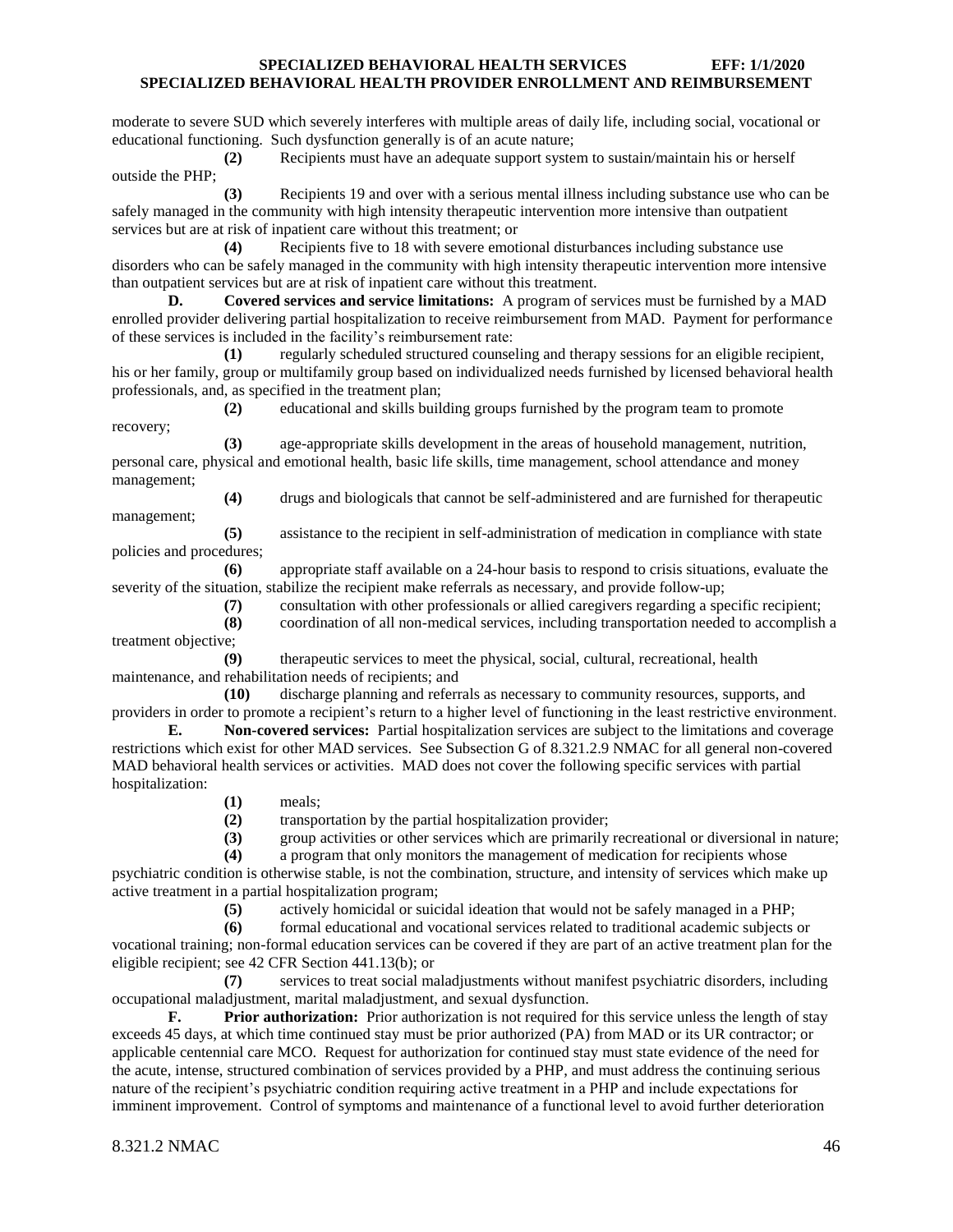or hospitalization are acceptable expectations of improvement. The request for authorization must also specify that a lower level of outpatient services would not be advised, and why, and that the recipient may otherwise require inpatient psychiatric care in the absence of continued stay in the PHP. The request describes:

**(1)** the recipient's response to the therapeutic interventions provided by the PHP;

**(2)** the recipient's psychiatric symptoms that continue to place the recipient at risk of hospitalization; and

**(3)** treatment goals for coordination of services to facilitate discharge from the PHP. See Subsection F of 8.321.2.9 NMAC for MAD general prior authorization requirements.

**G. Reimbursement:** A provider of partial hospitalization services must submit claims for reimbursement on the UB claim form or its successor. See 8.302.2 NMAC and Subsection H of 8.321.2.9 NMAC for MAD general reimbursement requirements. Specific to partial hospitalization services:

**(1)** Freestanding psychiatric hospitals are reimbursed at an interim percentage rate established by HSD to equal or closely approximate the final payment rates that apply under the cost settlement TEFRA principles using the Title XVIII (medicare) principles cost methodology, MAD reduces the medicare allowable costs by three percent. For partial hospitalization services that are not cost settled, such as general acute care hospitals, payments are made at the outpatient hospital prospective levels, when applicable, on the procedure codes (see Subsection E of 8.311.2.15 NMAC).

**(2)** The payment rate is at a per diem representing 8 hours, which is billed fractions of .25, .5, or .75 units to represent 2, 4, or 6 hours when applicable.

**(3)** Any professional services are billed and reimbursed to the provider under a separate professional component number, all costs for these services must be removed from the hospital cost report prior to cost settlement or rebasing.

**(4)** Services performed by a physician or Ph.D. psychologist are billed separately as a professional service. Other services performed by employees or contractors to the facility are included in the per diem rate which may be billed separately are:

**(a)** performance of necessary evaluations and psychological testing for the development of the treatment plan, while ensuring that evaluations already performed are not repeated;

**(b)** physical examination and any resultant medical treatments, while ensuring that a physical examination already performed is not repeated;

**(c)** any medically necessary occupational or physical therapy; and

**(d)** other professional services not rendered as part of the program.

[8.321.2.31 NMAC - Rp & Rn, 8.321.2.21 NMAC, 1/1/2020]

<span id="page-47-0"></span>**8.321.2.32 PSYCHOSOCIAL REHABILITATION SERVICES:** To help an adult eligible recipient (18 years and older) who met the criteria of SMI, MAD pays for psychosocial rehabilitation services (PSR). PSR is an array of services offered in a group setting through a clubhouse or a classroom and is designed to help an individual to capitalize on personal strengths, to develop coping strategies and skills to deal with deficits, and to develop a supportive environment in which to function as independently as possible. Psychosocial rehabilitation intervention is intended to be a transitional level of care based on the individual's recovery and resiliency goals.

#### **A. Eligible providers and practitioners:**

recipient:

**(1)** The following agencies are eligible to be reimbursed for furnishing PSR to an eligible **(a)** an IHS facility that meets the licensing requirement of a CMHC but elects not to

seek such enrollment; and

**(b)** a CMHC licensed by DOH.

**(2)** Agency staff must possess the education, skills, abilities, and experience to perform the activities that comprise the full spectrum of PSR services. See Subsection A of 8.321.2.9 NMAC for MAD general provider requirements.

**(3)** Staffing requirements:

**(a)** Both clinical services and supervision by licensed practitioners must be in accord with their respective licensing board regulations.

**(b)** PSR services must meet a staff ratio sufficient to ensure that patients have reasonable and prompt access to services.

> **(c)** In both clubhouse and classroom settings, the entire staff works as a team. **(d)** The team must include a clinical supervisor/team lead and can include the

following: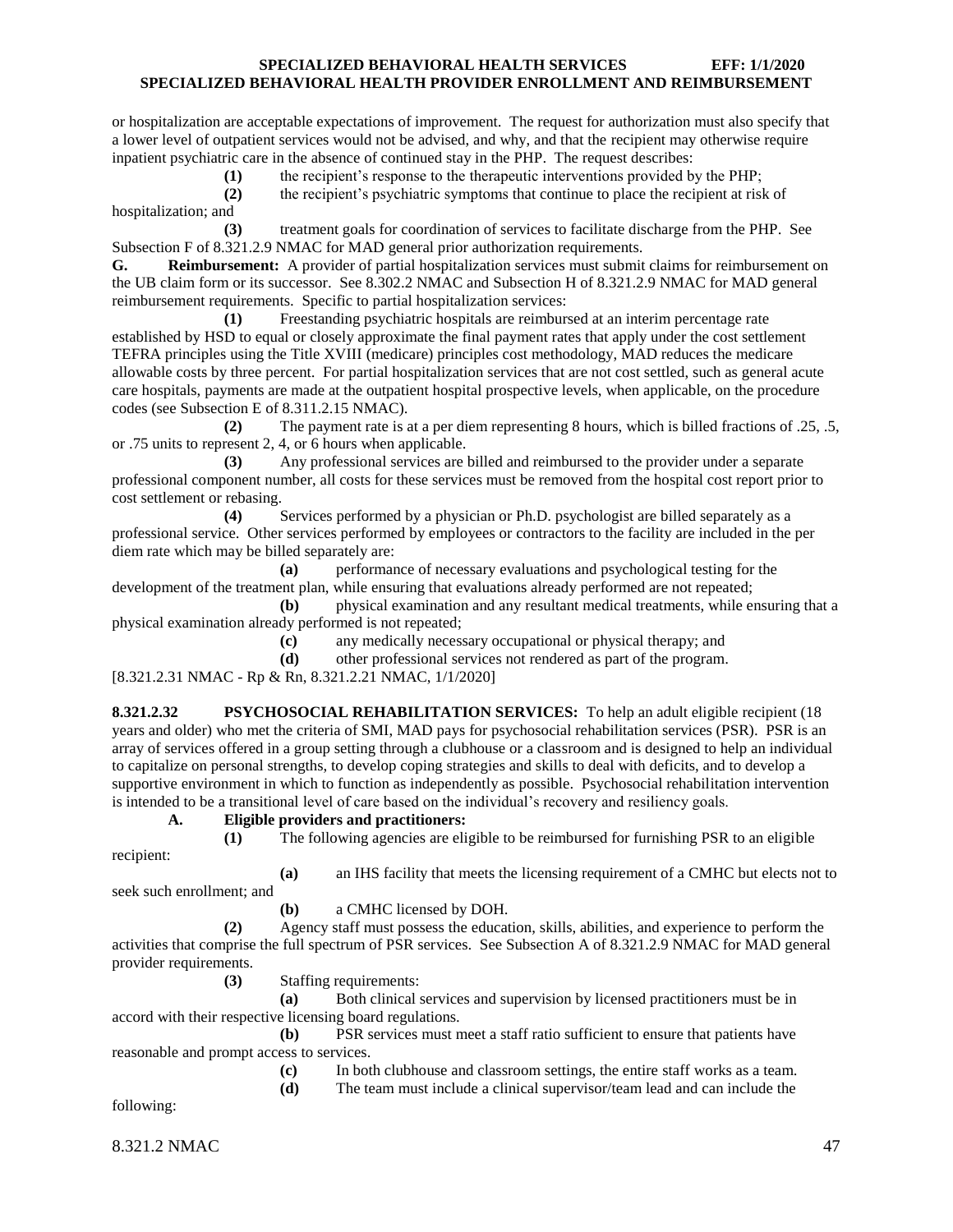- **(i)** certified peer support workers;
- **(ii)** certified family support workers;
- **(iii)** community support workers; and
- **(iv)** other HIPAA trained individuals working under the direct supervision

of the clinical supervisor.

**(e)** Minimum qualifications for the clinical supervisor/team lead:

**(i)** independently licensed behavioral health professional (i.e. psychiatrist,

psychologist, LISW, LPCC, LMFT, psychiatrically certified (CNS) practicing under the scope of their NM license;

- **(ii)** have one year of demonstrated supervisory experience;
- **(iii)** demonstrated knowledge and competence in the field of psychosocial;

rehabilitation; and

**(iv)** an attestation of training related to providing clinical supervision of

non-clinical staff.

# **B. Coverage criteria:**

**(1)** MAD covers only those PSR services which comply with DOH licensing standards and are medically necessary to meet the individual needs of the eligible recipient, as delineated in his or her service plan and treatment plan. Medical necessity is based upon the eligible recipient's level of functioning as affected by his or her SMI. The PSR services are limited to goals which are individually designed to accommodate the level of the eligible recipient's functioning and which reduce the disability and restore the recipient to his or her best possible level of functioning.

**(2)** These services must be provided in a facility-based setting, either in a clubhouse model or a structured classroom.

**(3)** PSR services must be identified and justified in the individual's treatment or service plan. Recipients shall participate in PSR services for those activities that are identified in the treatment or service plan and are tied directly to the recipient's recovery and resiliency plan/goals.

**(4)** Specific service needs (e.g., household management, nutrition, hygiene, money management, parenting skills, etc.) must be identified in the individual's treatment or service plan.

# **C. Identified population:**

**(1)** An eligible recipient 18 years or older meeting the criteria for SMI and for whom the medical necessity for PSR services was determined.

**(2)** Adults diagnosed with co-occurring SMI and substance use disorders and for whom the medical necessity for PSR services was determined.

**(3)** A resident in an institution for mental illness is not eligible for this service**.**

**D. Covered services:** The psychosocial intervention (PSI) program must include the following major components: basic living skills development; psychosocial skills training; therapeutic socialization; and individual empowerment.

**(1)** Basic living skills development activities address the following areas, including but not limited to:

- **(a)** basic household management;
- **(b)** basic nutrition, health, and personal care including hygiene;
- **(c)** personal safety;
- **(d)** time management skills;
- **(e)** money management skills;
- **(f)** how to access and utilize transportation;
- **(g)** awareness of community resources and support in their use;
- **(h)** child care/parenting skills;
- **(i)** work or employment skill-building; and
- **(j)** how to access housing resources.
- **(2)** Psychosocial skills training activities address the following areas:
	- **(a)** self-management;
	- **(b)** cognitive functioning;
	- **(c)** social/communication; and
	- **(d)** problem-solving skills.
- **(3)** Therapeutic socialization activities address the following areas:
	- **(a)** understanding the importance of healthy leisure time;
	- **(b)** accessing community recreational facilities and resources;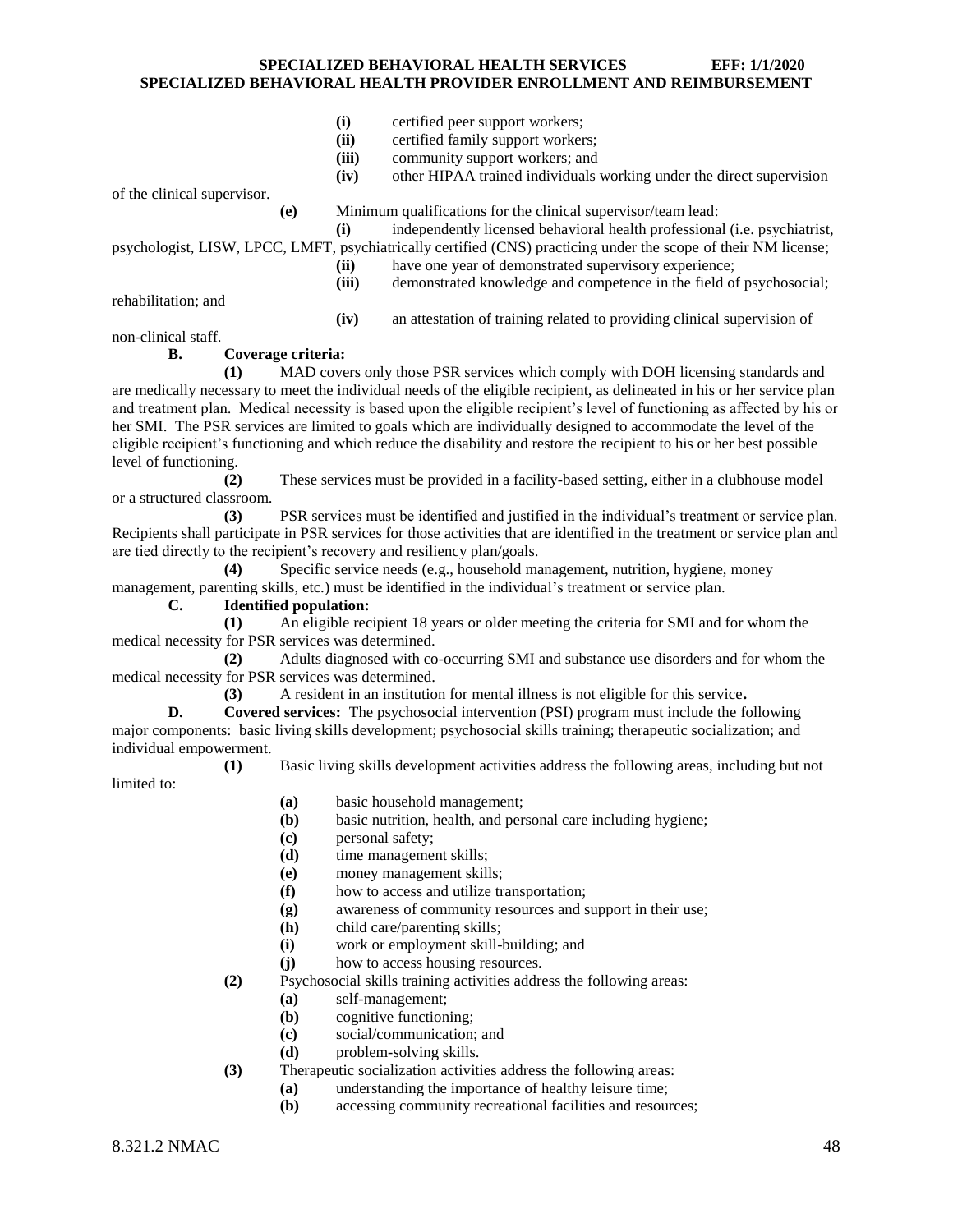- **(c)** physical health and fitness needs;
- **(d)** social and recreational skills and opportunities; and
- **(e)** harm reduction and relapse prevention strategies (for individuals with co-

occurring disorders).

**(4)** Individual empowerment activities address the following areas:

- **(a)** choice;
- **(b)** self-advocacy;
- **(c)** self-management; and
- **(d)** community integration.

**E. Non-covered services:** PSR services are subject to the limitations and coverage restrictions which exist for other MAD services. See Subsection G of 8.321.2.9 NMAC for all general non-covered MAD behavioral health services or activities. Specifically, PSR cannot be billed concurrently when the recipient is a resident of an institution for the mentally ill.

**F. Prior authorization:** For PSR, reviews are retrospective. To determine if the medical necessity for the service has been met, the following factors are considered:

- **(1)** recipient assessment;
- **(2)** recipient diagnostic formation;
- **(3)** recipient service and treatment plans; and
- **(4)** compliance with 8.321.2 NMAC.

**G. Reimbursement:** Claims for reimbursement are submitted on the CMS-1500 claim form or its successor. See Subsection H of 8.321.2.9 NMAC for MAD general reimbursement requirements and see 8.302.2 NMAC.

[8.321.2.32 NMAC - Rp, 8.321.2.23 NMAC, 1/1/2020]

<span id="page-49-0"></span>**8.321.2.33 RECOVERY SERVICES (MCOs only):** Recovery services are peer-to-peer support for centennial care members to develop and enhance wellness and health care practices. Recovery services promote self-responsibility through recipients learning new health care practices from a peer who has had similar life challenges and who has developed self-efficacy in using needed skills.

# **A. Eligible providers and practitioners:**

- **(1)** Provider types:
	- **(a)** core service agency;
	- **(b)** behavioral health agency;
	- **(c)** CLNM health homes; and
	- **(d)** opioid treatment program in a methadone clinic with supervisory certificate.
- **(2)** Staff:
	- **(a)** all staff must possess a current and valid NM driver's license;
	- **(b)** clinical supervisor:
		- **(i)** licensed as an independent practitioner (i.e., psychiatrist, psychologist,

LISW, LPCC, LMFT, CNP, CNS); and

- **(ii)** two years relevant experience with the target population; and **(iii)** one year demonstrated supervisory experience; and
- 
- **(iv)** expertise in both mental health and addiction treatment services; and

**(v)** supervision must be conducted in accord with respective licensing

board regulations.

- **(c)** certified peer support workers; and
- **(d)** certified family specialists.

**(3)** Group ratios should be sufficient to ensure that patients have reasonable and prompt access to services at the required levels of frequency and intensity within the practitioner's scope of practices.

**B. Coverage criteria:** Services occur individually or with consumers who support each other to optimize learning new skills. This skill enhancement then augments the effectiveness of other treatment and recovery support initiatives.

**(1)** Admissions criteria: Consumer has been unable to achieve functional use of natural and community support systems to effectively self-manage recovery and wellness.

**(2)** Continuation of services criteria: Consumer has made progress in achieving use of natural and community support systems to effectively self-manage recovery and wellness, but continues to need support in developing those competencies.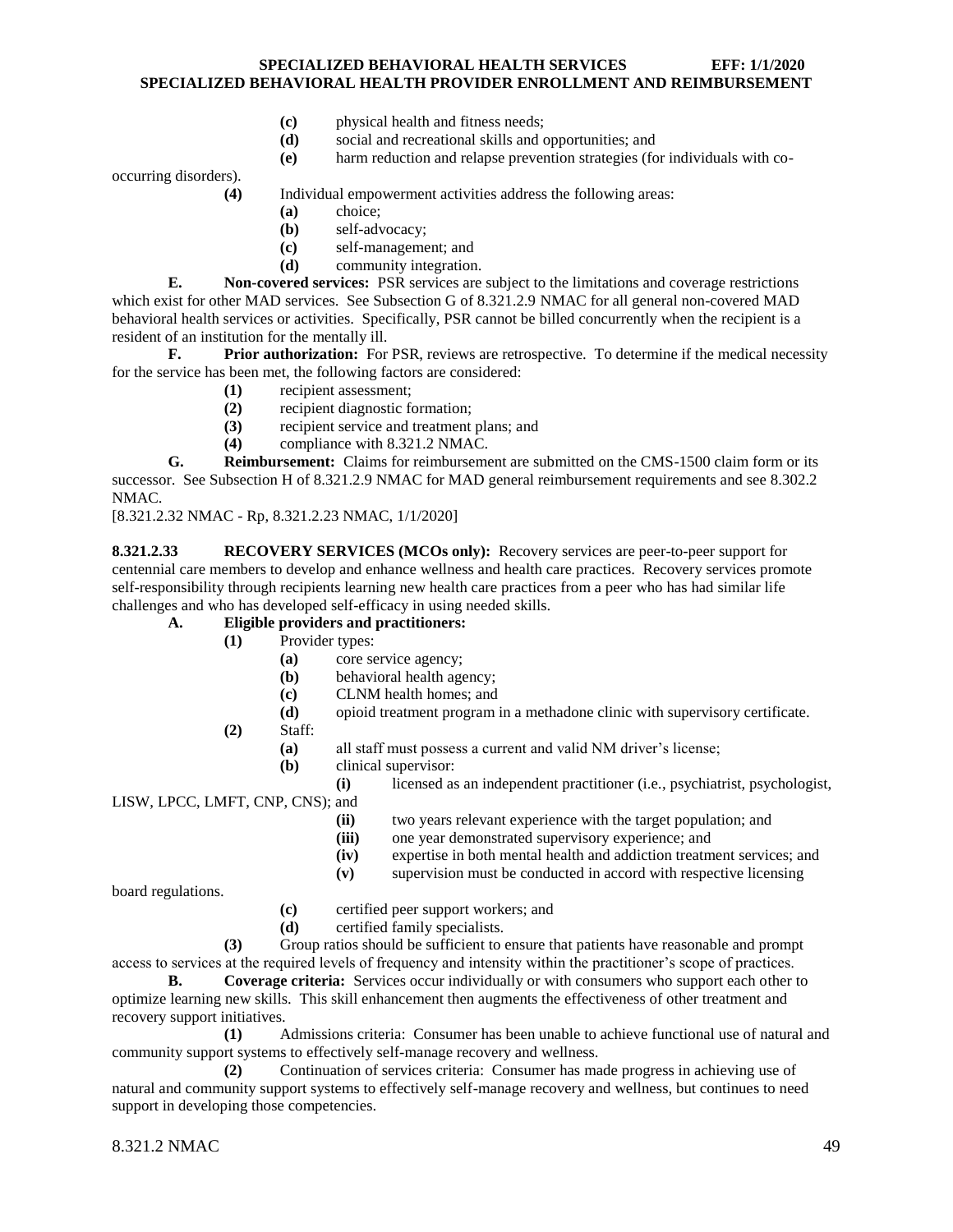**(3)** Discharge criteria: Consumer has achieved maximum use of natural and community support systems to effectively self-manage recovery and wellness.

# **C. Identified population:**

- **(1)** Children experiencing serious emotional/neurobiological/behavioral disorders;
- **(2)** Adults with serious mental illness (SMI); and
- **(3)** Individuals with chronic substance abuse; or individuals with a co-occurring disorder (mental illness/substance abuse) or dually diagnosed with a primary diagnosis of mental illness.

#### **D. Covered services:**

- **(1)** This service will particularly focus on the individual's wellness, ongoing recovery and resiliency, relapse prevention, and chronic disease management.
	- **(2)** Recovery services support specific recovery goals through:
		- **(a)** use of strategies for maintaining the eight dimensions of wellness;
		- **(b)** creation of relapse prevention plans;
		- **(c)** learning chronic disease management methods; and
		- **(d)** identification of linkages to ongoing community supports.
- **(3)** Activities must support the individual's recovery goals. There must be documented evidence of the individual identifying desired recovery goals and outcomes and incorporating them into a recovery services treatment plan.
	- **(4)** Recovery services activities include, but are not limited to:
		- **(a)** screening, engaging, coaching, and educating.
- **(b)** emotional support that demonstrates empathy, caring, or concern to bolster the person's self-esteem and confidence.
	- **(c)** sharing knowledge and information or providing life skills training.
		- **(d)** provision of concrete assistance to help others accomplish tasks.
	- **(e)** facilitation of contacts with other people to promote learning of social and

recreational skills, create community and acquire a sense of belonging.

- **(5)** Recovery services can be delivered in an individual or group setting.
- **E. Non-covered services:** This service may not be billed in conjunction with:
	- **(1)** multi-systemic therapy (MST);
	- **(2)** assertive community treatment (ACT);
	- **(3)** partial hospitalization;
	- **(4)** transitional living services (TLS); or
	- **(5)** therapeutic foster care (TFC).
- [8.321.2.33 NMAC N, 1/1/2020]

<span id="page-50-0"></span>**8.321.2.34 SCREENING, BRIEF INTERVENTION & REFERRAL TO TREATMENT (SBIRT) TO BE EFFECTIVE FOLLOWING CMS WAIVER APPROVAL.** SBIRT is a community-based practice designed to identify, reduce and prevent problematic substance use or misuse and co-occurring mental health disorders as an early intervention. Through early identification in a medical setting, SBIRT services expand and enhance the continuum of care and reduce costly health care utilization. The primary objective is the integration of behavioral health with medical care. SBIRT is delivered through a process consisting of universal screening, scoring the screening tool and a warm hand-off to a SBIRT trained professional who conducts a face-to-face brief intervention for positive screening results. If the need is identified for additional treatment, the staff member will refer to behavioral health services.

- **A. Eligible providers and practitioners.**
	- **(1)** Providers:
		- **(a)** primary care offices including FQHCs, IHS and 638 tribal facilities;
		- **(b)** patient centered medical homes;
		- **(c)** urgent care centers;
		- **(d)** hospital outpatient facilities;
		- **(e)** emergency departments;
		- **(f)** rural health clinics;
		- **(g)** specialty physical health clinics; and
		- **(h)** school based health centers.
	- **(2)** Practitioners may include:
		- **(a)** licensed nurse trained in SBIRT;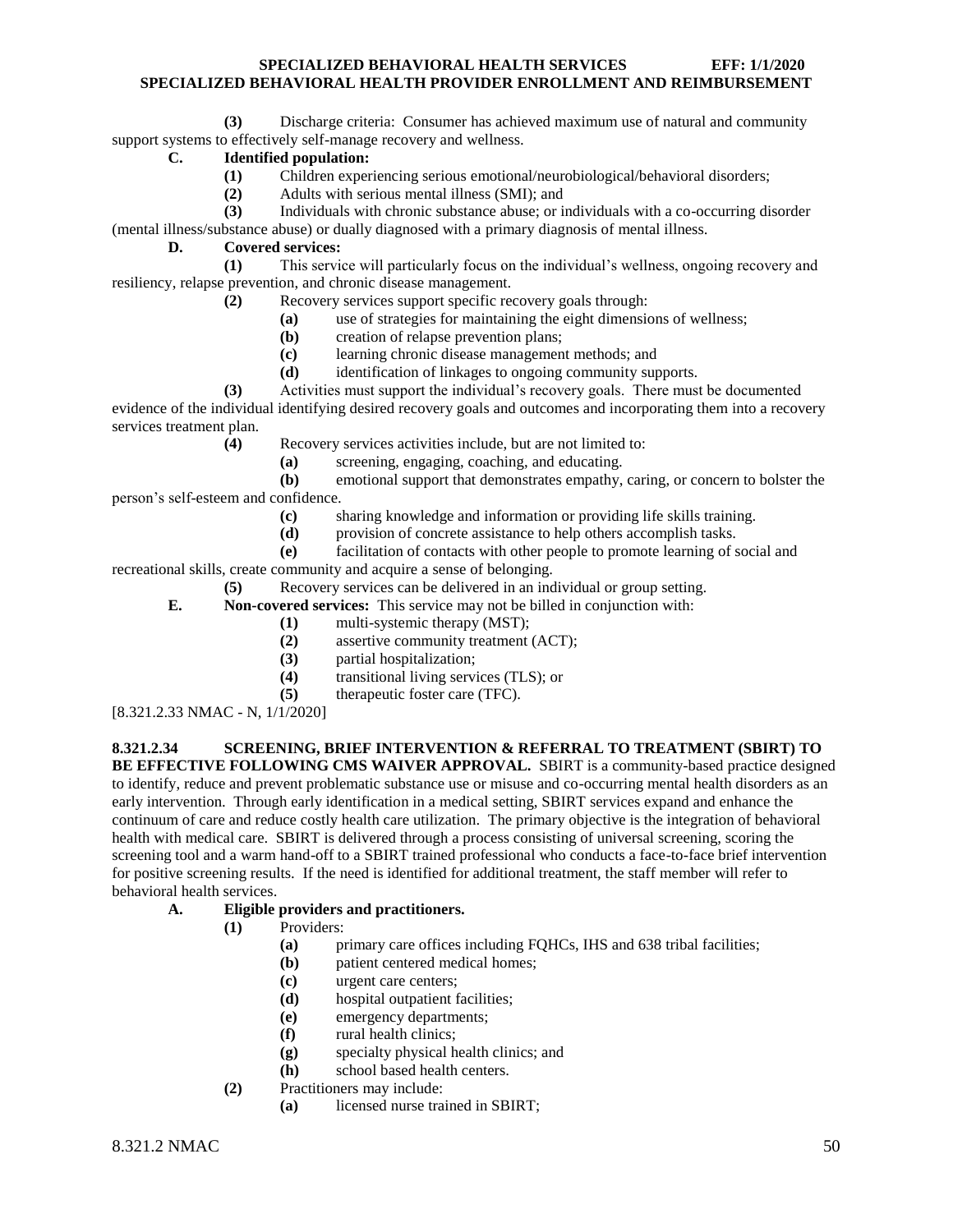- **(b)** licensed nurse practitioner or licensed nurse clinician trained in SBIRT;
- **(c)** behavioral health practitioner trained in SBIRT;
- **(d)** certified peer support worker trained in SBIRT;
- **(e)** certified community health worker trained in SBIRT;
- **(f)** licensed physician assistant trained in SBIRT;
- **(g)** physician trained in SBIRT;
- **(h)** home health agency trained in SBIRT
- **(i)** nurse home visit EPSDT;
- **(j)** medical assistant trained in SBIRT; and
- **(k)** community health representative in tribal clinics trained in SBIRT.

#### **B. Coverage Criteria:**

- **(1)** screening shall be universal for recipients being seen in a medical setting;
- **(2)** referral relationships with mental health agencies and practices are in place;
- **(3)** utilization of approved screening tool specific to age described in the BH policy and

billing manual;

**(4)** all participating providers and practitioners are trained in SBIRT through state approved SBIRT training entities. See details in the BH policy and billing manual.

#### **C. Identified population:**

- **(1)** MAD recipient adolescents 11-13 years of age with parental consent;
- **(2)** MAD recipient adolescents 14-18 years of age;
- **(3)** MAD recipient adults 19 years and older.

#### **D. Covered services:**

**(1)** SBIRT screening with negative results eligible for only screening component;

**(2)** SBIRT screening with positive results for alcohol, or other drugs, and co-occurring with depression, or anxiety, or trauma are eligible for:

**(a)** screening; and

**(b)** brief intervention and referral to behavioral health treatment, if needed.

#### **E. Reimbursement**:

**(1)** Screening services do not require a diagnosis; brief interventions can be billed with a provisional diagnosis.

**(2)** See BH policy and billing manual for coding and billing instruction. [8.321.2.34 NMAC - N, 1/1/2020]

<span id="page-51-0"></span>**8.321.2.35 SMOKING CESSATION COUNSELING:** See 8.310.2 NMAC for a detailed description of tobacco cessation services and approved behavioral health providers. [8.321.2.35 NMAC - Rp, 8.321.2.24 NMAC, 1/1/2020]

#### <span id="page-51-1"></span>**8.321.2.36 SUPPORTIVE HOUSING PRE-TENANCY AND TENANCY SERVICES (PSH-TSS)**

**(MCO only):** MAD pays for coverage for permanent supportive housing pre-tenancy and tenancy support services (PSH-TSS) to an eligible recipient enrolled in a managed care organization to facilitate community integration and contribute to a holistic focus on improved health outcomes, to reduce the negative health impact of precarious housing and homelessness, and to reduce costly inpatient health care utilization. Services include, but are not limited to, pre-tenancy services including individual housing support and crisis planning, tenancy orientation and landlord relationship services as well as tenancy support services to identify issues that undermine housing stability and coaching, education and assistance in resolving tenancy issues for an eligible recipient who has a serious mental illness and is enrolled in a medicaid managed care organization on, or after, July 1, 2019. The effective date will be July 1, 2019, or as otherwise approved by the centers for medicare and medicaid services (CMS).

#### **A. Eligible providers and practitioners:**

**(1)** Any clinic, office or agency providing permanent supportive housing under the human services department's linkages program administered by the behavioral health services division.

- **(2)** Behavioral health practitioners employed or contracted with such facilities including:
	- **(a)** behavioral health professional licensed in the state of New Mexico; and

**(b)** certified peer support workers or certified family peer support workers.

#### **B. Coverage criteria:**

- **(1)** Enrollment in the linkages permanent supportive housing program.
- **(2)** An assessment documenting serious mental illness.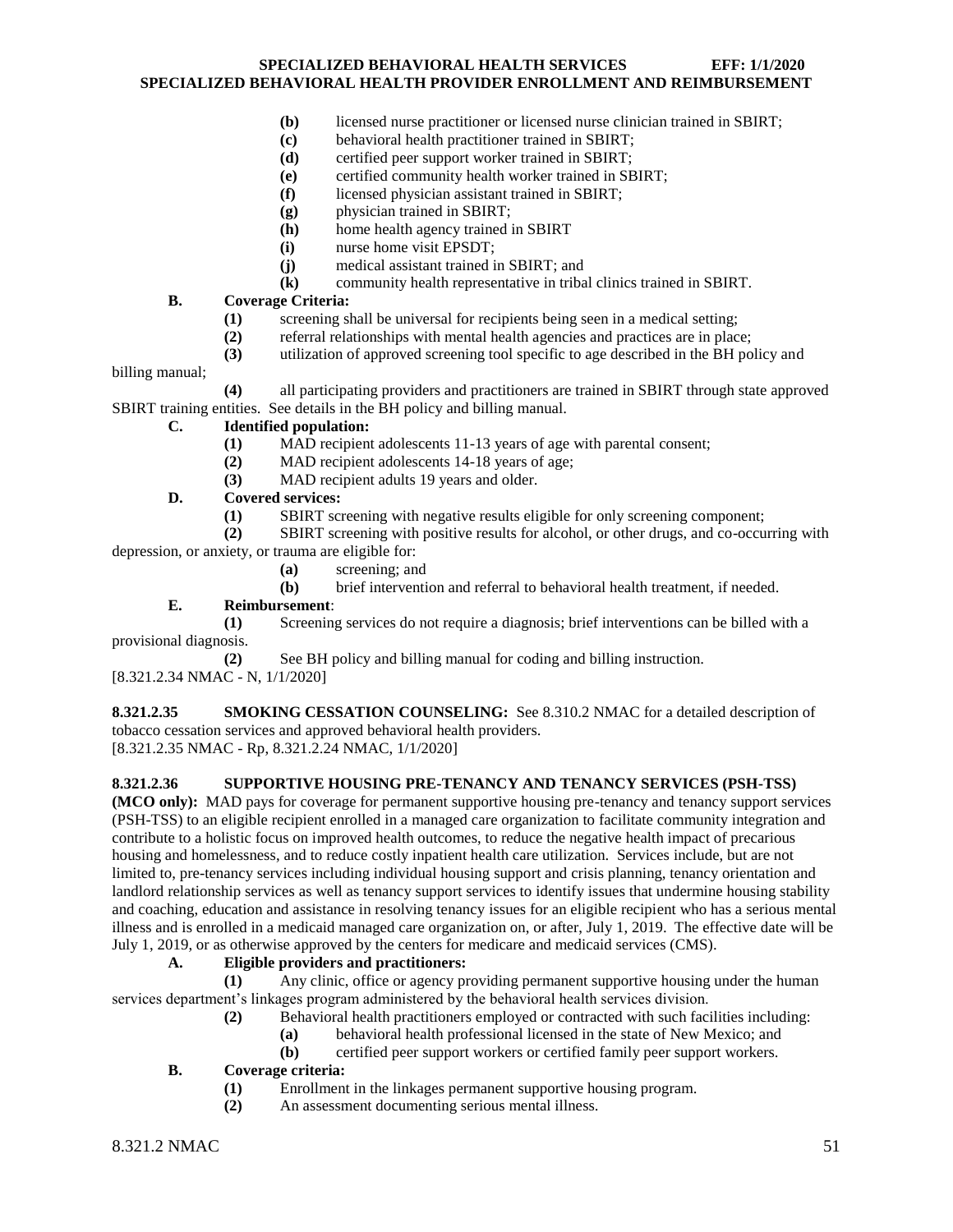**C. Eligible recipients:** Individuals with serious mental illness.

#### **D. Covered services:**

- **(1)** Pre-tenancy services, including:
	- **(a)** screening and identifying preferences and barriers related to successful tenancy;
	- **(b)** developing an individual housing support plan and housing crisis plan;
	- **(c)** ensuring that the living environment is safe and ready for move-in;
	- **(d)** tenancy orientation and move-in assistance;
	- **(e)** assistance in securing necessary household supplies; and
	- **(f)** landlord relationship building and communication.
- **(2)** Tenancy support services, including:
	- **(a)** early identification of issues undermining housing stability, including member

behaviors;

**(b)** coaching the member about relationships with neighbors, landlords and tenancy

conditions;

- **(c)** education about tenant responsibilities and rights;
- **(d)** assistance and advocacy in resolving tenancy issues;
- **(e)** regular review and updates to housing support plan and housing crisis plan; and
- **(f)** linkages to other community resources for maintaining housing.

**E. Duration:** The PSH-TSS benefit is available to an eligible member for the duration of the member's enrollment in a linkages program, ceasing when the client leaves the program.

**F. Reimbursement:** See Subsection H of 8.321.9 NMAC for MAD behavioral health general reimbursement requirements. See the BH policy and billing manual for reimbursement specific to PSH-TSS. These services do not include tenancy assistance in the form of rent or subsidized housing. [8.321.2.136 NMAC - N, 1/1/2020]

<span id="page-52-0"></span>**8.321.2.37 TREATMENT FOSTER CARE I and II:** MAD pays for medically necessary services furnished to an eligible recipient under 21 years of age who has an identified need for treatment foster care (TFC) and meets the TFC I or TFC II level of care (LOC) as part of the EPSDT program. MAD covers those services included in the eligible recipient's individualized treatment plan which is designed to help him or her develop skills necessary for successful reintegration into his or her family or transition back into the community. TFC I agency provides therapeutic services to an eligible recipient who is experiencing emotional or psychological trauma and who would optimally benefit from the services and supervision provided in a TFC I setting. The TFC II agency provides therapeutic family living experiences as the core treatment service to which other individualized services can be added. The need for TFC I and II services must be identified in the tot to teen health check or other diagnostic evaluation furnished through the eligible recipient's health check referral.

**A. Eligible agencies:** In addition to the requirements of Subsections A and B of 8.321.2.9 NMAC, in order to be eligible to be reimbursed for providing TFC services to an eligible recipient, the agency must be a CYFD certified TFC agency and be licensed as a child placement agency by CYFD protective services.

# **B. Coverage criteria:**

**(1)** The treatment foster care agency provides intensive support, technical assistance, and supervision of all treatment foster parents.

**(2)** A TFC I and II parent is either employed or contracted by the TFC agency and receives appropriate training and supervision by the TFC agency.

**(3)** Placement does not occur until after a comprehensive assessment of how the prospective treatment foster family can meet the recipient's needs and preferences, and a documented determination by the agency that the prospective placement is a reasonable match for the recipient.

**(4)** An initial treatment plan must be developed within 72 hours of admission and a comprehensive treatment plan must be developed within 14 calendar days of the eligible recipient's admission to a TFC I or II program. See the BH policy and billing manual for the specific requirements of a TFC treatment plan.

**(5)** The treatment team must review the treatment plan every 30 calendar days.

**(6)** TFC families must have one parent readily accessible at all times, cannot schedule work when the eligible recipient is normally at home, and is able to be physically present to meet the eligible recipient's emotional and behavioral needs.

**(7)** In the event the treatment foster parents request a treatment foster recipient be removed from their home, a treatment team meeting must be held and an agreement made that a move is in the best interest of the involved recipient. Any treatment foster parent(s) who demands removal of a treatment foster recipient from his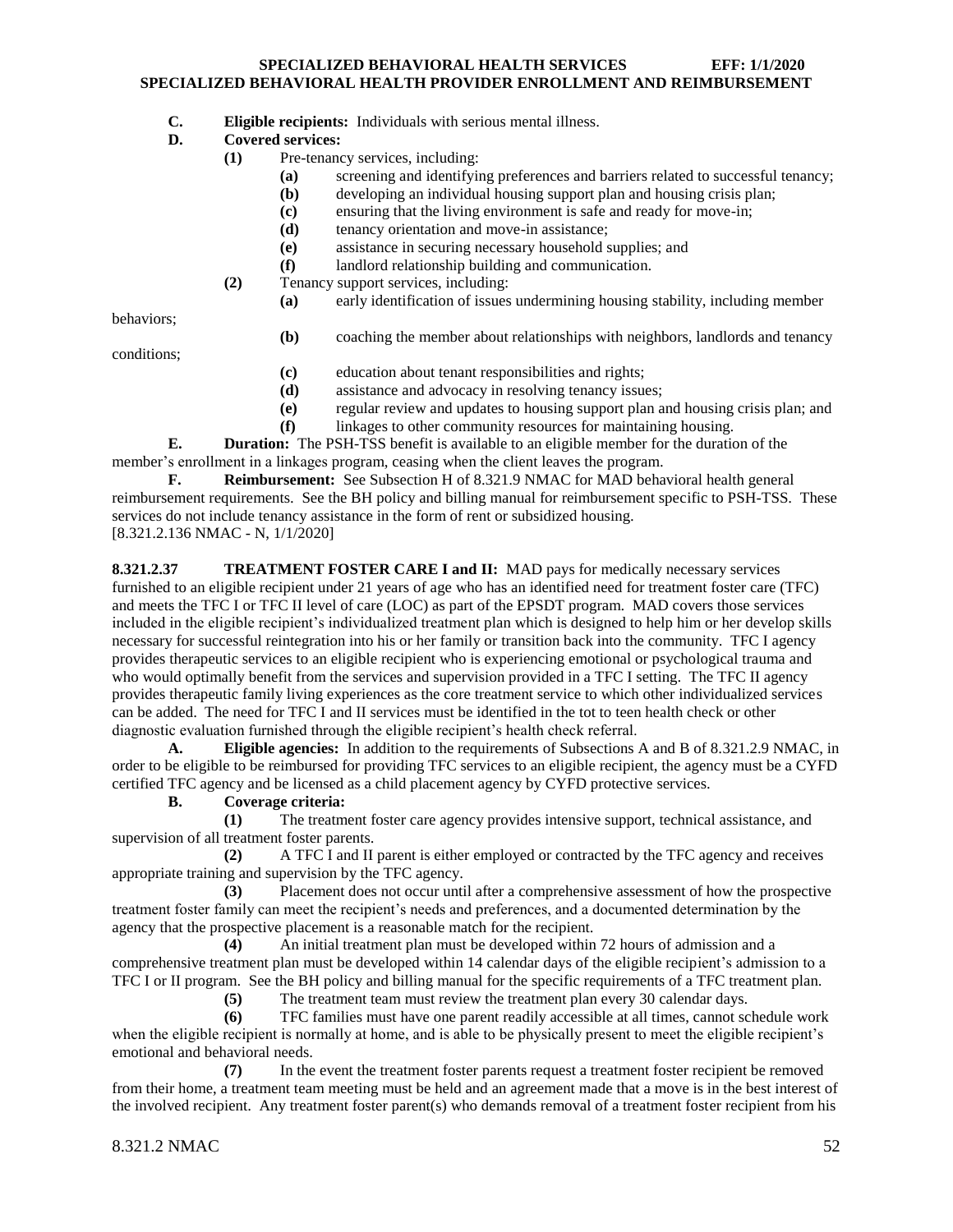or her home without first discussing with and obtaining consensus of the treatment team, may have their license revoked.

**(8)** A recipient eligible for treatment foster care services, level I or II, may change treatment foster homes only under the following circumstances:

**(a)** an effort is being made to reunite siblings; or

**(b)** a change of treatment foster home is clinically indicated, as documented in the client's record by the treatment team.

**C. Identified population:**

**(1)** TFC I services are for an eligible recipient who meets the following criteria:

**(a)** is at risk for placement in a higher level of care or is returning from a higher level of care and is appropriate for a lower level of care; or

**(b)** has complex and difficult psychiatric, psychological, neurobiological, behavioral, psychosocial problems; and

**(c)** requires and would optimally benefit from the behavioral health services and supervision provided in a treatment foster home setting.

**(2)** TFC II services are for an eligible recipient who meets the criteria listed in Section 25 Subsection B of 8.321.2.9 NMAC and also meet one of the following criteria:

**(a)** has successfully completed treatment foster care services level I (TFC I), as indicated by the treatment team; or

**(b)** requires the initiation or continuity of treatment and support of the treatment foster family to secure or maintain therapeutic gains; or

**(c)** requires this treatment modality as an appropriate entry level service from which the client will optimally benefit.

**(3)** An eligible recipient has the right to receive services from any MAD TFC enrolled agency of his or her choice.

**D. Covered services:** The family living experience is the core treatment service to which other individualized services can be added, as appropriate to meet the eligible recipient's needs.

**(1)** The TFC parental responsibilities include, but are not limited to:

**(a)** meeting the recipient's base needs, and providing daily care and supervision;

**(b)** participating in the development of treatment plans for the eligible recipient by providing input based on his or her observations;

**(c)** assuming the primary responsibility for implementing the in-home treatment strategies specified in the eligible recipient's treatment plan;

**(d)** recording the eligible recipient's information and documentation of activities, as required by the TFC agency and the standards under which it operates;

**(e)** assisting the eligible recipient with maintaining contact with his or her family and enhancing that relationship;

**(f)** supporting efforts specified by the treatment plan to meet the eligible recipient's permanency planning goals;

**(g)** reunification with the recipient's family. The treatment foster parents work in conjunction with the treatment team toward the accomplishment of the reunification objectives outlined in the treatment plan;

**(h)** assisting the eligible recipient obtain medical, educational, vocational and other services to reach goals identified in treatment plan;

**(i)** ensuring proper and adequate supervision is provided at all times. Treatment teams determine that all out-of-home activities are appropriate for the recipient's level of need, including the need for supervision; and

**(j)** working with all appropriate and available community-based resources to secure services for and to advocate for the eligible recipient.

**(2)** The treatment foster care agency provides intensive support, technical assistance, and supervision of all treatment foster parents. The following services must be furnished by both TFC I and II agencies unless specified for either I or II. Payment for performance of these services is included in the TFC agency's reimbursement rate:

**(a)** facilitation, monitoring and documenting of treatment of TFC parents initial and

ongoing training;

**(b)** providing support, assistance and training to the TFC parents;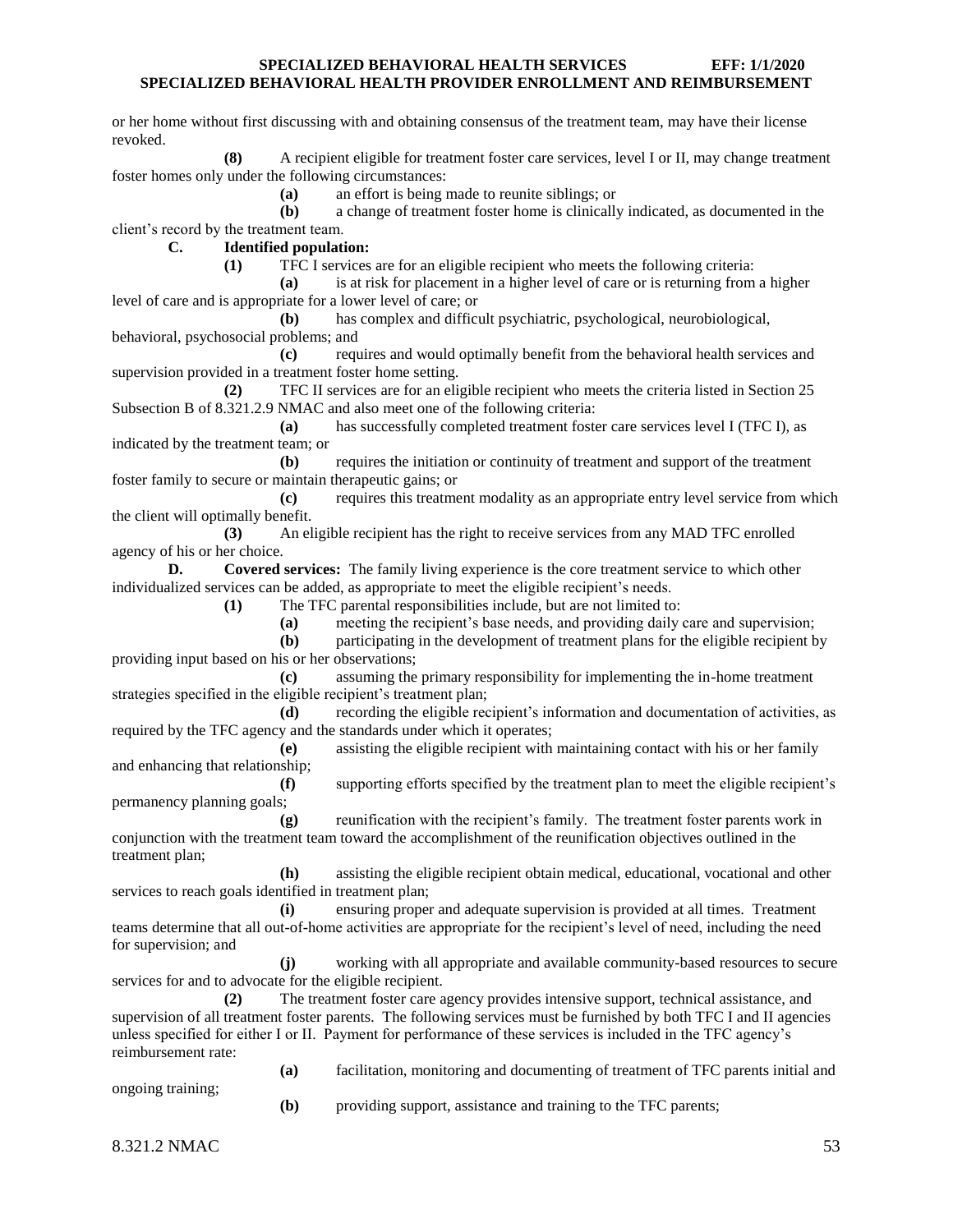**(c)** providing assessments for pre placement and placement to determine the eligible recipient's placement is therapeutically appropriate;

**(d)** ongoing review of the eligible recipient's progress in TFC and assessment of family interactions and stress;

**(e)** ongoing treatment planning as defined in Subsection G of 8.321.2.9 NMAC and treatment team meetings;

**(f)** provision of individual, family or group psychotherapy to recipients as described in the treatment plan. The TFC therapist is an active treatment team member and participates fully in the treatment planning process;

**(g)** family therapy is required when client reunification with their family is the goal;

**(h)** ensuring facilitation of age-appropriate skill development in the areas of household management, nutrition, physical and emotional health, basic life skills, time management, school attendance, money management, independent living, relaxation techniques and self-care techniques for the eligible recipient;

**(i)** providing crisis intervention on call to treatment foster parents, recipients and their families on a 24-hour, seven days a week basis including 24-hour availability of appropriate staff to respond to the home in crisis situations;

**(j)** assessing the family's strengths, needs and developing a family service plan when an eligible recipient's return to his or her family is planned;

**(k)** conducting a private face-to-face visit with the eligible recipient within the first two weeks of TFC I placement and at least twice monthly thereafter by the treatment coordinator;

**(l)** conducting a face-to-face interview with the eligible recipient's TFC parents within the first two weeks of TFC I placement and at least twice monthly thereafter by the treatment coordinator; **(m)** conducting at a minimum one phone contact with the TFC I parents weekly;

phone contact is not necessary in the same week as the face-to-face contact by the treatment coordinator; **(n)** conducting a private face-to face interview with the eligible recipient's TFC II

parent within the first two weeks of TFC II placement and at least once monthly thereafter by the treatment coordinator;

**(o)** conducting a face-to-face interview with the eligible recipient's TFC II parent within the first two weeks of TFC II placement and at least once monthly thereafter by the treatment coordinator; and

**(p)** conducting at a minimum one phone contact with the TFC II parents weekly; phone contact is not necessary in the same week as the face-to-face contact by the treatment coordinator.

**E. Non-covered service:** TFC I and II services are subject to the limitations and coverage restrictions that exist for other MAD services. See Subsection G of 8.321.2.9 NMAC for all non-covered MAD behavioral health services or activities. Specific to TFC I and II services MAD does not cover:

**(1)** room and board;

**(2)** formal educational or vocational services related to traditional academic subjects or vocational training;

**(3)** respite care; and

**(4)** CCSS except as part of the discharge planning from either the eligible recipient's TFC I

**F. Prior authorization:** Before any TFC service is furnished to an eligible recipient, prior authorization is required from MAD or its UR contractor. Services for which prior authorization was obtained remain subject to utilization review at any point in the payment process.

**G.** A TFC agency must submit claims for reimbursement on the CMS-1500 form or its successor. See Subsection H of 8.321.2.9 NMAC for MAD general reimbursement requirements and see 8.302.2 NMAC. [8.321.2.37 NMAC - Rp, 8.321.2.25 NMAC, 1/1/2020]

# **HISTORY OF 8.321.2 NAMC:**

**Pre-NMAC History:** The material in this part was derived from that previously filed with the State Records Center:

ISD 310.1700, EPSDT Services, filed 2/13/1980. ISD 310.1700, EPSDT Services, filed 6/25/1980. ISD Rule 310.1700, EPSDT Services, filed 10/22/1984. MAD Rule 310.17, EPSDT Services, filed 5/1/1992.

8.321.2 NMAC 54

or II placement.